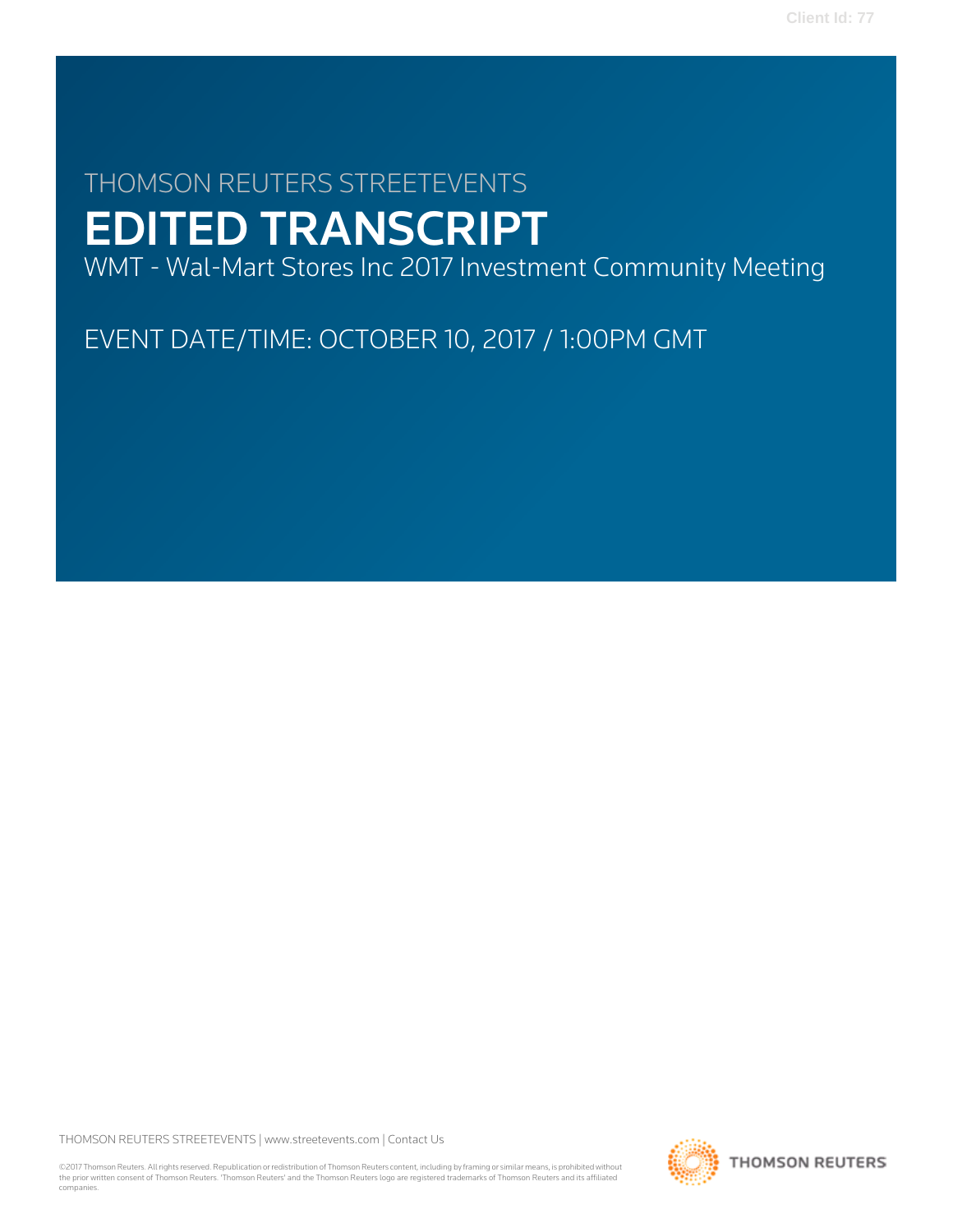#### **CORPORATE PARTICIPANTS**

**[Brett M. Biggs](#page-7-0)** Wal-Mart Stores, Inc. - CFO and EVP **[C. Douglas McMillon](#page-2-0)** Wal-Mart Stores, Inc. - CEO, President & Director **[Daniel J. Bartlett](#page-42-0)** Wal-Mart Stores, Inc. - EVP of Corporate Affairs **[David Cheesewright](#page-19-0)** Wal-Mart Stores, Inc. - Executive VP, CEO of International Division and President of International Division **[Greg Smith](#page-46-0) [Gregory S. Foran](#page-26-0)** Wal-Mart Stores, Inc. - EVP, CEO of Walmart US and President of Walmart US **[John Furner](#page-16-0)** Wal-Mart Stores, Inc. - EVP, CEO of Sam's Club and President of Sam's Club **[Judith McKenna](#page-31-0)** Wal-Mart Stores, Inc. - COO of Walmart US and EVP of Walmart US **[Marc E. Lore](#page-11-0)** Wal-Mart Stores, Inc. - Executive VP, CEO of eCommerce US and President of Walmart eCommerce US **[Richard Mayfield](#page-36-0)** Wal-Mart Stores, Inc. - EVP and CFO of Walmart International **[Steve Bratspies](#page-36-1)** Wal-Mart Stores, Inc. - Chief Merchandising Officer of Walmart US **[Steve Schmitt](#page-1-0)** Wal-Mart Stores, Inc. - VP of IR **[Tony Rogers](#page-42-1)** Wal-Mart Stores, Inc. - Senior VP & CMO of U.S

### **CONFERENCE CALL PARTICIPANTS**

**[Benjamin Shelton Bienvenu](#page-45-0)** Stephens Inc., Research Division - Research Analyst **[Brian William Nagel](#page-37-0)** Oppenheimer & Co. Inc., Research Division - MD & Senior Analyst **[Charles P. Grom](#page-41-0)** Gordon Haskett Research Advisors - Senior Analyst of Retail & MD **[Christopher Michael Horvers](#page-32-0)** JP Morgan Chase & Co, Research Division - Senior Analyst **[Daniel Thomas Binder](#page-47-0)** Jefferies LLC, Research Division - MD and Senior Equity Research Analyst **[Karen Fiona Short](#page-35-0)** Barclays PLC, Research Division - Research Analyst **[Maria Lernerman](#page-40-0)** Harding Loevner LP - Analyst **[Matthew Jeremy Fassler](#page-35-1)** Goldman Sachs Group Inc., Research Division - MD **[Michael Lasser](#page-37-1)** UBS Investment Bank, Research Division - MD and Equity Research Analyst of Consumer Hardlines **[Paul Trussell](#page-43-0)** Deutsche Bank AG, Research Division - Research Analyst **[Peter Sloan Benedict](#page-31-1)** Robert W. Baird & Co. Incorporated, Research Division - Senior Research Analyst **[Robert Frederick Ohmes](#page-33-0)** BofA Merrill Lynch, Research Division - MD **[Robert Scott Drbul](#page-34-0)** Guggenheim Securities, LLC, Research Division - Senior MD **[Scott Andrew Mushkin](#page-40-1)** Wolfe Research, LLC - MD and Senior Retail & Staples Analyst **[Simeon Ari Gutman](#page-32-1)** Morgan Stanley, Research Division - Executive Director

#### <span id="page-1-0"></span>**PRESENTATION**

#### **Steve Schmitt** - Wal-Mart Stores, Inc. - VP of IR

All right. Thank you, everybody. It's about settled now. So good morning. Welcome to Walmart's 2017 Meeting for the Investment Community. My name is Steve Schmitt. I lead the Investor Relations team here at Walmart. In behalf of the company, I'd like to welcome you all to Northwest,

THOMSON REUTERS STREETEVENTS | [www.streetevents.com](http://www.streetevents.com) | [Contact Us](http://www010.streetevents.com/contact.asp)



 $\overline{2}$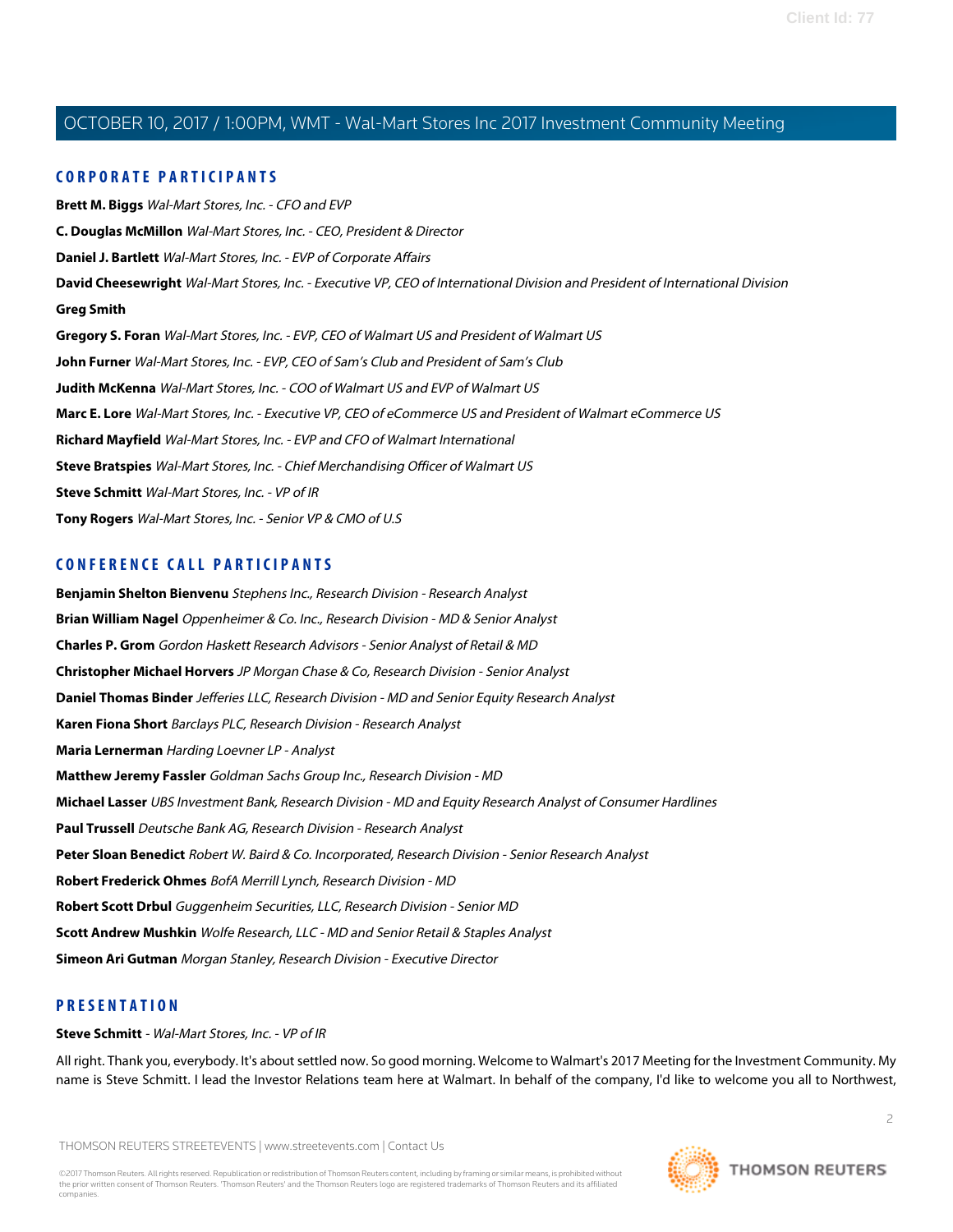Arkansas and Walmart's campuses here. I'd also like to welcome everyone listening in on our webcast today. We appreciate your interest in Walmart, and we look forward to sharing our strategies with you today.

So today's meeting is being webcast. It's available on our website at stock.walmart.com. And the presentations will be posted to the website as they're completed today.

Today's presentation will include forward-looking statements, which are subject to future events and uncertainties, which could cause actual results to differ materially from these statements. Please reference our entire safe harbor statement on our website at stock.walmart.com as well as any non-GAAP reconciliations.

Now hopefully, you've had a chance to review the press release we issued this morning. I'll take a minute to cover some of the key messages.

First, we reconfirmed our fiscal year 2018 adjusted EPS outlook of \$4.30 to \$4.40. Second, we expect next year, or fiscal year 2019, EPS to increase approximately 5% from this year's adjusted EPS. And third, the Board of Directors authorized a new \$20 billion share repurchase authorization, which will replace the current program.

So let's turn to the agenda. So Doug McMillon, Walmart's President and CEO, will kick things off in just a minute to talk about our global strategy. Brett Biggs, CFO, will review our financial outlook. Marc Lore, our head of e-commerce, is going to give you an update on our e-commerce progress as well as our strategies in e-comm. We'll take a short break. Once we get back, we'll go through the segment CEO presentations. We'll start off with John Furner in Sam's Club. Dave Cheesewright will take you through our international strategies. And Greg Foran will bring us home with Walmart U.S. We'll take another break after that. We'll come back, and you'll have a Q&A session with Doug and all of the presenters. At that point, probably around noon, 12:15-ish, we'll end our webcasts and our formal presentation. And then we'll have lunch, and we'll have another hour or so of interaction with the management team before you guys head out.

So we're excited to be here. We thank you for your interest in new Walmart. Let's get going.

<span id="page-2-0"></span>(presentation)

,

**C. Douglas McMillon** - Wal-Mart Stores, Inc. - CEO, President & Director

Good morning. We're excited that you guys are here. Thanks for making the trip to come down. I hope you found the store visits yesterday productive. Today, we're going to share some information about why we're excited about our future, talk about our plan to win and give you some updates on the progress that we're making.

First, I want to stop and thank the Walmart leadership team. We have a strong set of leaders. And not only are they driving change, they're just making a lot happen, period, around the world. And I want to thank them, I want to thank all of the associates that we have in Walmart for doing a great job.

We're reconfirming our guidance next year because we see signs of the productivity loops starting to turn, giving us confidence that we'll deliver about 5% EPS growth next year. We're committed to cost reductions, and we think the timing is right to act on costs in a more aggressive way. We believe we can do so without harming the momentum we're driving on the top line. We have strong cash flow, and that financial strength gives us the flexibility we need to navigate this period of significant change. We believe we're striking the right and healthy balance between the short term and the long term.

So the headlines for today are that we have a plan that plays to our unique strengths. It's resulting in momentum. We're acting faster as a company. And we're being disciplined about costs and capital as we go. No doubt we are in a transformational period of history. Business is transforming,

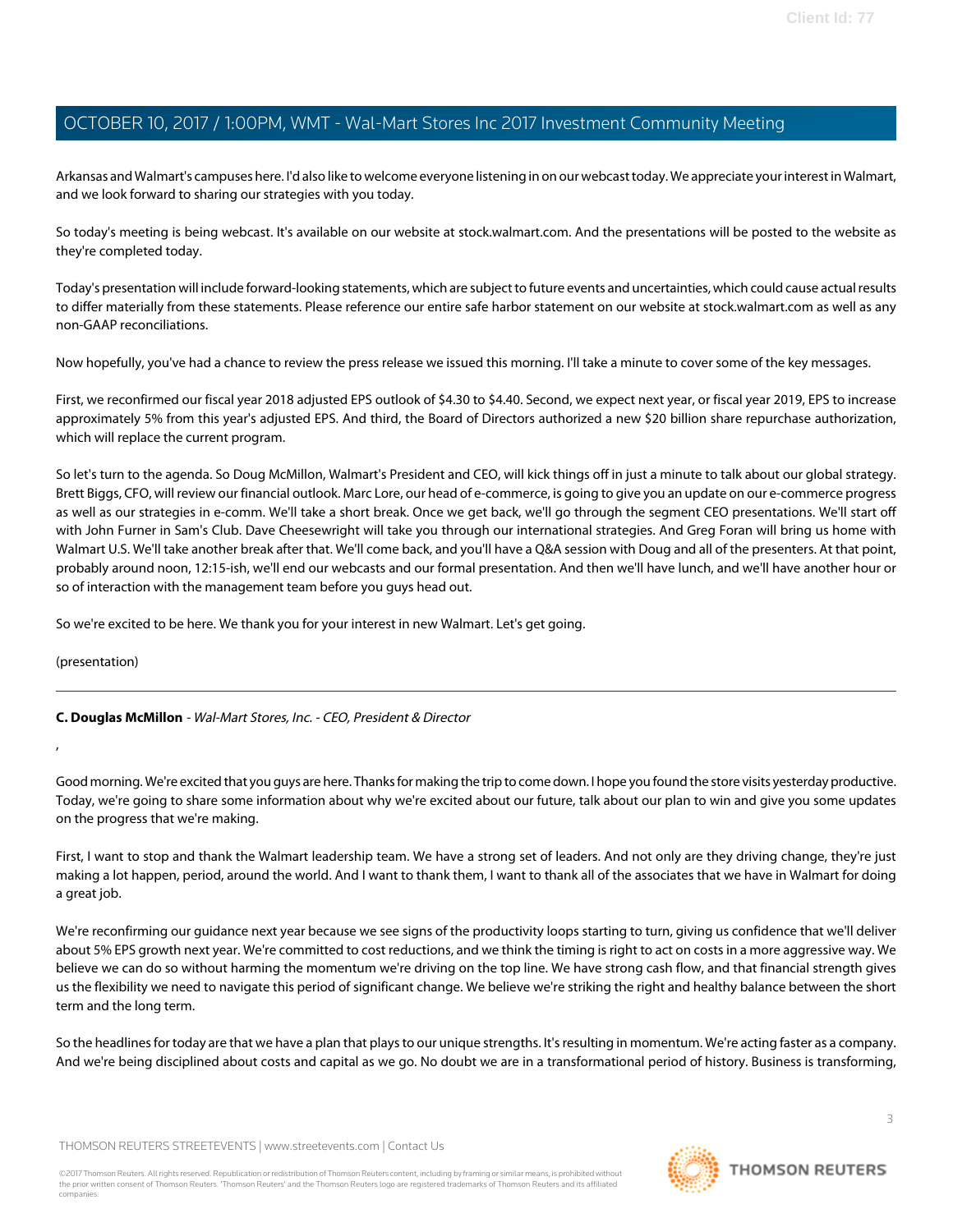and Walmart is transforming, too. Creativity, decisiveness and speed are priorities. Our future looks more digital. We use technology to serve customers more effectively and efficiently. We use technology to equip and empower our associates.

To prepare for a larger transformation, we started by taking steps to strengthen our foundation. We committed that our investments in our people and in our stores would lead to a stronger positioning for the company, and we believe there's evidence of that happening. We're setting our associates up for success with better information, tools and training. We're improving the store experience. We're lowering prices. We're reducing excess inventory. We're improving our e-commerce offering, and growth has accelerated. We're setting priorities, including divesting some noncore assets. We're building on the stronger foundation with innovation, and you can see that we're doing it with more speed. We've been aggressive with Online Grocery expansion in the U.S., building on our international experience. We've been experimenting with delivery in the U.S. We created a digital payment platform in the form of Walmart Pay. And we're trying things like automated towers to speed the in-store pickup experience. We're digitizing the checkout experience with Scan & Go. We're making acquisitions to improve our online assortment. We're digitizing experiences in-store, including our pharmacy area. We're learning how to reward customers for behavior that helps us lower costs and save them money. Picking things up at store level for a discount is one example. We're expanding our delivery capabilities in China and other markets. We're enabling easy reorder online, and we're learning to partner with others in new ways. We've always enjoyed creating lasting win-win relationships, and that hasn't changed. The common thread in this innovation story is around the customer experience, especially convenience. We've made progress on value. Our prices are lower. On assortment, we have even more choice. And we're focused on saving customers' time and making it easier to shop with us.

So let's go deep and talk about our strategy. The strongest strategies are built on unique strengths and assets, and we have many. But some of you may be asking, "How relevant are they for the future?" We think that depends on how customers will want to shop and be served in the future. So let's start with that.

We think the future is a combination of digital and physical retail. Customers are shopping in-store, online, with apps and mobile, a little with their voice and in time, with AR and VR and whatever comes after that. And they'll do so seamlessly. There are times when it's easier to sit on the couch and order an item for delivery to your house. There are times when it's most helpful to order the weekly grocery trip on our app and pick it up after school without having to get the kids out of the minivan. And there are times when it's helpful to be in a store and be reminded of what we need or be pleasantly surprised by something we didn't expect. The same person will shop in different ways without thinking about channels. It's all just shopping at Walmart.

What makes us think this is how people will shop? We shared our sweet spot with you a couple of years ago, and what we shared then is still true now. U.S. customers that shop us in-store and online spend nearly twice as much, almost 2x, as customers that only shop with us in stores. And when customers that only shop in our stores become walmart.com customers, they spend more in stores. Their loyalty to Walmart strengthens overall. And for customers that shop in-store only and begin to use Online Grocery, they spend more with us in total after becoming an Online Grocery customer. It's a sweet spot for us, but it's also a sweet spot for our customers.

Let's use the U.S. retail market as a way to explain it, but please note that a lot of what we're discussing is also true outside the U.S. The U.S. retail market, according to Forrester, is forecast to be around \$3.5 trillion this year for the categories we sell, which would be 3.8% growth. Their estimates are that brick-and-mortar sales will make up \$3.1 trillion, which will be a little more than 2% growth. And e-commerce at approximately \$450 billion would grow 14%.

Let's click down another level. Look at how big grocery is in each case. Now this is Forrester's definition of grocery, and it doesn't include the consumables category, categories like paper goods that we normally group in our food and consumables numbers that we share with you in our releases. But the point is the same: Grocery is underdeveloped in e-commerce relative to stores. Why? Well, to grow a national e-commerce food business, it takes a few ingredients. You have to be able to keep perishable products fresh, available and at the right price. To do that, you need a perishable supply chain that supports stores that are near customers and great store associates to run them. To deliver value across a wide basket of goods, it's also helpful to sell a lot of general merchandise and apparel to help with the margin mix. It also helps to have a lot of scale because volume helps reduce markdowns and throwaways, which helps us sell at a lower price. Looking ahead, the combination of store volume, pickup volume and delivery is key. You need all 3 to achieve max scale.

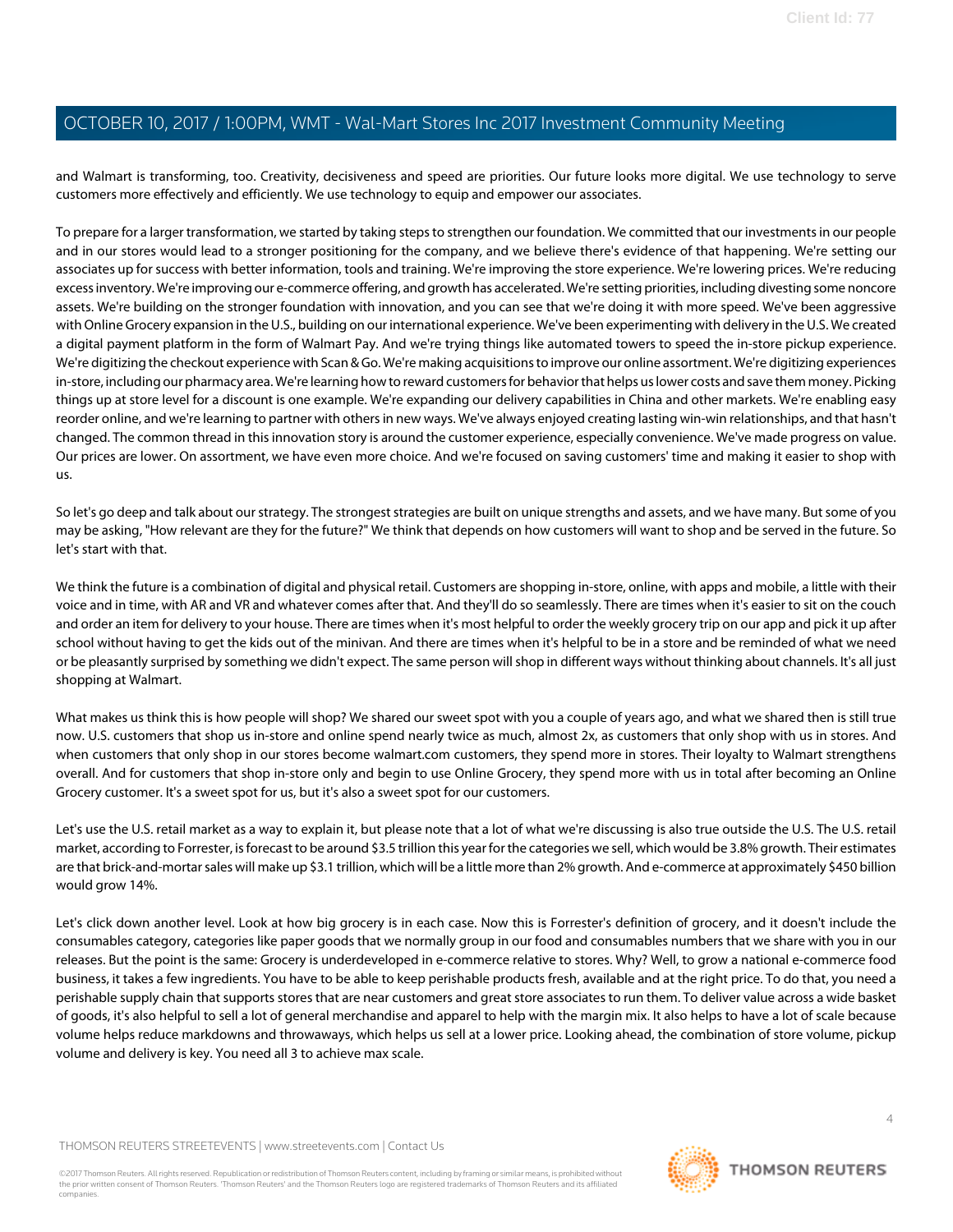Let me show you the same thing another way. Let's take a look at e-commerce penetration by category in the U.S. This shows how e-commerce has grown its share by category over the last decade. Now we care about all of these categories, but let me draw your attention to the bottom of this chart, where fresh food, dry grocery and consumables like health and beauty aids, paper goods and household cleaning are. Again, let's start with the customer view of all this. They purchase these items in baskets, not one at a time and eaches because it saves them time. Customers buy these items frequently, and they care about prices. From our point of view, we can move these categories more efficiently in bulk. Think truckloads, pallets and cases. And those same assets that I talked about earlier, stores, DCs, people and scale, help us serve customers with fresher product and lower prices. We can serve them with stores or with pickup because we can pick from stores like they're a DC, and we're learning how to do that more efficiently. Remember, we've done it in the U.K. for a long time now. And we do it not only in the U.S. but in China, Japan, Canada and several Latin American markets. As we learn how to pick efficiently from stores, we can deliver from stores to homes, either with our own associates, as we do in the U.K., or through third parties like New Dada on China, Uber or Deliv here in the U.S. The gig economy will play a role in delivery. Most likely, it's some combination of our own associates, third-parties and platforms with contractors that enable delivery for us in the future. So you can see the sequencing. It starts with great stores supported by an efficient supply chain, and then we layer on an e-commerce food business. We learn to pick in stores, enabling pickup, which enables delivery. We can then deliver for a fee that covers our cost, which almost certainly falls over time. We use the nearly 4,000 supercenters and discount stores, over 700 Neighborhood Markets and 660 Sam's Clubs in the U.S. that are within 10 miles of 90% of the population to deliver to the home for those that want it all the way into the refrigerator, cabinets or pantry. The news you may have heard recently about us testing the ability to deliver all the way into the home was with a crowd-sourced platform through Deliv in partnership with August Home. In the future, we think we will be able to keep some of our customers' homes in-stock the way that we keep stores in-stock today. Customers can choose any of these service levels and pay for the speed they desire. We know customers want options all the time. They flex in the moment. And we don't have to perfectly predict what the percentages will be in the future. Instead, we have to build the capabilities to provide the service they want more efficiently than others. We're seeing delivery via store and dark store pick explode in China, where the costs are lower. And I believe that grocery pickup and delivery in the U.S. will drive a lot of growth here because the experience is improving, the cost to do it will decline over time and some people just flat out love the convenience. At the same time, I believe the vast majority of grocery volume will be done by customer shopping in stores for a long time to come, so the volume from the stores helps us support and grow the rest. As delivery volumes grow and we achieve the density which will happen in urban areas first, dark stores and more automated fulfillment centers will be more efficient. That's what we're doing in the U.K. and we've begun to do in China. And as it relates to our e-commerce strategy, including e-commerce for food, as we shared with you last year in this meeting, we're out to build an e-commerce business that is a basket business. That's why we were attracted to Jet's smart cart. So we'll win the bottom of the category chart we showed you earlier. Selling those most frequently purchased items gives us the relationship and the opportunity to sell items higher on the chart like apparel, toys and television. So our e-commerce strategy has us adding food and consumables to fulfillment centers for those cases where the economics and shipment timing dictate we should ship it straight to the home.

Now if you think I'm just trying to make the case for physical retail, I'm not. I'm explaining how we believe customers will shop, and I'm saying that our assets and strengths are necessary. In fact, they're foundational. The newer business, where more growth will come from and where the customer is going, are supported by them. We are well positioned to win the future of retail, and I wouldn't trade places with anyone.

Now I'd like to quickly take you through our strategic objectives. We use these inside the company to focus our work to build more detailed plans and assign targets. The way we think of it is we're a purpose-driven company. We have a set of 4 core values and a culture, and we do all those things to create shared value. In the middle all of that, we've got 4 strategic objectives that we use to focus the team: The first one is to make every day easier for busy families. We want to change how we work. We're changing from the inside. We want to deliver results and operate with discipline. And we want to become the most trusted retailer. And I'll click down on each one of these now.

So let's talk about making every day easier for busy families. Why busy families? Well, it's a big part of the market, and we've learned that what we do to effectively serve them helps us serve everybody else, so they're the center of the bull's eye. What's happening with them? Well, you know they're more connected. They've embraced mobile in a big way. In fact, globally, around the world, mobile commerce has grown by about 80% just in 2 years. The way that I think of it is that technology is basically being hired by the customer to do anything that they don't want to do. So imagine any friction in the shopping experience. Technology is going to be aimed at taking that out of the system. Technology will also help serve up things to customers that they might want to do. So becoming more of a digital company and learning how to work with speed is important to us throughout.

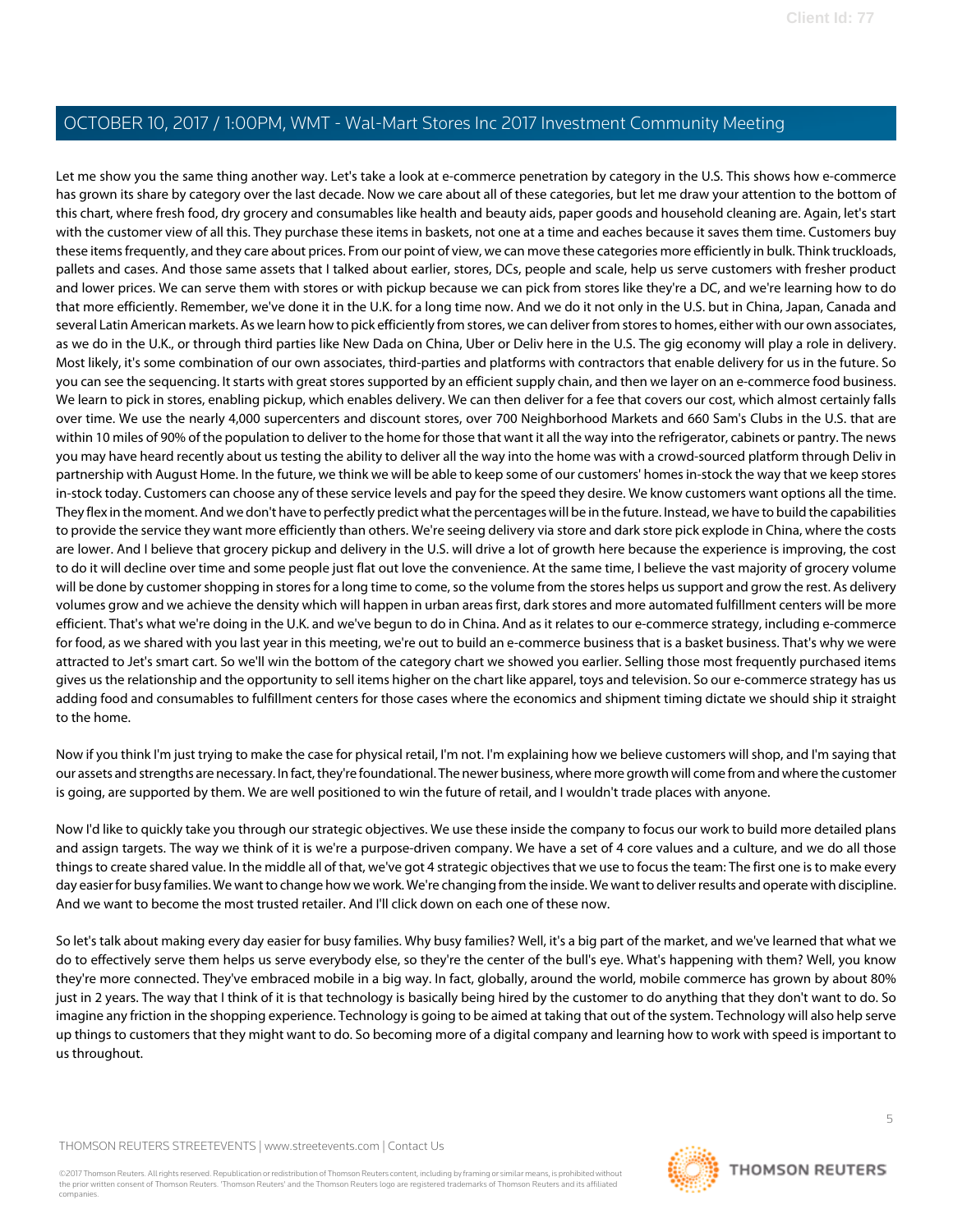When we think about serving this set of customers, we break it into 3 pieces: The first one is price and value. You know we've always been known for price leadership. Our business is founded on value. That will be the case. It's in our DNA. It's the purpose of the company. We'll stay committed to that. Secondly, we want to be great merchants. We want to enable our buyers with improved data and analytics, but we also want them to be instinctive, intuitive merchants. We can do that with not only the merchants that buy for all of our stores, but also all the way down to store level. A few days ago, I was in a Pittsburgh store and talking to a department manager named [Tara]. Tara was telling me about her department and which items she had ordered more of so that she could feature to drive sales because she knew she could sell it in her store. Algorithms aren't perfect, and they're not going to be perfect. Humans can make decisions, drive sales, whether it's store level or here. And we want to leverage that because we've got a lot of experience in that area.

In the category of merchandising and assortment, we're pleased with our progress on fresh food quality. It's exciting to see private brands starting to grow. The Member's Mark brand at Sam's Club is now an \$11 billion brand. And on the e-commerce side, we're adding assortment like crazy so that we're there for choice. And when customers come to us through the app or some other way, they can find what they're looking for. So that's kind of the focus as it relates to being great merchants.

As it relates to easy, fast, friendly and fun, I think that starts with engaged people. The way you feel when you leave a store will influence how quickly you come back. But it's also about using technology to improve the experience, and the pickup towers you saw on the store visits are one example where we can get an item to a customer in about 40 seconds instead of the minutes it used to take us.

So let's go on to the next pillar, which is changing how we work. And I think this is a really important part of the future of Walmart. As I mentioned just a minute ago, for us to be effective on the outside, we have to change from the inside. As it relates to investing in and empowering our associates, that's happening not only at the store level, but beyond the store level as we help people develop and teach them and train them. And we're going to continue to make investments not only in academies, but also in technology and training so that our associates are really well prepared to do a great job.

As it relates to creating a high-performance culture, I mentioned earlier we have 4 core values: One, for example, is respect for the individual. Another one is striving for excellence. One of the things that built this company was high expectations. And sometimes, we get so focused on respecting and appreciating people that we let the bar be lower than it should have been. And so there's just a performance aspect of our culture that we're dialing up, and all 4 of those core values matter. And we can do that while still being who we are and being respectful.

As it relates to strengthening diversity and inclusion, we need creativity. We want innovation. We know that diverse teams outperform those that aren't. We have had and still have a deliberate program around becoming more inclusive. And we're learning things about unconscious bias and bias interrupters and our hiring practices and continuing to mature down this path of becoming an even more inclusive company, and that's really important to us.

As it relates to being a digital enterprise, the apps are showing up on tablets at store level. You probably saw some of those. We have some robots running up and down the aisles and tests now doing the section work for us, checking to see whether the phasings are right, looking to see if we're in-stock, eventually helping us with price changes. That's happening in this country. I was in Chile a few weeks ago, and it's happening there.

Wechat is being used by our associates in China to share ideas on how to grow sales. And Sam's Club is using Workplace by Facebook to do the same. It cuts out the middleman. Things don't flow up to the home office. It's more of a platform that enables one club to talk to another and say, "Hey, this works. Try this. It's a source of pride." So we can use all forms of technology to increase the speed and effectiveness of the company.

If we go on to the next pillar. As we do these things, we've got to deliver results and operate with discipline. Strong, efficient growth means to us. We're going to rely more on comp store sales and e-commerce sales than new store growth, and Brett will talk to you some more about that in a second.

Consistent operating discipline. Obviously, managing costs as we go, learning how to say no, stopping some things as we want to start some other things. We're committed to leveraging the company as we grow. We've got to drive top line growth, but we can do more than one thing at a time.

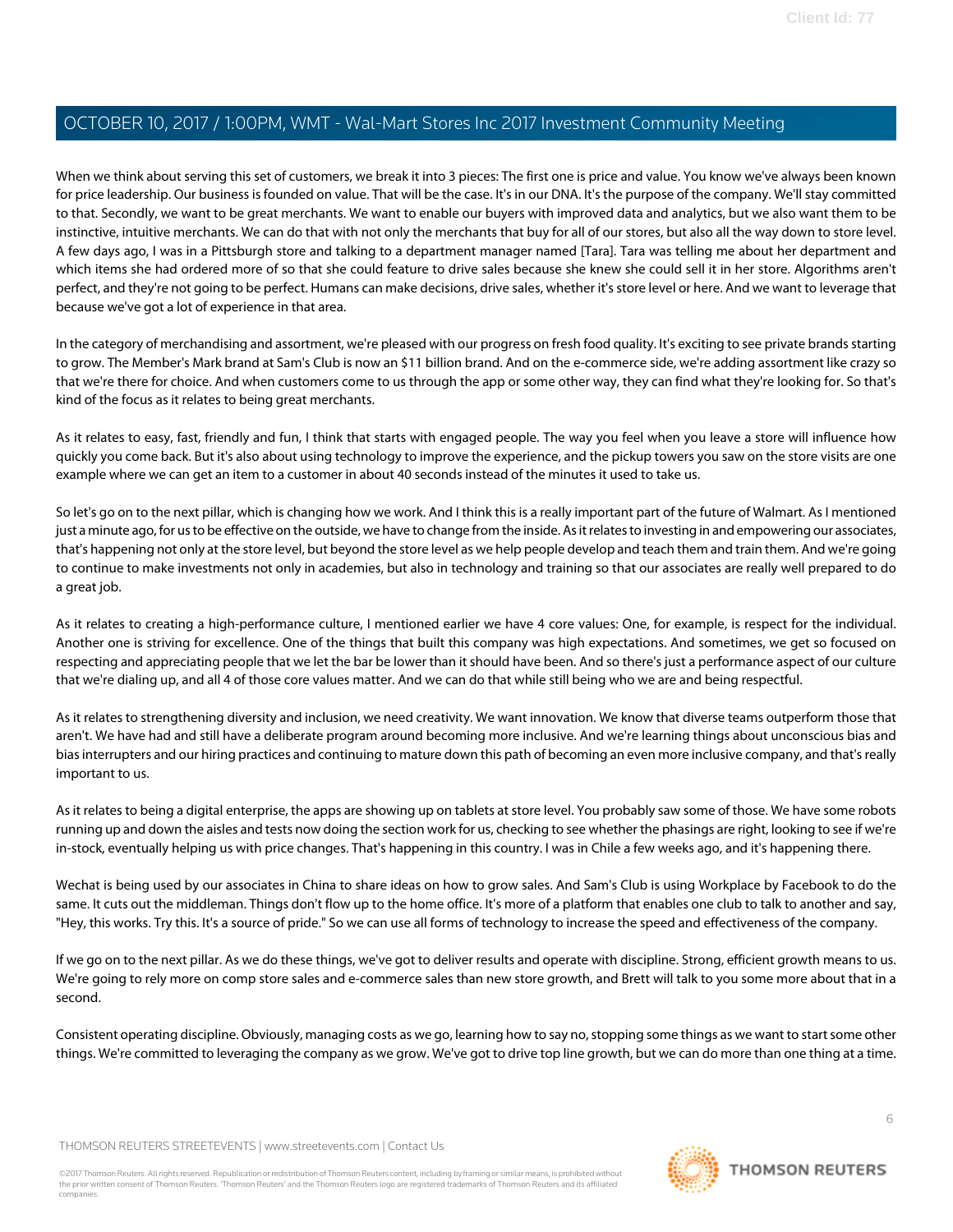And as it relates to strategic capital allocation. As the new store number comes down, we've got a group of new stores that we built years ago that will be investing in remodels next year and over the next few years. That, combined with e-commerce growth and some investments in the supply chain, are where our priorities are, and we're trying to be very choiceful about that -- the investments that we make by geography and the other dimensions of our business.

As it relates to building trust, we're all living in an increasingly transparent world. The things we think about here include global compliance and ethics, and we're all really proud of the progress we've made over the last few years with talent, process and systems as it relates to compliance and ethics. We have a stronger program, increased visibility and ability to detect, remediate issues as they come up. We're committed to that, and we're going to continue that good work.

As it relates to social, environmental issues, we believe in shared value. We believe that all the stakeholders that Walmart touches can benefit as a result of the system that is Walmart.

As it relates to communities, we want to make a difference on the ground. That really becomes tangible when we have things like hurricanes and earthquakes and, this week, fires. And you can see the humanity of Walmart stepping up and making a difference, but it happens every day, not just when there is a crisis.

And we want to tell our story more effectively. We frequently wish that the world will look at the company as it is today. The good and and the bad. We're not perfect. But there are a lot of good things going on at Walmart, and Walmart does a lot of good things for the various stakeholders that we serve.

So let's go a little bit deeper on sustainability, if we could.

We set goals a little over 10 years ago, you may remember, to be supplied by renewable energy, to sell more sustainable products and sustainable packaging and to eliminate waste. And we've made some progress. We recently announced that we had achieved our 20 million metric greenhouse gas goal that we had set a few years ago. In fact, during that period of time, we eliminated 35 million metric tons of greenhouse gas out of our system. We had set a goal of sourcing \$20 billion of goods from women-owned businesses. We recently announced that we had achieved that goal. So as things like that are happening, we've set some new ones.

And as it relates to renewable energy, we want to get to 50% by 2025. We're at 26% now.

As it relates to sustainable products, the Fortune cover that was on the previous slide was kind of highlighting the work that we've done on high-priority chemicals. But basically, the buyers are working in an item at a time to make things more sustainable. One of my favorites these days is this Pristine grape. And on the back of the package, it talks about how the supplier is using 100% drip irrigation systems on their farms and pack houses, and they're supplied by 80% renewable energy. All of their farms are certified for sustainable agricultural practices. And the grapes taste good. And they're good value at \$2.28. So this relates to telling our story. It also relates to sustainability as the buyers are just making progress across the board. I think we can do a better job of communicating, and I think on pack is one good way to do that.

As it relates to eliminating waste, we want to get to 4 of our larger countries and get to 0 waste by 2025. We're at 77% for the total company today. And as it relates to carbon, we recently set a goal that by 2030 with our suppliers, we would take out one gigaton of carbon from our system. So progress is continuing here.

Let's go on to the next one.

And as it relates to communities, there's a lot of good work going on. This commitment to source goods made in the U.S.A., we're on track to achieve the \$250 billion number. We had set that goal in 2013. Just last week, Greg Foran was in South Carolina helping to open a tire factory that's going to create 1,700 jobs. That's fun to do.

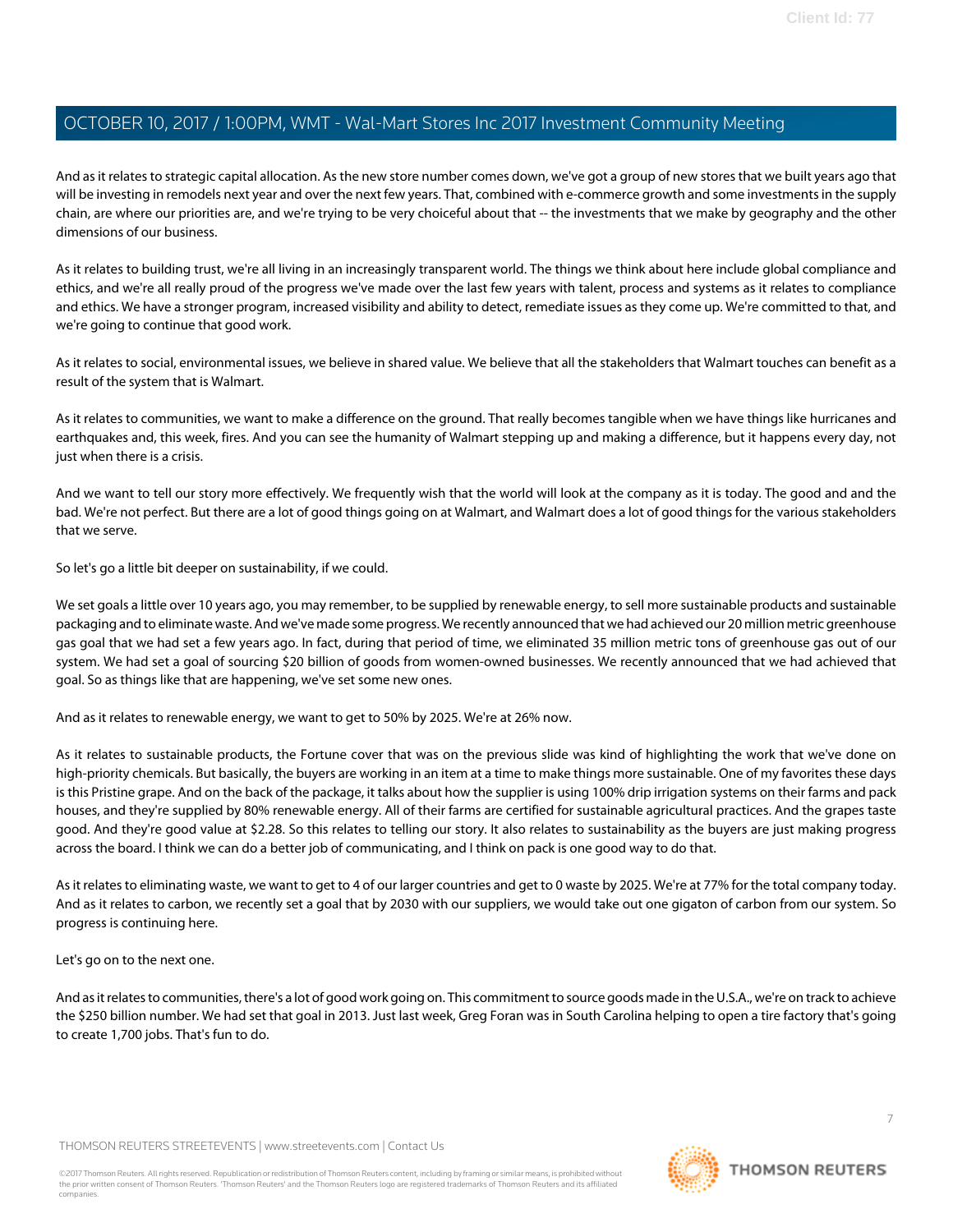As it relates to veterans, we set a goal of hiring 250,000 of them. We're at 7 -- 179,000 now, and 24,000 of them have been promoted already. So that program's in good shape. We're starting to really scale the academies.

And as it relates to disaster relief, the company, with all the things that have been going on recently, has contributed \$35 million. The customers stepped up, too, and they contributed more than \$35 million, so we're over \$70 million together that we've contributed. It's, again, an example of Walmart people stepping up and make a different -- making a difference. And the stories I've heard over the last few weeks of what our people have done in Puerto Rico, in Florida and Texas are just amazing stories, and it kind of reminds me of the fact that our people have made the difference in this company. And even in a world that's increasingly influenced by technology, I think that's what our future looks like. We -- we're still people led. We're just even more tech empowered. So it'll be our people that'll lead us into the future.

So the key takeaways I wanted to share with you are that we have a plan, and it really does rely on the unique assets and strengths that we have. We got some momentum. I'm proud of the fact that we're starting to move faster. I think we probably need to keep going as it relates to getting faster. And we'll be disciplined with costs and capital as we go.

We look forward sharing some our information with you as we go through the morning. Thank you.

<span id="page-7-0"></span>(presentation)

#### **Brett M. Biggs** - Wal-Mart Stores, Inc. - CFO and EVP

Good morning, everybody. How are you? Good to have everybody here in Northwest Arkansas. And for those of you on the webcast, welcome as well.

We want to thank you for your interest in Walmart. It means a lot that you come every year as we enjoy talking about our company, and we look forward this morning to share more about what we're doing here.

This is my 17th year with the company, and I'm so excited about what we're doing and our momentum. We have great opportunities in front of us, and we have the will and we have the resources to win now and in the long term.

As Doug talked about, most industries are undergoing more changes than we've seen in a lot of our time and certainly in retail. But I think this gives us great opportunity. And I'm as optimistic as I've ever been about the future of Walmart. And part of the reason I'm excited about our future is that we can win with both customers and shareholders. Now those things should go hand in hand, of course, and you just heard Doug talk a lot about how we're going to win with customers.

As we win with customers, we're also focused on winning with you, with our investors and with our shareholders, and that's where I'm going to spend most of my time this morning.

We have so many unique assets and resources that position us incredibly well to win now and the long term. As you hear each of us speak today, we hope you'll better understand why we believe that we can do both.

Many of the things I'll cover the next few minutes, you would have seen in our release this morning, but I'm going to give you a little more color, as you would expect. And I'll start with an update on our expectations for the current year for EPS, sales growth and CapEx. And then I'll provide an update on guidance for fiscal year '19.

One area we'll always highlight is our financial strength. We are rock-solid financially, and that just gives us options that many others don't have. And I'll frame the discussion today around our financial framework, which we laid out with you a year ago, so let's get started.

So our first half performance has been solid. Good top line growth as well as a slight increase in operating income for Walmart U.S. and International on a constant currency basis, which are positive signs that the productivity loop is working. Now while we have delevered expenses a bit overall

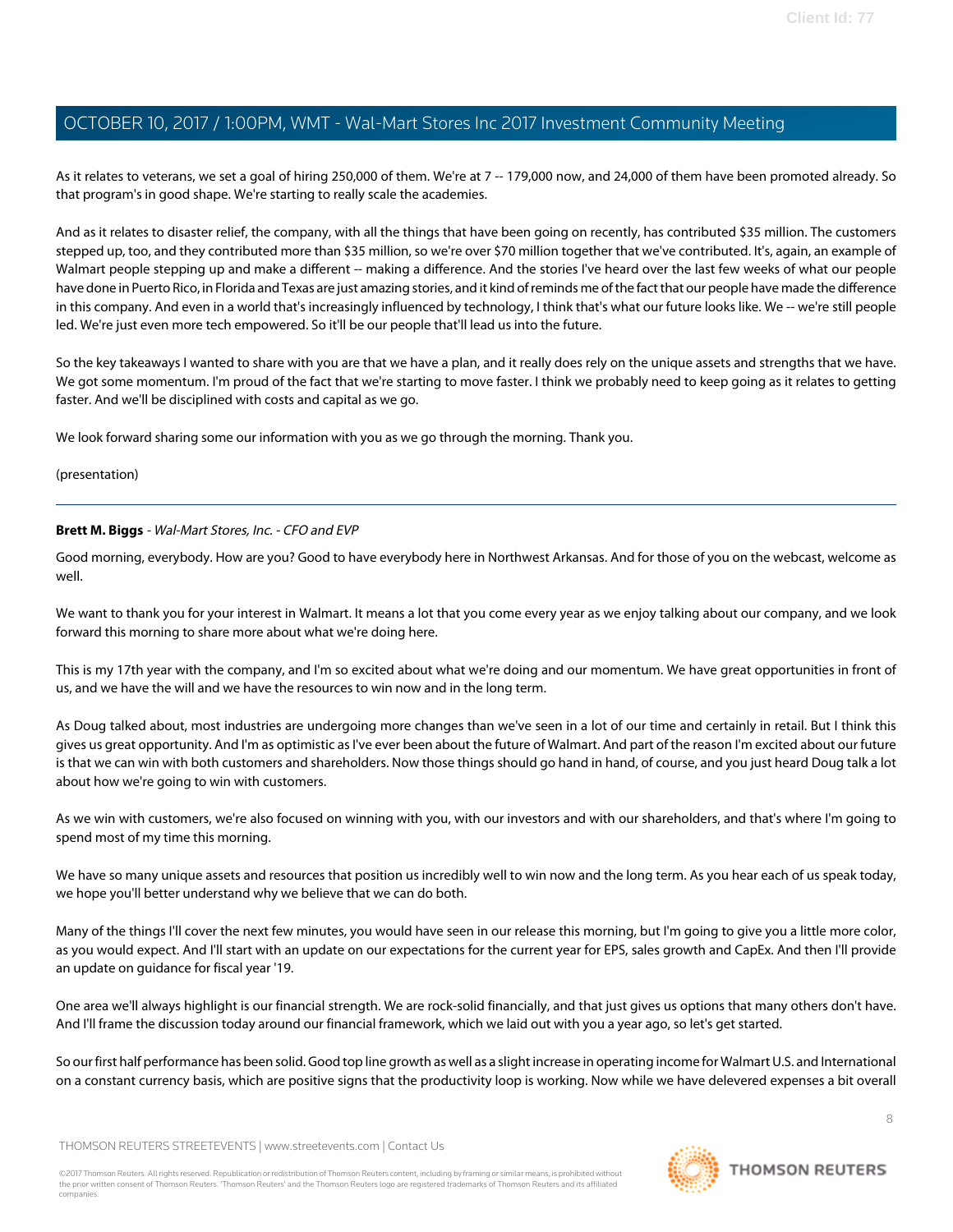as a company so far this year, we have a leverage in the U.S. stores and in International. We continued to make some investments, particularly in technology, which has created some expense headwind in the first half.

From a revenue perspective, net sales ex currency increased 2.7% in the first half of the year. However, this number was impacted by the sale of Yihaodian last year as well as Suburbia this year. Excluding those divestitures, sales growth was over 3%, as you see here on the slide.

In the first half, we continued with really solid comp performance in Walmart U.S. as well as some of our key markets in International such as Mexico and Canada. U.S. e-commerce delivered strong sales growth, as you know, of just over 60%. Now as we start to overlap the Jet acquisition in the third quarter, we will see the growth rate decrease some. But we still expect really healthy growth for the full year.

Our cash flow remains very strong with \$11.4 billion in the first half of the year, and we continue to make good strides with working capital management. We also continue to provide very strong cash returns to our shareholders as we returned \$7.5 billion via dividends and share repurchase.

We expect FY '18 to be a solid year overall, and positive momentum really sets us up nicely for the next year as well. So in short, we're doing what we said we would do.

And as a remainder, we updated adjusted EPS guidance at the end of Q2 to be in a range of \$4.30 to \$4.40, and we're reiterating that guidance today. We expect full year sales growth of approximately 3% constant currency and excluding the impacts of the divestitures of Yihaodian And suburbia, with sales growth slightly lower on an actual constant currency basis because of the divestitures. Now while the rate is at the lower end of where we guided coming in the year, I am pleased with the quality of the sales growth given the comps and the traffic growth that you've seen, we've seen in many parts of the business. So when we say and talk about strong, efficient growth, we're heading in that direction. And as you can see, we expect CapEx, excluding acquisitions, to finish the year right around the original guidance of \$11 billion.

So 2 years ago, we provided guidance on some metrics for the following 3-year period, which is a bit unusual for us. But given the investments that we're going to be making in the future, we wanted to give as much more forward visibility as we could. So last year, we updated that guidance, and now you can see where we stand on the guidance. Now we're always pushing to do better, but it's pretty good scorecard. And I'm going to go through each one of these briefly.

Now any time we give guidance, as you know, there are a number of assumptions we make, such as inflation, deflation, currencies, tax rates, economic conditions, all of that staying relatively stable. Obviously, we're monitoring the U.S. tax reform very closely, and we'll update you if there are any implications for the company as we go forward. And we know, as always, that you appreciate that we're giving you guidance as real time as we can and as transparently as we can.

So as we always do, let's start with sales.

We've stated that sales growth would be 3% to 4%. As I said earlier, on a comparative basis, that's constant currency, excluding Yihaodian, excluding Suburbia, we'll likely in the lower end of that range this year and expect to be at or above 3% next year assuming today's currency rates. But that represents still nearly \$15 billion of growth, which, of course, is sizable growth.

While we're on growth, let's talk to e-commerce.

When we gave e-commerce guidance previously, we were referring to a global number. Since then, we've been discussing on a Walmart U.S. number -- a Walmart U.S. e-commerce number as we've gone and put out our releases. As I mentioned earlier, we expect Walmart U.S. growth number to slow a little to overlap the Jet acquisition but to be about 40% next year, against the pretty sizable sales base this year of about \$11.5 billion. Now keep in mind, this includes all web-initiated transactions, including those through Walmart.com, so -- Ship to Home, Ship to Store, Pick Up Today and Online Grocery, as well as transactions through Jet.com and the other sites in our family of brands. Now as a point of reference, on a global basis, this includes SamsClub.com and our e-commerce operations in our international markets. Our Global eCommerce sales are expected

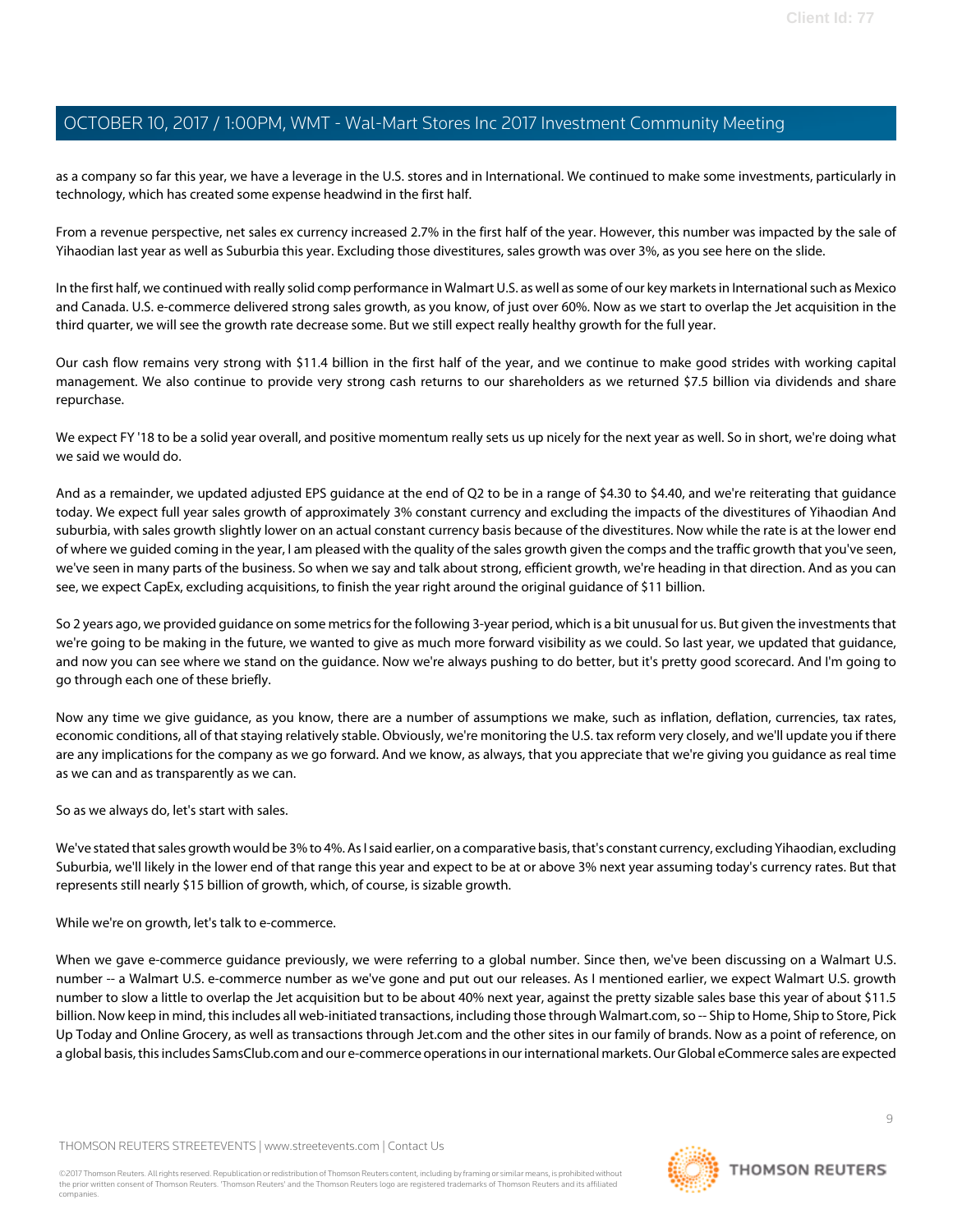to be about \$17.5 billion in the current year. Now recall that this number is lowered by our divestiture of Yihaodian last year in China, and we're now partnering with JD.com in that market. GMV, of course, will be somewhat larger than the numbers that I just mentioned.

So let's talk about expense leverage.

We said last year we would slightly lever expenses. Now we're still in that ballpark, but it's going to be close, I think. I'm pleased we're starting to see leverage in International. We talked about that. And Walmart U.S. stores, Judith also leveraging. Sam's is also making good progress. We have continued to lean in on some back-end technology, and we've had some additional expenses recently, such as the ones with the recent hurricanes, that are likely going to make leveraging a close call this year. I do feel more comfortable, though, that we'll lever expenses next year assuming the sales guidance I just discussed.

But not all of our costs are captured in SG&A, and I don't want to lose the progress that we've made in total cost, including cost of goods sold. We have made improvement in cost of goods through better merchandise costs, better terms over the past couple years. We have really solid top line momentum and are generating a lot of growth for our suppliers. This is an important part of what we do in the productivity loop.

We also talked last year about our investments in e-commerce being the heaviest this fiscal year. We expect our e-commerce losses to be slightly less next year, but we will continue to invest in a thoughtful way in that business.

Let's turn to operating margin percent.

I said a year ago that the operating margin percent last year and this year would be indicative of the range of margin percent in the near to midterm. We still believe that to be the case. Some years could be higher, some can be lower. But in general, the range of last year and this year.

On EPS, our recent guidance indicates that adjusted EPS will be relatively flat for FY '18 versus FY '17, and we anticipate it coming in -- and anticipate it coming in this year as well. Our FY EPS forecast excludes the impact of any change associated with the debt tender we just announced and would exclude any other impact of other strategic initiatives that might occur over the balance of the year. I know our number has been been -- quite a focus for you guys has been our EPS guidance for next year of around 5%. We're confirming that guidance today, as both Steve and Doug mentioned. Now certainly, there are puts and takes. There's headwinds or tailwinds. But we feel comfortable with the guidance given this current momentum in the business.

Operating cash flow has been very strong and should exceed \$80 billion over this 3-year period, which we guided, which is an incredible number.

And finally, CapEx will be around \$11 billion this current year, excluding acquisitions, and we expect next year for CapEx to be in that similar range, again excluding acquisitions.

I mentioned earlier that we are rock-solid financially, and it just gives Walmart more options than some others. So as you take a look at some highlights, we're approaching \$500 billion in revenue. You know all this. I'm going to say them anyway. Very strong balance sheet. Rated AA. Over 260 million customers every week. But I want to focus on the right side of the slide. And I think last year was an excellent example of our disciplined cash management along with our financial strength.

So last year, we acquired Jet, we invested nearly \$11 billion in CapEx, we invested in JD.com, we paid a meaningful dividend, we bought back a healthy amount of shares and our net debt declined. That's not a statement about financial leverage but rather is a demonstration of our financial strength and the options that we have as a company.

The financial framework that we previewed a year ago with you helps guide our decisions, helps guide our discussions as a company. And there's 3 key elements, and we'll spend a few minutes on each one.

So just as a reminder, strong, efficient growth. We're going to continue to focus on our most productive and profitable growth opportunities by prioritizing comp growth and e-commerce growth versus new stores.

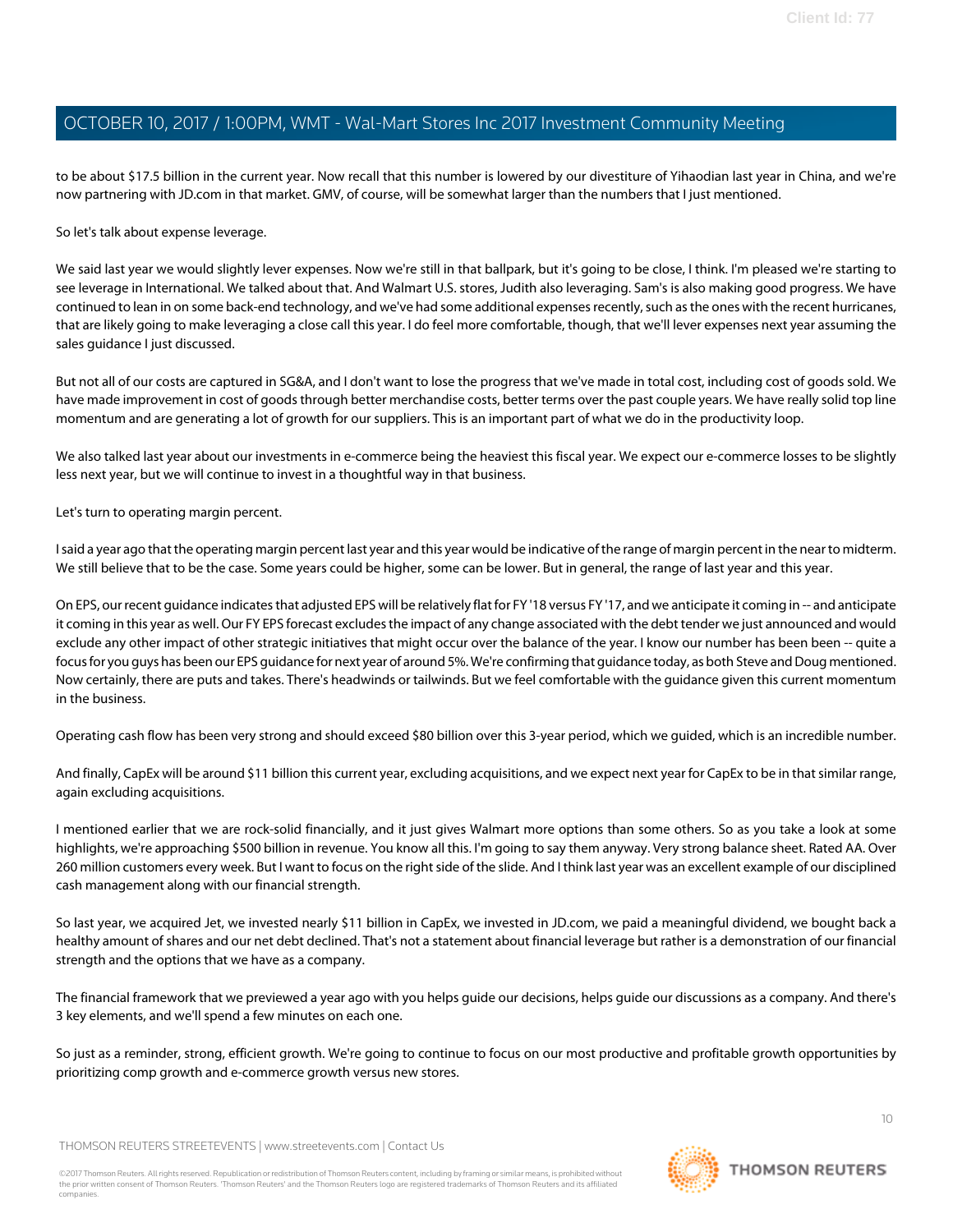Consistent operating discipline. We need to be at a lower cost to serve, and we need to move more quickly in this area. And I'll talk more about that.

We continue to make investments where we need to. And we're seeing progress in taking out costs also where we need to.

As to strategic capital allocation, we have and we will continue to take decisions that improve our returns over the mid to long term.

So let's go forward and talk about strong, efficient growth.

This will look a lot like last year, and you'll see that we continue to prioritize comp growth and accelerating e-commerce growth versus new stores. We'll continue to open fewer new stores overall, particularly in the U.S., and over time believe that's going to contribute to an improvement in our returns on our capital, which is important. We believe this is the right formula, coupled with a robust remodel program within our stores and clubs.

As you know, over the last several years, we've made investments that are important to the overall health of the business. But we're not where we want to be from an expense standpoint. And we have to get better now, but we have to do it in a thoughtful, process-minded way. As I mentioned earlier, we expect expenses as a percentage of sales this year to be near our leverage point and leveraging next year. Now in order to achieve expense leverage going forward, we need to change the way we work.

During this year, we made a decision to formalize our commitment to cost transformation. As part of that, we're instituting a 0-based budgeting approach across many parts of the company above store level. We're going about this in a thoughtful way, that works inside the company, is consistent with our culture and ensuring that we manage costs in a very thoughtful way. But we need to make progress, and we believe this is going to help us in making progress more quickly.

And our teams are already focused on changing how we budget across the organization, eliminating duplication, utilizing technology in new ways. One of the great things, though, about our scale as a company is that sometimes, small changes can result in important reductions in cost. For example, a simple change to our plastic bags at Walmart U.S. resulted in annualized savings of approximately \$20 million. A decision to shorten the length of the receipts saved over \$7 million. We're also seeing examples across the globe, and Dave will talk about some later, that are helping markets like Chile, Canada and the U.K. leverage expenses meaningfully.

There are also things we're doing from a structural standpoint that we believe will lower our cost to serve over time. As an example, earlier this year, we merged shared services with the back-end technology group to form the Global Business Services group, which should allow us over time to take a more product agile approach to back office functions, both in stores and in corporate functions. So in Global Business Services, we're focused on automating processes, changing procedures, and we're utilizing bots more than we ever have. The focus on expenses is going to provide fuel for this business, and we're excited about what we can do with that fuel.

As I mentioned earlier, our business generates substantial cash. We're going to invest in the business as our first priority, which we always have. But we have a meaningful and growing dividend. 44 consecutive years we're increasing our dividend. And we're committed to our share repurchase program as we utilize the excess cash. So this morning, you saw that we instituted a new \$20 billion share repurchase plan.

As we generate the significant amount of cash that we do, we feel good about investing in Walmart. As we mentioned in the release this morning, we estimate utilizing this authority over approximately 2 years. The pace of repurchase, of course, will depend on the continued strong cash flow of the business as well as other potential or strategic uses of cash. But we feel good about the long-term value of Walmart.

Now as you know, while we've continued to grow the business and we transformed for the future, we have returned a significant amount of capital to shareholders. Including what we estimate to return for the remainder of this year, we have returned over \$30 billion to shareholders in last year and this year combined, which is quite a remarkable feat given the transformation period that we're in as a company.

Now as we continue to change as a company, so is the way in which we allocate capital. So as you can see over time, our total spend has decreased some and has shifted toward remodels, e-commerce, supply chain and technology. Now certainly, what stands out most clearly is the shift in capital

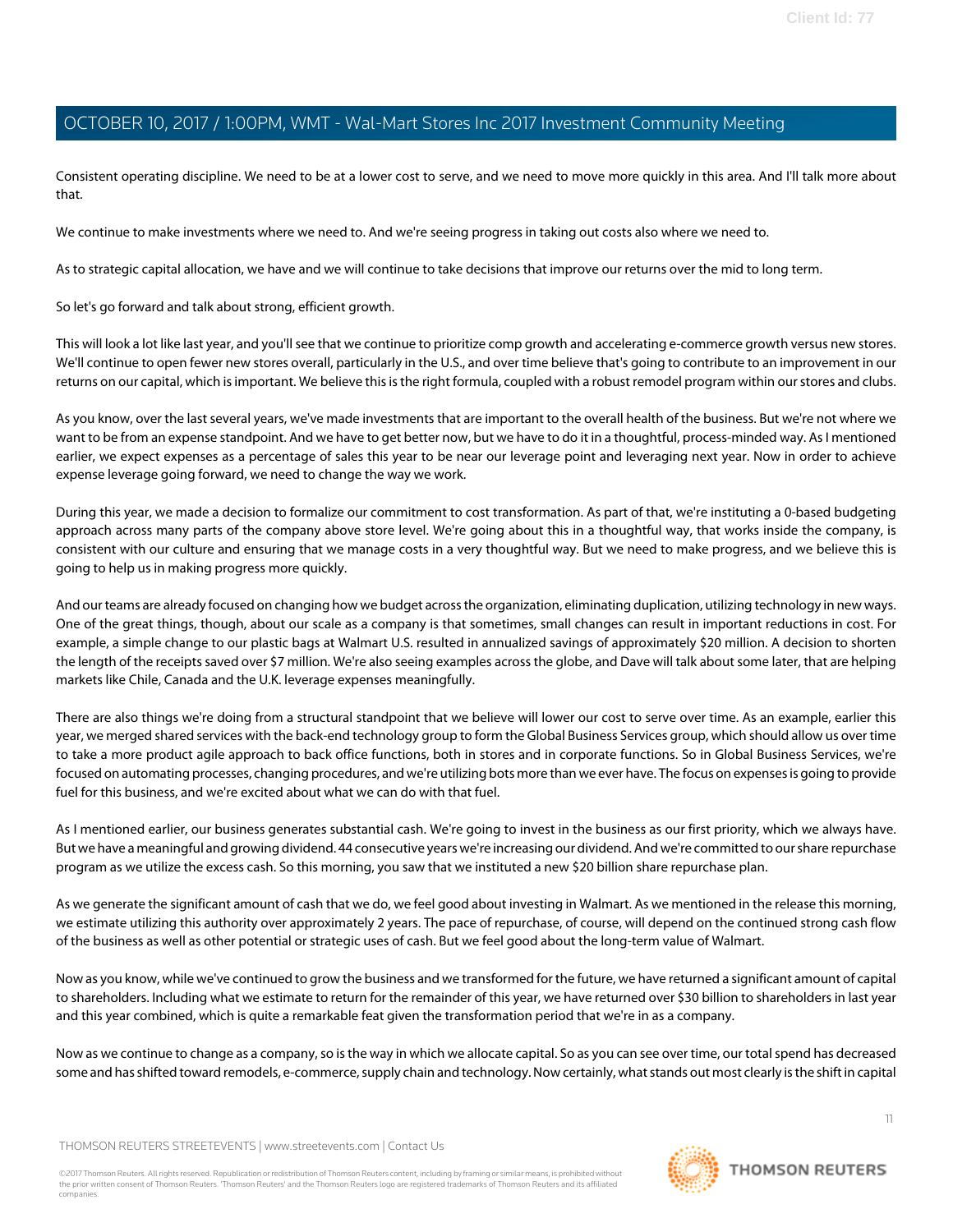from new stores and clubs to remodels over the past few years. As we look to get more growth from existing stores, this spending flows with that strategy. So last year, we opened nearly 60 supercenters in the U.S. This year, we're going to open fewer than 40 and expect next year to open fewer than 15. We will continue to spend capital where we believe it's going to make the most difference for our customers as well as how we conduct our business and how we work in the future. So Online Grocery expansion, pickup towers, Scan & Go, some of that you would have seen yesterday in your chores. Those are all examples of what I'm talking about.

So as we look at capital by segment, there are just a couple of notes I would make. First is that we expect CapEx by segment to be pretty similar to next year compared to this year. Over a period of time, what you've seen is just a slight decrease in CapEx at Sam's as well as International over that period of time.

So while we're being opportunistic from an M&A perspective, and you can see it here on the walls that looks a little bit different than it did a year ago, we're also more focused and open to taking action on assets within our portfolio to simplify the business. The divestiture of a successful business like Suburbia in Mexico is an example of that. Suburbia is a really good business. But it's one that just didn't fit as well with our long-term strategy. So we're going to continue to consistently monitor our portfolio. We're going to ensure that we have the right mix of assets for our shareholders long term.

We're also partnering with great companies to move faster and leverage existing platforms and expertise rather than always investing capital and taking the time to build it ourselves. The partnerships with Google Home and JD.com are great examples of that.

And we're going to test some things. We're using Uber to test last-mile delivery in addition to utilizing our own associates. We're partnering with August Home and Latch to deliver into customers' homes. Our stores are close to the customer, and we need to experiment with options to take advantage of our unique footprint. We will continue to explore creative options to grow the business.

Let me leave you with just a few thoughts this morning.

We're executing our strategy. We're delivering results. The plan is working. We're going to be more disciplined with expenses, providing even more fuel for this business. Our plans deliver balance and efficient growth, comp stores versus new stores. And we continue to be thoughtful on how we allocate capital and making decisions where to accelerate, which you've seen, but also what to stop, and you've seen that as well. Most importantly, we are doing this from a base of incredible financial strength.

I'm going to finish where I started.

We really like our competitive position. I'm with Doug. I wouldn't want to be anywhere else. We're confident we'll win with customers, and we're committed to growing the value of the company for our shareholders while we win with customers. We can do both: we can win with customers, and we can win with shareholders.

<span id="page-11-0"></span>Thanks for your time this morning, and thanks for your interest in Walmart.

(presentation)

**Marc E. Lore** - Wal-Mart Stores, Inc. - Executive VP, CEO of eCommerce US and President of Walmart eCommerce US

Good morning. Welcome. Hope you enjoyed dinner last night. I really appreciated all the great questions.

It's been a little over a year now. I think last year, I was at this meeting and I was on the job about 17 days. I had a chance to share some of my early sort of thinking. And as you can see in the last year, the team has been really busy.

We've got a lot of stuff accomplished and feeling really good about where we are. We launched the 2-day free shipping with no membership. We launched Easy Reorder, the Pickup Discount. We acquired 5 companies. We created Store No. 8. We started to do some innovation around testing

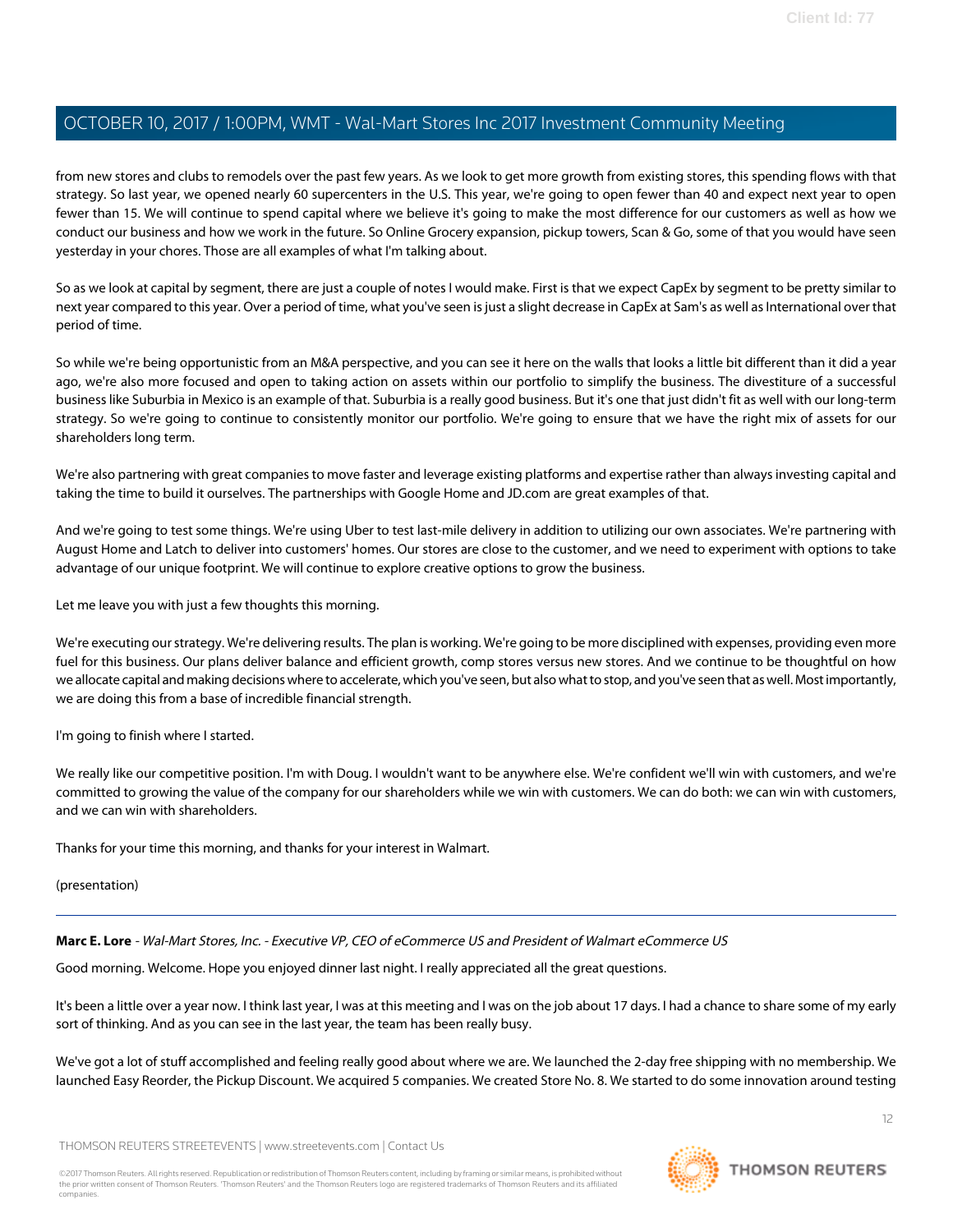associate delivery, testing in-home, into the fridge delivery. We did a deal with Google to partner with them. We've been busy on a lot of fronts with respect to trying to do things to improve the customer value proposition.

But under -- beneath all that, we're working hard to build the foundation and really build the infrastructure. Spent a lot of time restructuring the organization. We built it to move faster. It's more customer centric now. I have the head of customer experience and the head of customer service reporting direct to me. They were before sort of down low in the organization. We've made some great hires over the year. And I feel really good about the team we have in place, and I think we're set up well for success.

First half performance, you know the numbers. 62% sales growth for the first half. That compares to 12% for the same period last year. And as you know, most of that growth came from organic.

In terms of looking ahead to next year, we see 40%, thereabout, growth next year off a base of \$11.5 billion. This is \$11.5 billion just in the U.S. So next year, approximately \$16 billion will be the number.

In terms of the bottom line, I think Brett said this before, but this year should be the largest loss in e-commerce, and we'll see slight improvement next year. So we're happy with the growth. Obviously, e-commerce will scale gains, so we have a lot of work to do, but we like the direction that we're heading.

What is the direction? We want to be the destination for customers to save money no matter how they want to shop, whether it be pickup, delivery in 2 days or deliver in 2 hours. The idea is to save customers money at any service level.

At the end of the day, Doug said it before, we want to make every day easier for busy families. That's our vision.

So how are we going to get there? The strategy is actually quite simple. It's got 3 parts. First, we want to nail the fundamentals. We're going to spend a lot of time doing that. Then we want to leverage our unique strengths. And this is really about playing offense, and this is the part that gets me really excited. And then also, at the same time, we're going to be innovating for the future.

So let's focus in on nail the fundamentals. This is where we're going to be spending the majority of our time.

So how are we going to do it? We've created this index we call the CVI, the Customer Value Index. And it comprises 5 bellwether metrics that we track maniacally. Have it, find it, display it, price it, deliver it. We call it the 5 its. Do we have the products that customers want? Can they find the products easily when they search on the website? Are the products displayed with all the content, pictures, descriptions that were used to make an intelligent decision? Are they priced right? And are they delivered on time and fast? And so we're sort of maniacally focused on getting those 5 bellwethers where they need to be in improving the CVI.

When you think about the CVI and those 5 bellwethers, they really break down into 2 separate buckets. They break down in merchandising and logistics. I think if you were to ask people what e-commerce is all about, people would say, oh, that's when you ship products to your home. But for me, when I think about it, that wasn't the step change. We were delivering product to people's homes for decades before the Internet through catalog. The step change was really one around merchandising. The Internet unlock the ability to merchandise products in a way that can never be done in a catalog. Basically, millions of products with really rich product content, descriptions and pictures and reviews from other customers that never could have been done in a catalog before. So when I-- and dynamic pricing on top of that. So when I think about merchandising, I think about that as being the step change in e-commerce. So we're going to be laser focused on fixing merchandising as well as logistics.

So how are we going to improve merchandising? It's really broken down into 2 separate buckets: the top million SKUs; and the long tail, which is everything else. And the reason why we break it down into 2 buckets like that is because the tactics are different. With respect to the top million SKUs, it's really more about being human powered, whereas the long tail is really more about being tech empowered.

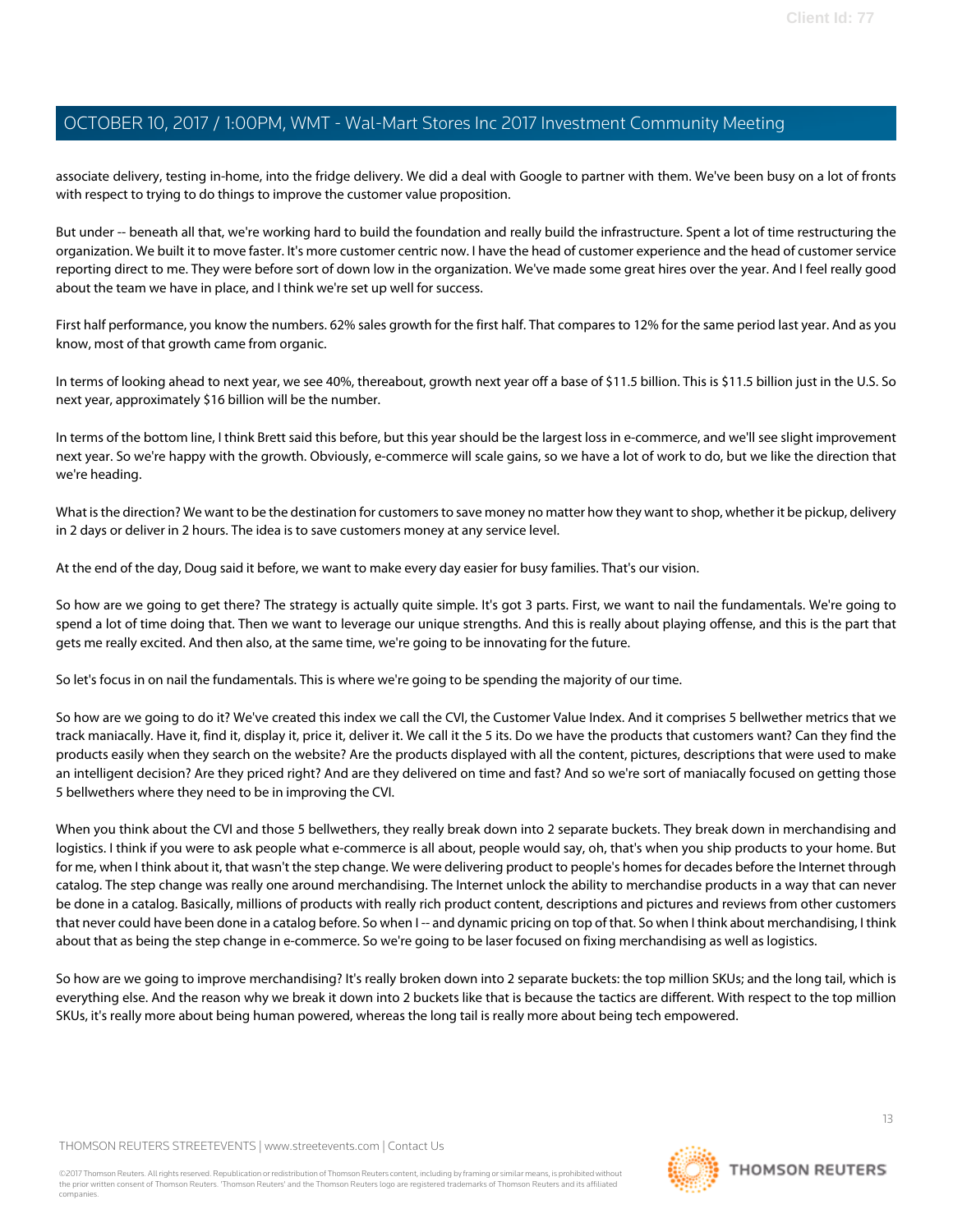So on the top million SKUs, we're taking this very focused effort on bringing in category specialists that have responsibility for a very narrow set of SKUs. Think like 500 SKUs. A category could be food storage bags or it could be treadmills. It could be vacuum cleaners. A very, very narrow category. Today, the average merchant might have 10,000 products they're responsible for. We're going to sort of narrow that down to 500.

So the top million SKUs can be covered by 2,000 specialists. And this specialist basically spends all day every day focused on all the details to perfect the experience in that category. So it means perfecting the descriptions, getting all the right images, making sure the attributes and filters are perfect. We even have the ability of category specialists now to actually show exactly what the 10 results should be for any specific keyword search term. And they could move around the results depending on the house -- hot, new products come in that maybe aren't recognized by the search engine right away, products that they want to merchandise because they have particularly good margin and think customers really like the product. So we've hired about 250 of these categories specialists so far, and we're hiring about 40 to 50 new specialists per month.

We're also investing pretty aggressively in merchandising tools just to make these category specialists more empowered and be able to do more faster. So that's how we're going to kill the top million SKUs.

With respect to the long tail, it's really about marketplace. And over the last year, we've grown SKUs from about 50 million to now over 60 million products. So we feel good about the momentum we're seeing there.

Also, to help in the long tail, we've made 3 acquisitions in ShoeBuy, Hayneedle and Moosejaw. All 3 are in these long tail categories where we felt it was easier to accelerate through acquisition than do it organically. And so what they brought is really rich product content. Hayneedle has over 1 million home SKUs. They've taken most of their own pictures, and so the content is really rich. They've got thousands of relationships with brands and an incredible specialized merchandising team. And so we'll look as well over the coming year to see if there are opportunities in other long tail categories to help accelerate growth on both Jet and Walmart.

Cutting across both the top million and the long tail is really the brand. And one of the things we're going to be really focused on over this next year is to elevate the Walmart.com brands so we can attract more premium sellers to the site, more premium brands. One thing we already did, starts to see these boxes flow through, is we just moved to colored blue boxes on Walmart. They're starting to hit the market now. We're in the process of redesigning the website to be more modern, and that should hit in Q1. We're working on some partnerships that you'll see come through during the year to bring a more premium assortment to the site. And we're also really focused on creating these vertical shopping experiences that are more about browse and discovery than just straight transactional. And the focus is going to be on home and fashion. And we've hired 2 really strong leaders in those areas, and so expect to see those experience over the next year or 2 get elevated. And of course, Jet.com. We're sort of positioning Jet to be more geared toward the affluent, higher-income, urban millennial customer. And as we do that, we're going to start pushing up the ability to attract more premium brands. We've already started to attract more premium brands on there but, again, even more so as we continue to push the brand more upscale. And that'll help then build a bridge to bring these brands ultimately to Walmart.com.

#### On to the logistics.

With respect to logistics, a lot of the groundwork was already laid before I got here. The warehouses are the right size. They're in the right location, and they had the right level of automation. And from the network we have today, we can ship 99% of the country via ground in 2 days and 87% of the country overnight via ground. So that's how we're able to offer the free 2-day shipment with no membership. So we feel really good about that footprint.

The reason why you're not seeing that flow through, if you've shopped in the site and saw like boxes being split, is because we have not yet mirrored inventory in all the locations, and that's what's we're focused on doing this year. Get the inventory mirrored in the different locations, make sure that we have high in-stock rates and make sure the everywhere that comes in gets out and fulfilled and shipped as soon as it comes in. If we can do that, we're going to be able to create a very magical experience on Walmart.com.

So that's really how we're going to fix the fundamentals, and we're really focused on doing that.

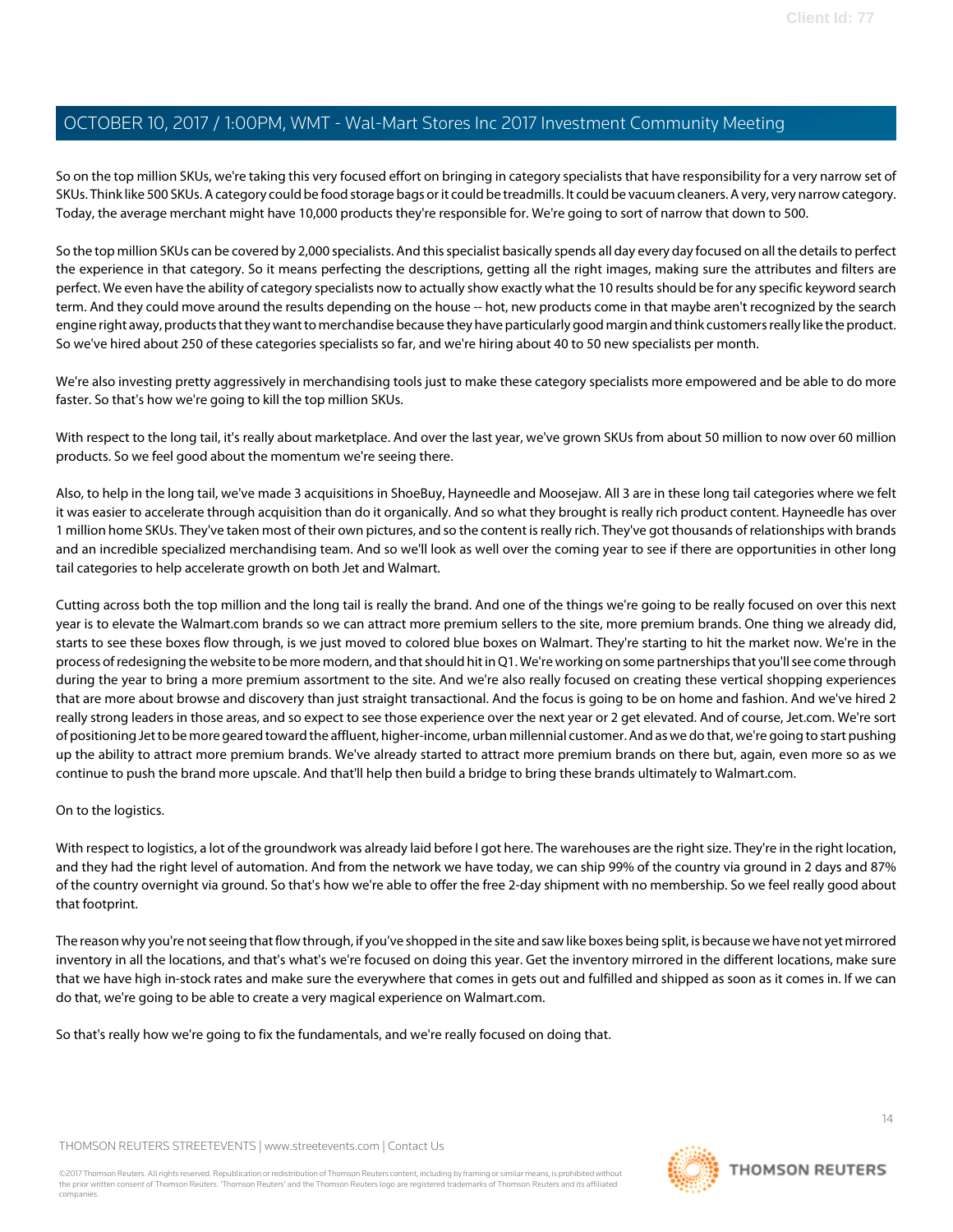This next part of the strategy is what gets me really excited and why I'm so happy to be at Walmart. It's really about leveraging the unique assets to play offense. And I think Walmart has a set of assets that can't be matched anywhere. And Greg Foran and I and our teams are working very closely together. I'm in communication with Greg on almost a daily basis, and we're thinking about how do we leverage these assets to create a magical experience for customers.

I think 90% of Americans live within 10 miles of a Walmart. There's 1.4 million associates, and Walmart's the largest grocer in the U.S. So when we think about some of these assets and we think about playing offense, we think about it across 3 dimensions: price, assortment and experience.

So let me start with price. When you're thinking about price and thinking about our assets, it has to start with the stores. For low price point items, no way to have a lower cost to serve. That \$0.72 baking soda that has just cents of margin, there's no way to pick that in fulfillment center, never mind pay for the cost of shipping. The picking cost alone is about \$1 to pick a unit. So there's no cheaper way to get these products to consumers and have them come into the store and pick it off the shelf themselves. That's a great starting point, but customers don't always want to come into the store and pick it off the shelves. That's why we've got 2-day free shipping on all your head consumable items. And we're able to leverage the smart cart technology on Jet to empower customers to build bigger, smarter baskets of product so we could pull supply chain costs out and give customers even lower prices. So if they want to come in the store and pick it off the shelf, save money, that's great. They want it shipped to their home in 2 days, we'll give them the best price because we'll leverage the smart cart technology. Over the next year, you'll see the smart cart technology on Jet migrate onto Walmart.com. So that's really about the head of the assortment.

When you think about the long tail, we can also leverage the store assets to bring lower prices to consumers. Yes, again, we can ship it to home, but if you're willing to come to the store to pick it up, we avoid last-mile delivery cost, which is the vast majority of the cost to delivery. We can share those savings with customers, which gives them a lower price, and we make the same profit. And at the same time, we're sending traffic to the store, and a virtuous cycle sort of kicks in. So we feel really good about how we're positioned to leverage our assets with respect to price.

On the assortment side, Walmart has many billion-dollar private label brands. In fact, 3 of the top 5 private label brands in America are Walmart brands. And so it's an incredible asset. We've already started to leverage that asset. We've just recently announced that we're launching Uniquely J, which is a private label brand at Jet. It's going to have hundreds of products, more premium across the entire range of categories.

And then the digitally native brands. This is part of our strategy. We've bought Bonobos. Andy Dunn, who's the Founder and CEO, is now running our digitally native brand strategy that includes ModCloth and also incubating additional brands. We do believe that when there ultimately becomes parity on the assortment, that this will be a differentiator for us. These brands connect with millennial shoppers, and they offer assortment that you can't find anywhere else. And the margin structure is fantastic. So that's assortment.

Experience, this is the one area that gets me, I think, most excited. This is where we can really leverage the assets to create an experience that you can't find anywhere else.

So let's talk about grocery pickup. 1,000 stores today. It will be in over 2,000 stores by the end of next year. Customers absolutely love this experience. The Net Promoter Score is in the 80s, which is really unheard of. It's an incredible value proposition to the consumers. So we know customers love to pick up. But now that we have picking capability in 1,000 and eventually 2,000 stores, we're suited, really well suited, to be able to do same-day or 2-hour delivery. In fact, when you think about delivery and you think about the cost of doing same-day or 2-hour, there's not a lot of volatility in sort of the actual cost of doing the delivery. The real differential comes from, can you forward-deploy inventory to 4,600 warehouses? And can you get that product there in full truckload quantities? Well, that's what Walmart has, 4,600 sort of warehouses where the product is getting there in full truckload quantities. So you really can't get a lower cost to serve than that. And these warehouses, they're profitable. So each marginal dollar that comes out of their Ship to Home is coming at a really attractive marginal rate. That's where the real power of the omni comes together.

So we're doing test right now in about 2 dozen stores. We're using Uber, Deliv and even our own associates. And so we're going to take sort of the best out in different situations. It may make sense to use associates; in others, just straight crowdsourcing. We've also bought Parcel, which is really going to be focused in urban areas. And specifically, they'll start in New York City, which is a nice complement to the 4,600-store network that we have. In addition, 2 days ago, we just announced Mobile Express Returns, which is another big advantage at the stores. It makes it very easy for customers to return product. And now they can do it in less than a minute. So we're really excited about leveraging those assets.

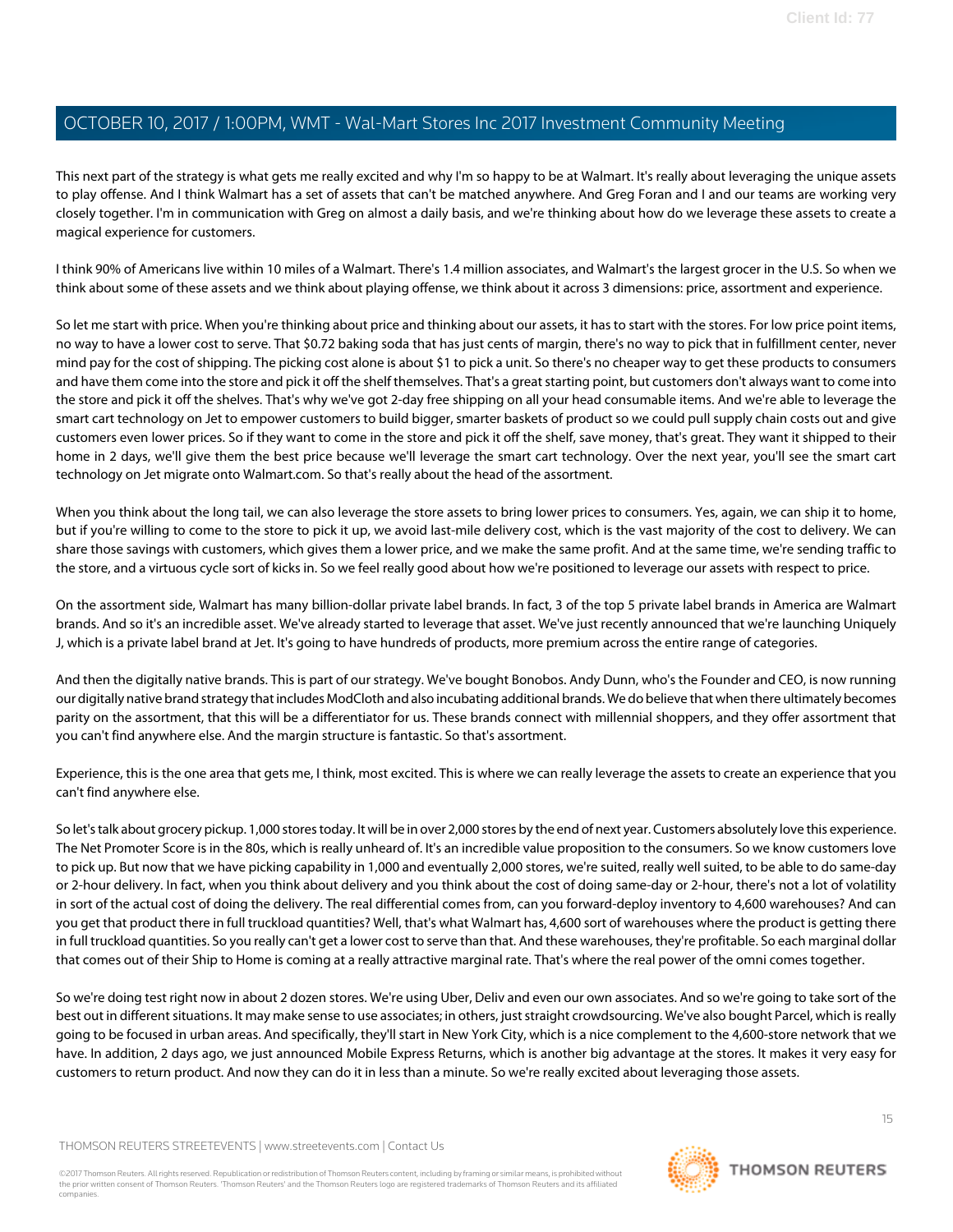So that's it. That's really about how we're going to play offense.

The third part of our strategy is really about innovating for the future. So that's really about story, a story where incubating businesses across the country that have the potential to shape the future of retail.

In the future, we believe that shopping will be more personalized, immersive, interactive and on-demand. So more value in everything, from artificial intelligence, voice, AR, VR, drones, autonomous vehicles. And we're also looking to redefine the brick-and-mortar shopping experience of the feature.

Story is not a sandbox. It's about incubating businesses that have a clear vision, a mission, a set of values. We're hiring great people to run these businesses, and the idea is to set us up nicely for the future.

So again, in summary, the strategy is very simple. We're going to be maniacally focused on just nailing the fundamentals. We're going to look for ways to play offense by leveraging unique assets. And we're going to be focused on innovating for the future.

It's been a great first year. I'm really excited to be here. Doug and the board have really empowered me and the rest of the team, and that has really enabled us to move fast. I know people don't always believe me when I say it, but it feels like a startup. We're able to move as fast as we were moving when we were a stand-alone business. So I couldn't be more excited about next year.

Just a few things I want to leave you with. Expect us to continue to work closely with the store's team, Greg Foran. We've got a lot of ideas on how to bring the experiences of both online and these stores together to create a magical experience. We're going to be maniacal and laser focused on getting the fundamentals right. And look for us to continue to play offense and continue to innovate. Thank you.

#### **Steve Schmitt** - Wal-Mart Stores, Inc. - VP of IR

Okay, boss, nice job. All right. So why don't we take 20 minutes? We'll skip back here at 9:25, and you'll hear from all the division CEOs. Thanks.

(Break)

#### **Steve Schmitt** - Wal-Mart Stores, Inc. - VP of IR

All right. So we're going to get started here in a couple minutes, if people could please find their way to their seats.

All right. Good. So one of the things that makes me really proud to put my Walmart badge on in the morning is that, as a company, we've made it a priority to be there for communities when and where they need us around the world.

Our responses to the recent hurricanes is an example of this. Have a look at this video.

(presentation)

#### **Steve Schmitt** - Wal-Mart Stores, Inc. - VP of IR

Thanks. I think that's a great video. So we're going to kick off the second half of our presentation with Sam's Club now.

(presentation)

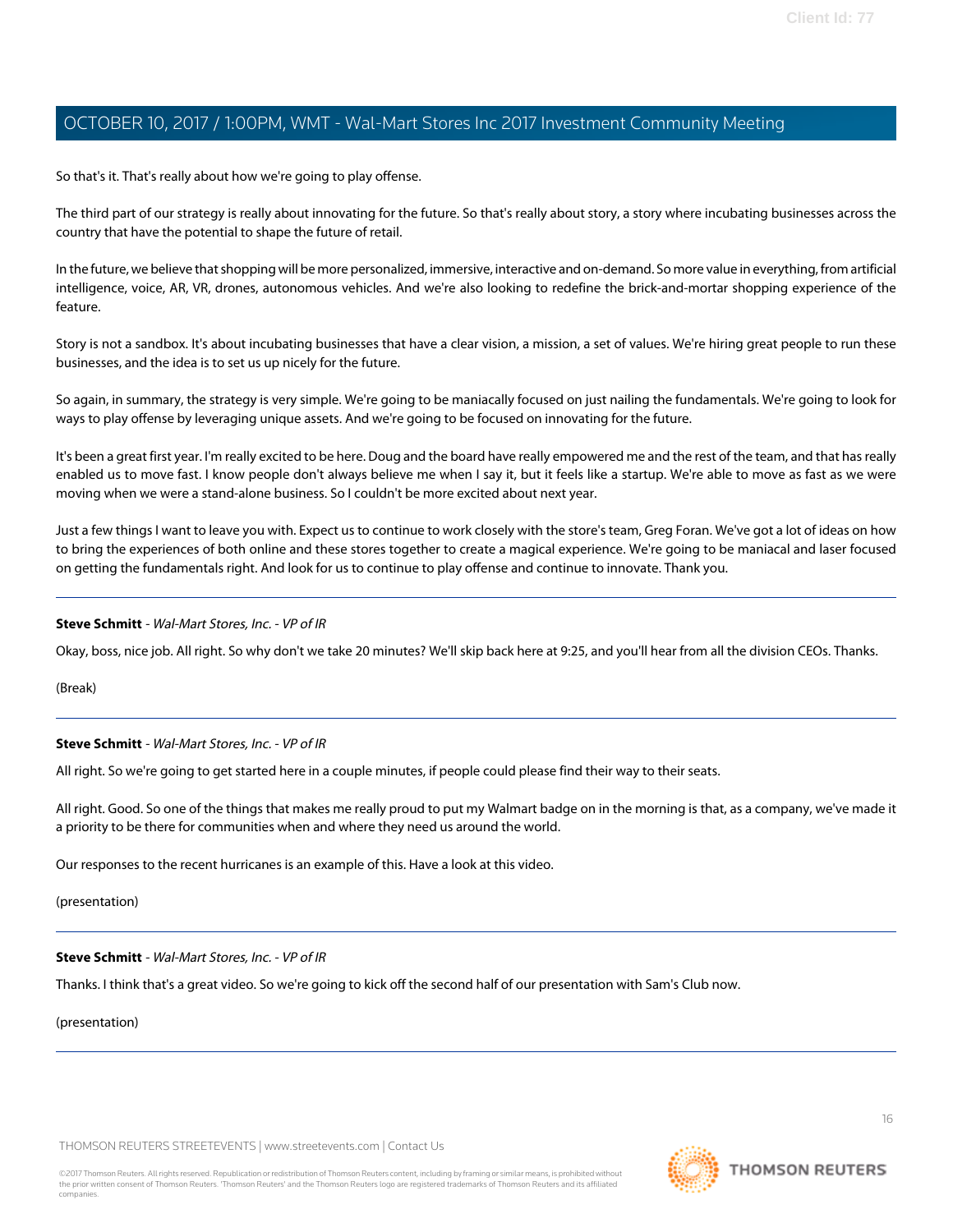#### **C. Douglas McMillon** - Wal-Mart Stores, Inc. - CEO, President & Director

This is John's first time to present to you all as a CEO of Sam's Club. So give him some greet if you want to. But I wanted to jump up and introduce him.

He's started with the company in 1993, so he's been with us for 24 years. He's been a buyer, a divisional merchandise manager, a general merchandise manager, a store manager, a market manager, led operations. He's led the sourcing areas in Sam's and private brands. He's worked in Sam's previously in international and in Walmart. He was our Chief Merchant in Walmart China until we asked him to come over and lead all of merchandising for Sam's. And then earlier this year, we promoted him to CEO. So he's had a lot of jobs. He's taking an objective look at Sam's Club, so off to a great start, making some changes. And I'm looking forward to seeing what's going to happen at Sam's under his leadership.

#### <span id="page-16-0"></span>**John Furner** - Wal-Mart Stores, Inc. - EVP, CEO of Sam's Club and President of Sam's Club

Thanks, Doug.

#### **C. Douglas McMillon** - Wal-Mart Stores, Inc. - CEO, President & Director

Welcome, John.

#### **John Furner** - Wal-Mart Stores, Inc. - EVP, CEO of Sam's Club and President of Sam's Club

All right. Good morning. Doug, thanks for the intro. First, it's a privilege to be here today to represent the team at Sam's Club. We've got a great team, and I'm really proud of the work they're doing.

And it's great to connect with a lot of you. I see Maggie in the back, and I was thinking about walking clubs with you 8 or 9 years ago in New York. [Simeon], we got to catch up last night. We got to walk some stores in China a couple of years ago, just as we're launching mobile e-commerce. But I just want you to know I'm always impressed with the knowledge you have of our business and how close you are to the details of our business, which makes it easy to have these conversations.

So let me start with a few numbers. Like you saw on the video, net sales were up 2.6% for the first half. Traffic increased by 1.6%. And we marked the sixth quarter of positive growth, so the sixth straight quarter of positive growth. And the Member's Mark brand is now an \$11 billion brand.

Now we think these are good results, but we can do better and we must do better. And as you know, our trajectory has been relatively flat for several years, even as the warehouse club has -- the channel has continued to grow.

And so that's why I'm going to call out the question that's probably on your mind. Will the new team at Sam's Club move the needle in a meaningful way? And I want you to know, the answer is yes, we will move the needle and we're going to accelerate growth at Sam's Club in a meaningful way. We've got a clear vision for where we're going, and we're making progress.

To start with, we've got an experienced leadership team, and we're moving with speed. Our Chief Operating Officer, Gisel Ruiz, she's a 25-year associate. She's led operations all over the country and the world, and she joins us from Walmart International. Our Chief Merchant, Ashley Buchanan, he was leading a big part of the U.S. food business before he came over. And Ashley's got a long career in retail, in merchandising, in consulting. And then, our CEO of SamsClub.com, who's also now the Head of Membership and our marketing team, Jamie Iannone, has a wealth of experience in e-commerce and tech. And he's built the team with people like Hsiao Wang and Eddie Garcia. And they've already made great progress this year, setting up and leading product acceleration teams that are helping move us forward.

So together, we're thinking differently, we're working in new ways, we're taking more risks and we're becoming more agile.

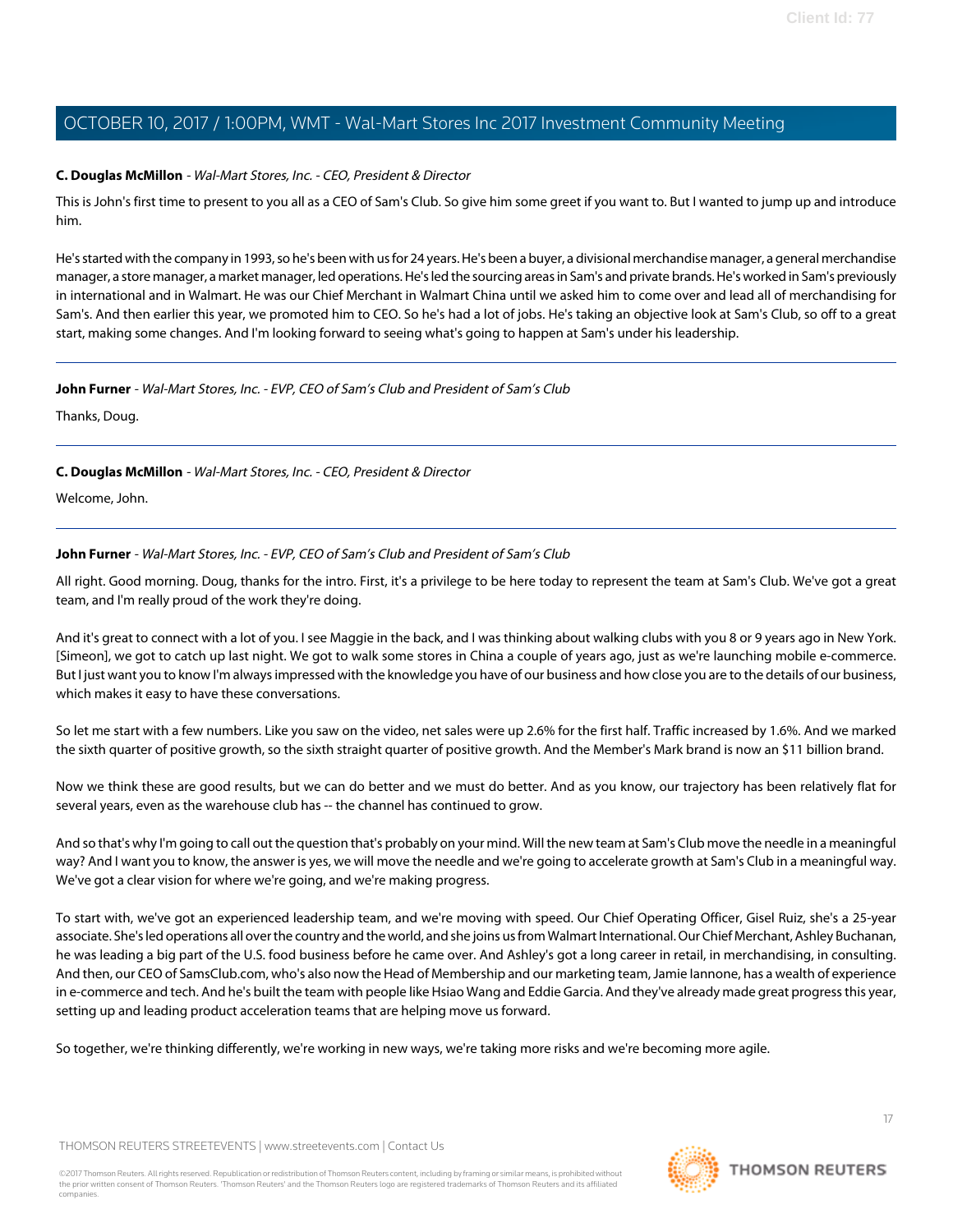And the result of all this is really a great reinvigoration of the business model. And while everything we're doing is intended to improve the U.S. club business, these changes are also benefiting Sam's Club all around the world.

So let me share a few examples of things that are giving us confidence.

If you think back a couple of years ago, we started simplifying and then prioritizing our private brand Member's Mark. And Pam Gaik and her team, they're doing just a terrific job.

Just 2 years ago, our private brand penetration was just 17%. And today, the brand accounts for nearly 23% of our business. So that's a significant increase in just 2 years, and we believe we've got a lot of room to grow.

We also started to refocus on our fresh food business. And so far, the results, they're really encouraging. Ed Romero, who you met last night, he and his team, they've recharged our efforts. Just 2 years ago, we had negative growth in fresh food. And recently, we've been running comps as high as 5%, so good progress there.

Our SamsClub.com business, it continues to grow. E-commerce sales are up in the first half by 27%. But I think most exciting for the business is, year-to-date, we're up over 7 million visits, which tells us we're on the right track.

So we're simplifying everything we do. We've invested in technology, we found new ways of working, and these are helping us to run a flatter, more efficient organization. We're making these simple improvements, like not checking cards at the door. We've changed our checkout process. And in just the last 5 months, our member satisfaction scores for speed of checkouts have improved by nearly 7%. So we're making some great progress there.

We've also launched a new prototype for the front end, and it's in about 30 clubs. And the prototype is cutting transaction times at the front by half. So we're cutting the times in half.

Now our Scan & Go business, which is a completely mobile technology, as you know, our usage of the device has doubled this year, and it's a really meaningful part of the business. We've done over \$1 billion in sales since launch, and we keep seeing more and more people use it every week.

Now one example of simplification I want to talk to you about is our new membership sign-up process, and that's something we're going to launch later this year.

If you go into a club today, it could take anywhere from 8 to 28 minutes for you, as a new member, to get a card and membership and start shopping the club. It takes 2 different systems. It takes 5 pieces of hardware. And so our new process takes about 40 seconds, and it's 1 piece of equipment. So let's take a look.

So what you see on the right-hand side, our new process, we have an associate with a new member. The member walks up, quick photo with the iPad. We need a driver's license, a credit card. She'll swipe the card, hand it over to the member, and then he's off to shop. And you can see we have in 43 seconds.

On the left-hand side, the old process is an exchange between the member, there are a lot of questions, there's lots of typing. And then you're going to see here in just a minute, have to move over to another piece of equipment, actually use the POS system.

So that's an example of how product acceleration can work. So you think about, if we have an 8-minute process, one approach should be let's try to reduce it to 7. But the team looked at what's the best way we can do this and make things easy for the member and they cut it from 8 minutes to 40 seconds. That's an example of some of the way that we're trying to move forward.

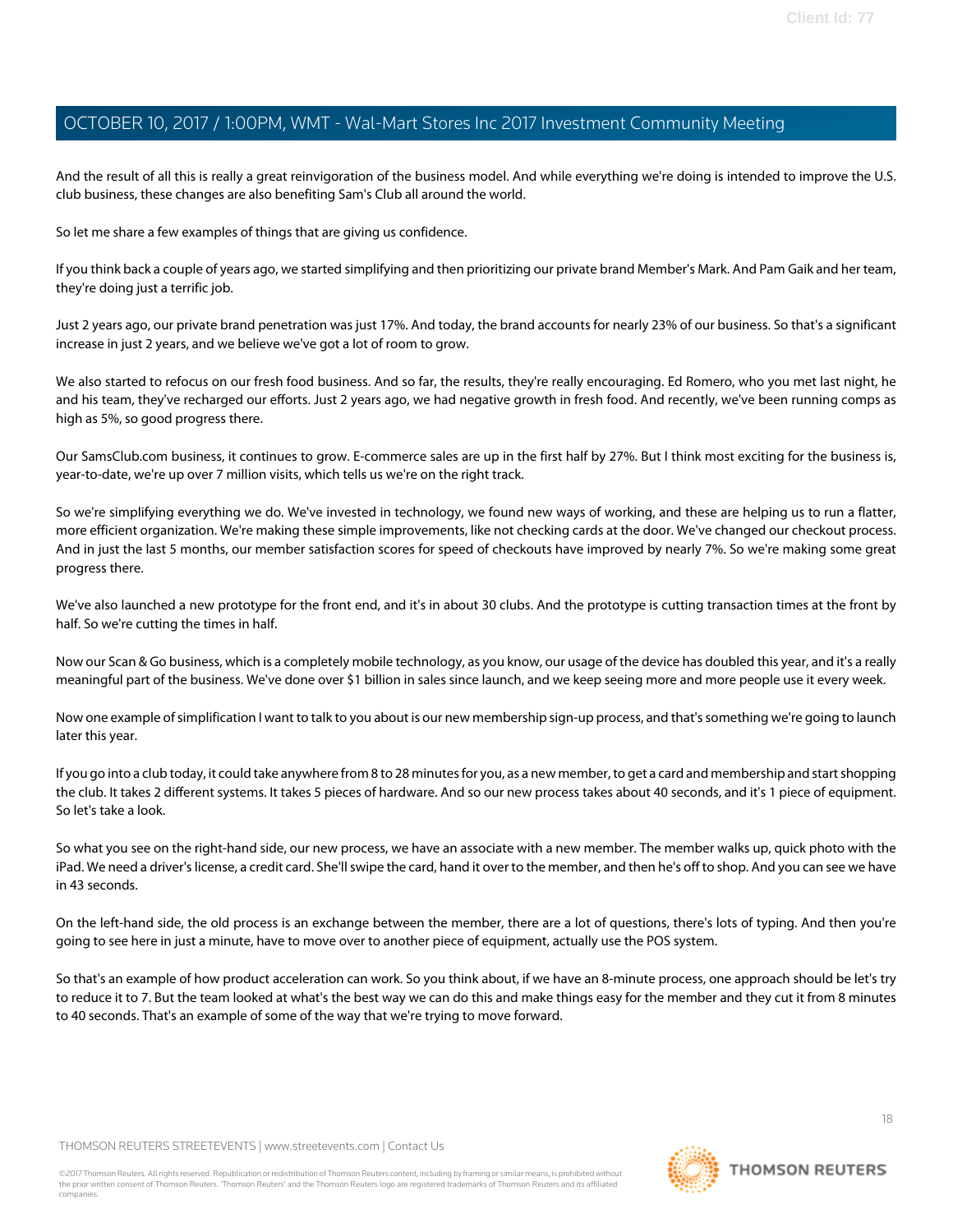So now I want to shift to where we're going. And if I can leave you with one point today, the point that I want you to take away for this business is a point of focus. And we're focusing the business to accelerate growth. And most importantly, we're narrowing our target member and we're taking more steps to become special to that member.

Over the years, we've had at Sam's Club a number of strategic shifts. We try to serve a wide variety of incomes, some of which was driven by real estate locations. And we've attempted to serve too many types of small business members.

At one point, we had 16 different member segments. And think about that, with a limited SKU offering, we weren't severing any of the segments very well. And I want to give you an example.

A couple of years ago, I attended a line review with one of our buyers, and this buyer was our frozen poultry buyer. And as we started walking her, the item she chose, she would tell me, well, this item -- the first item I want to talk about, this is for business resellers.

The next item is for our food service members. The next item is for the CEO moms. This item is for social couples, and this went on and on. Well, think about it. They're just not that many parts of a chicken. So you've got to back up and say, I think we've complicated this. And what we want people to do by narrowing the focus on members is taking a signed category and be the very best category bearer they can be and buy the right items that work for the member.

So moving forward, we're going to be very clear on the member target.

So as you know today and you look at the slide, we've got 2 types of members. We have Savings members, we have Business members. But when we dug in the data, what we see is there's a lot of overlap with how they shop.

And for new sign-ups, about 74% of our members, when they sign up, they choose to be Savings member. But when we look at the data, 95% of what members buy is actually for the household. It's really a Savings member basket.

Now we do have strong relationships with businesses like restaurants, small offices. But again, when you take fuel and tobacco out of our business, 95% of the baskets look like they're purchased for the household.

So we really have 1 member. And I want you to think of them like this. It's a busy family, typically living in the suburbs of 1 or 2 incomes. They make somewhere between \$75,000 and \$125,000 a year. They may own a couple of cars. They may be employed or self-employed. They may own a small restaurant or run a small office and purchase a few things for their business. But this is a big segment of our business currently, and it's growing. They like us, and the numbers show it. Year-to-date, they have the highest growth in club traffic. And they also have the highest online sales penetration of any member segment we serve. And we believe if we can become more special to this member group, we can earn a greater share of their wallet.

So we're moving forward and we're moving quickly to align the entire business around this more narrow focus. We're evaluating everything from our membership offering to our merchandise categories to our locations, and we've got some important choices to make in the future.

So what's next? It's to improve our value proposition to that member, to present a unique offering and an experience that works with their lives. And I constantly talk to our team about 3 priorities: people, product and digital.

And by people, we mean making Sam's Club an even better place to work and empowering our associates to serve members, how associates are hired, developed and trained to engage our members as critical to their success and ours. And we're encouraging curiosity, ownership and new ideas.

By digital, we mean using technology to make Sam's Club an even better place to shop and a better place work. And whether it's through auto-renewing your membership or offering easy reorder on the app, we'll continue to reduce friction for members.

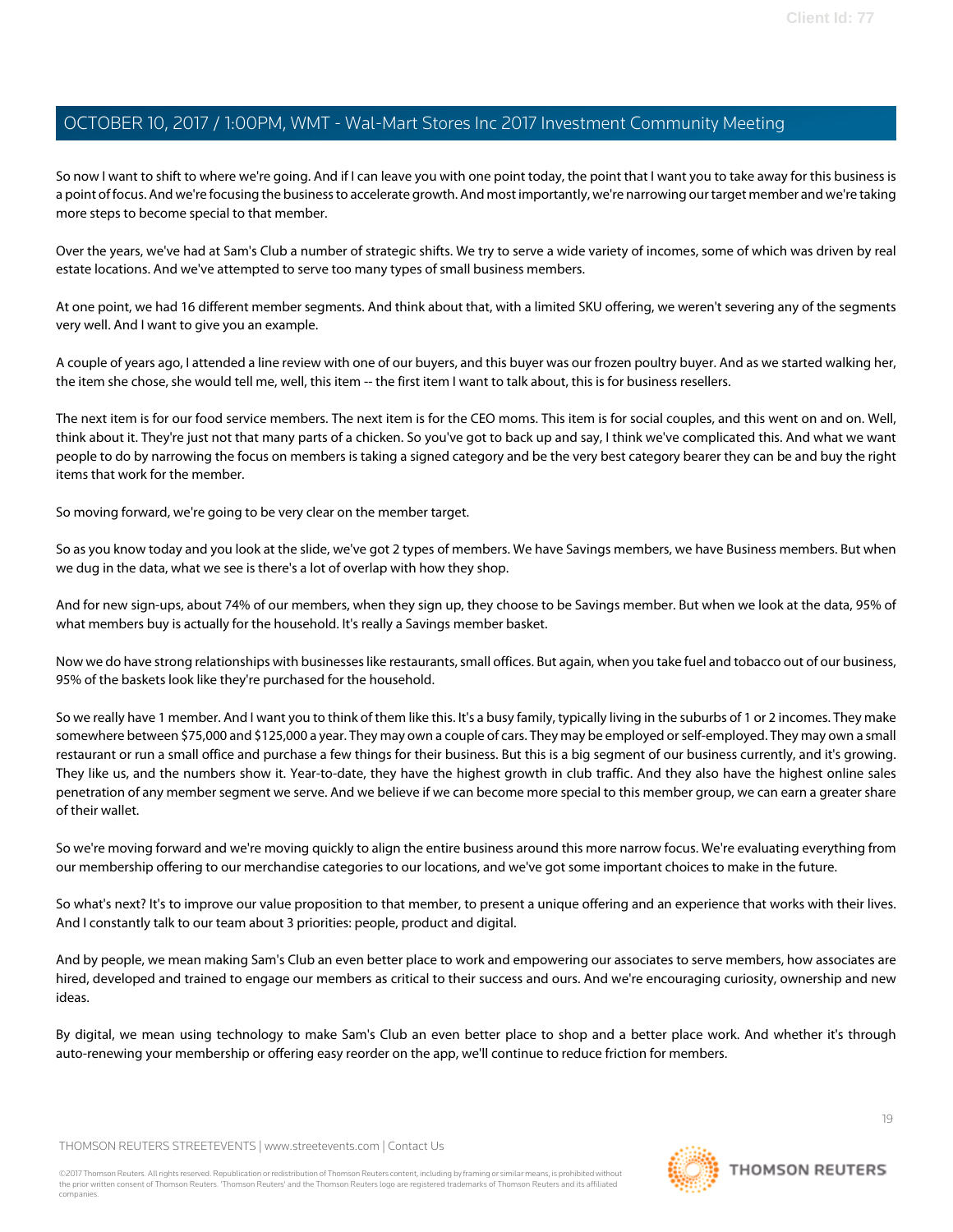Now earlier, Doug mentioned the Workplace app. We use the app all over the business. And we use it for collaboration, we use it for communication. And earlier this year, we expanded the app to our entire fresh food team in the field, including the assistant managers who run fresh food in the business.

And what you'd see is they're using the app for managing inventory, they're sharing ideas, they're driving competition around sales. And the thing that I say every week is I'm just so impressed by the pride our associates show in their work. There's nothing better than coming in on a Monday and see 20 or 30 or 40 photos of the great things the associates are doing in the field and how proud they are to work. So it's just an example of how digital can help us accelerate.

But what I really want to focus on today is product. We're a warehouse club. And think about it, people don't come into us for a fancy environment or the white-glove service. They come in for items. And having been a merchant at Sam's Club for many years, I can tell you the way you win into this channel is you have the best items. You've got to have the best items, and we've got to get that right.

And the key to it is our merchant team. We're raising the bar in talent. And we're getting into the details of every item, every package, every palate. And we're curating a high-quality assortment that's practical, it's aspirational and it's on trend.

And as I said earlier, we're building momentum in fresh. We know it drives traffic. It has a strong margin. And to win in this space, we've made some big investments already. We put new team lead positions back into the clubs where we've got new training programs to develop fresh experts and we're working on direct food sourcing. And this work really helps us with a broader corporate strategy of Win in Fresh all around the world.

And as I mentioned earlier, we're leaning into Member's Mark. And this gives us an opportunity to differentiate ourselves and offer superior quality, great products that cement shoppers' loyalty. And the brand resonates well beyond the U.S. So whether you're in our clubs in Mexico or China or a our partnership with JD.com, it's driving growth in the entire company.

Now last night at dinner, everything you ate from the club -- everything you ate came from the club, from the beef tenderloin to the crab cakes to the shrimp, it all came from the club. And your feedback lines up with what we're hearing from our members. They're delighted about the quality and the scope of the offering.

Now for the holidays, we're focused on getting exciting -- are focused on delivering exciting items you can't get anywhere else. We've got great items like -- we've got Member's Mark Christmas decor, the Viking, Copper cookware, cookies from Europe. Over on the side over here, you see the cozy throw. And I'm telling you, it's a great lineup. It's one of the best I've seen in years. And that's what's going to make the difference for us: great items in a meaningful value that appeal to our target member, you can't get anywhere else.

So let me leave you with these key takeaways.

First, we've got a focused strategy to accelerate growth, and we have an opportunity to grow by serving one member. We're going to lead with agile technology, and we are going to win with merchandising.

So along the way, we'll show you the progress through results. We've got a terrific team. I know they're up for the challenge, and we're looking forward to what's next.

<span id="page-19-0"></span>Thanks for the time, and I'll see you in Q&A this afternoon. Thanks.

(presentation)

**David Cheesewright** - Wal-Mart Stores, Inc. - Executive VP, CEO of International Division and President of International Division

Good morning, everybody. It is great to be here. And like Brett, I'm just about coming up to my 18th anniversary with Walmart, always in international. And I honestly did not think there's been a better time to be in this business.

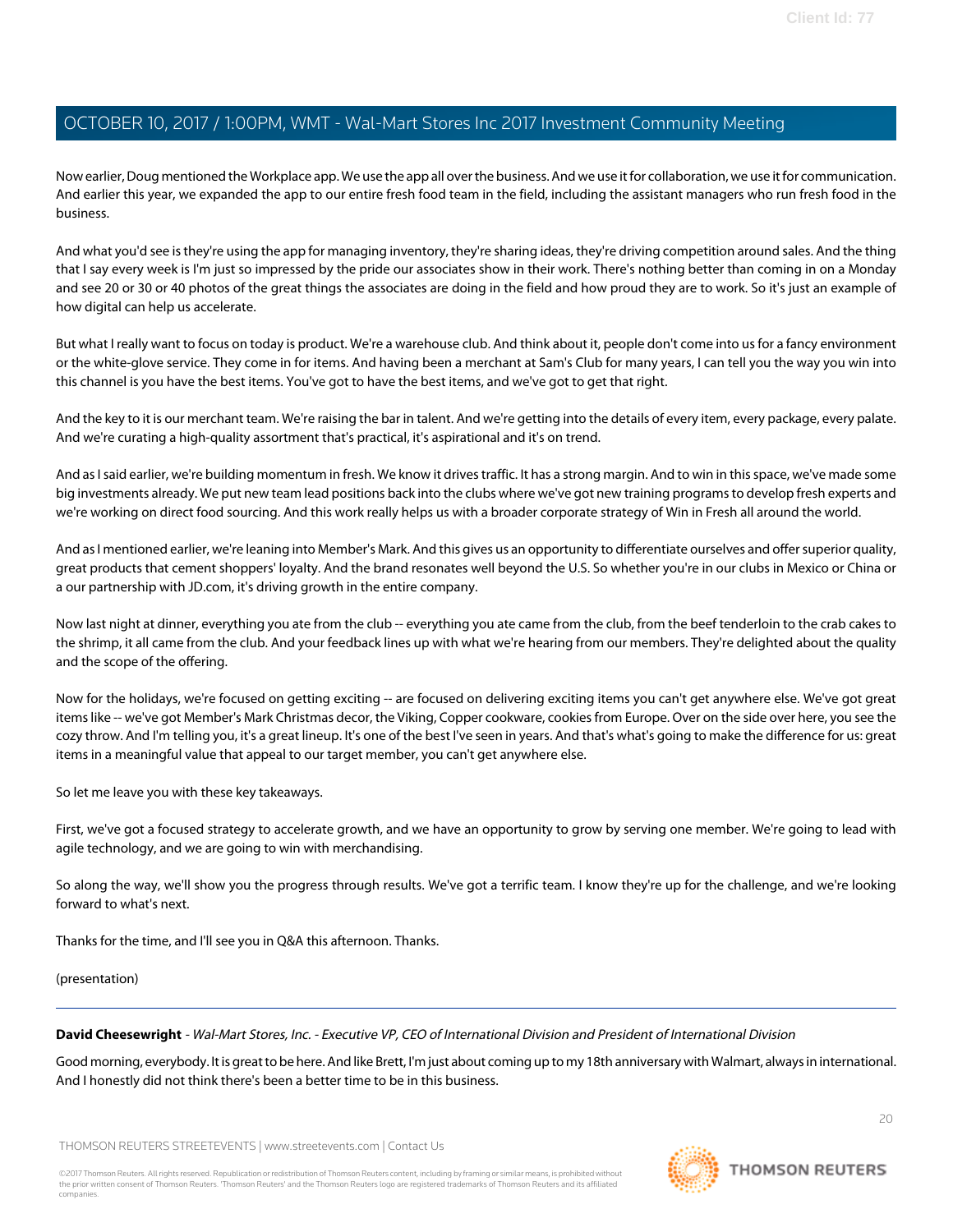If you only remember 3 words from the next 20 minutes or so, I'd like you to remember strategy, momentum and leverage.

I think you'll see we have a very clear and consistent strategy in international, hasn't changed that much over the last 3 years. That's driving great alignment for our business.

But what I'll talk a bit more about is I think we have a clearer-than-ever understanding of our role in the portfolio, in the corporate portfolio but also the role of the individual countries within our portfolio.

In terms of momentum, we've got really good momentum. We've delivered consistent results. You'll see, we'll talk about it in a bit more detail later, but we're now on 14th consecutive quarters of seeing our [MAT] comp sales improve. We've done that profitably and also broad based across most of the metrics.

Maybe the most exciting of the 3 is leverage. And I'll touch on this throughout the next 20 minutes. But there's more work going on in trying to work out how international can lever off our core U.S. businesses and how those businesses can benefit through having an international portfolio than ever before. And I think that gives us a unique advantage versus lots of the other competition we have both in the U.S. and around the world.

So the strategy, you'll remember, is pretty consistent. Four big pillars. So first of all, we actively manage our existing portfolio. We deliver disciplined growth through differentiated customer value propositions. We want to be the lowest cost operator wherever we are. And we want to make sure that we build strong foundations.

We work very hard to understand our role in the portfolio. We think of it in international as doing 3 things. We have access to a lot of high-growth markets around the world, so we have to be a growth engine. So our first and foremost role is to grow ahead of the business and deliver cash growth. But we also have 2 other really important roles to play in this corporation.

Second is to deliver talent. And it's one of the things I think we underestimate. There's a million people working in the international business. We've placed over 25 offices back into the U.S. business, and they may be associates who've gone out and got some experience in international and come back to the U.S. core businesses or have started international and gotten into the U.S. business. When a business around the world has the opportunity to give people that sort of experience or have that breadth of talent that they can access from, that's a huge competitive edge.

The third area is in IP and ideas. We run over 60 different businesses around the world. And again, in terms of our core business, where else can you dip into that diversity of business and expertise? And I always joke with Doug, but quite often, it's very rare actually there's a problem we face in the U.S. that someone hasn't solved somewhere at in the international business through those small entrepreneurial markets. So 3 distinct contributions to the corporation.

In terms of our half year performance, it was a really strong first half. Net sales were up 3.2%. Now that excludes the impacts of some of the disposals, Suburbia and Yihaodian. And it would be 1.6% including those.

But we see continued sales momentum, and I'm particularly encouraged that momentum is coming from both Walmex and Canada. Walmex had a 5.5 comp in the first half. It's their 10th consecutive quarter of outperforming the industry in Mexico. And that business really does go from strength to strength. If you saw the releases this month, over 10% comp in the last releases. So very strong in Mexico.

Canada, 2% comp and a much more muted market, but again very strong. I think I'm most encouraged about Canada is for the last few months, their tonnage growth has been twice the level of their value growth. And we always like businesses where we're moving volume ahead of our value growth. So very strong in Canada.

The U.K., as you know, has been a tough, tough market, but we're seeing a really nice improvement there. First half comps were 1.8% positive. That's running against minus 7 from last year. And if you've looked at some of the more recent market shares, you see a very nice shape to it. We've seen really good increases in traffic. We're now generating the most new customers of any of the big players in the U.K. We're seeing our unit

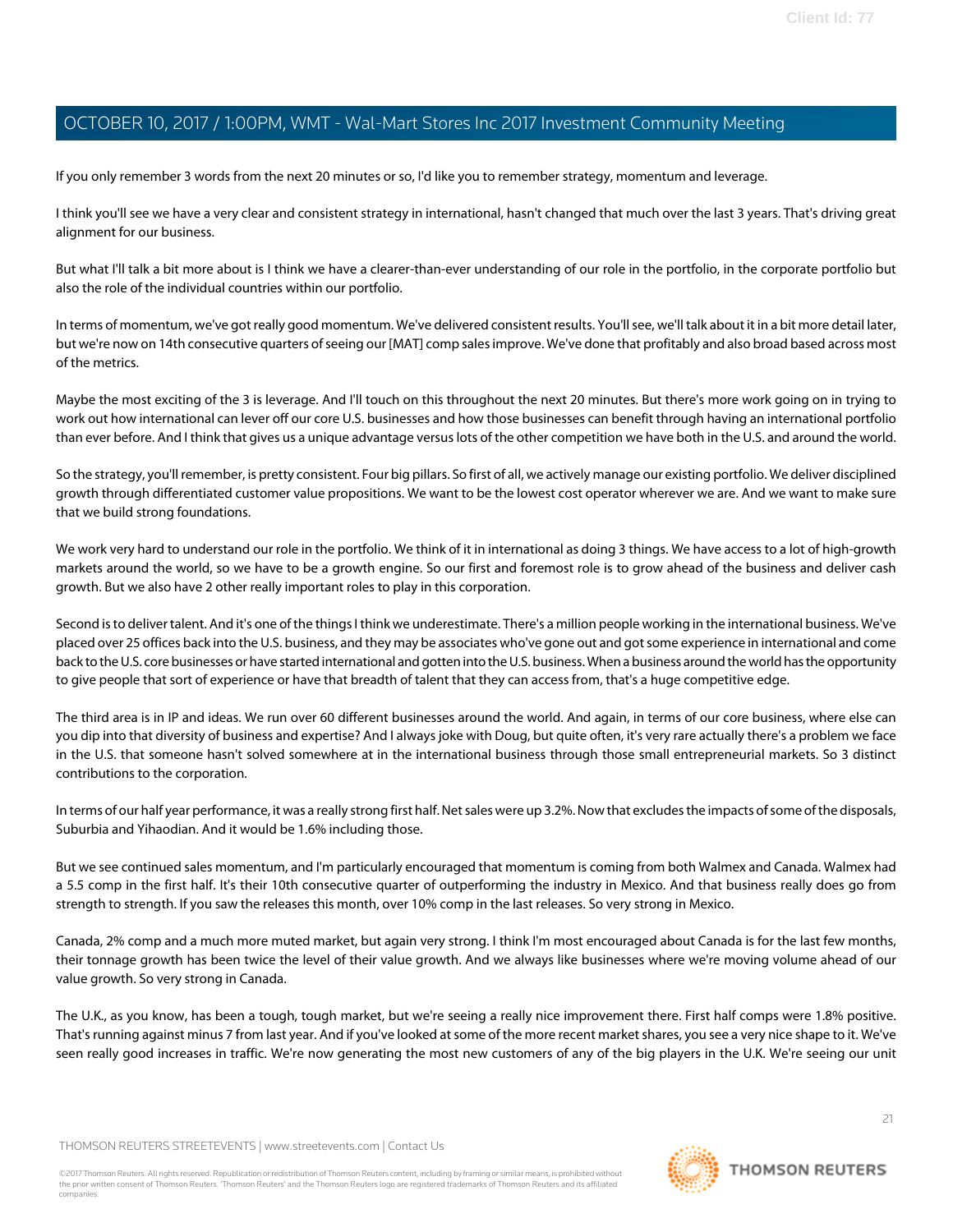growth ahead of our value growth. And for the last 2 sets of 4-week period through Nielsen, we're taking value share again in that market. So really encouraged by the progress in the U.K. We've got a lot to do.

And lots of really exciting things happening in China. Our growth is steady there, but we're really excited about the partnership with JD. We've launched flagship stores for Sam's Club. We've just opened up our global store, which allows us to ship products in from around the world and access the huge Chinese market. But probably most excitingly is the partnership with Dada -- New Dada, and that's our rapid delivery mechanism.

So there, we have 140 stores across China now, where from the time you press order on your app to that being in your home is less than an hour. That requires us to pick in 15 minutes.

And when you start to think about leverage, the amount of learning that we're getting from China where e-commerce is moving so fast that can apply to our businesses around the world and the U.S., I think it's going to be a significant competitive edge in the future.

#### So a really strong first half.

I talked a bit about momentum, and this chart should give you an indication of this. This looks at the 12-month rolling comp numbers, so it takes out some of the variations with timings. But you can see for the last 3.5, 4 years now, we've not just seen positive comp growth in international on a pegged basis, but we've seen that improved quarter after quarter after quarter. And if you look at the rules there on the side, they're the kind of things that Brett will challenge us when he reviews the business quarterly.

So our growth is coming -- it's good growth, so we're growing our comp sales more than half of our growth. And that's coming a lot from very strong capital discipline.

If you looked under the hood in international, our overall CapEx has been coming down high single digits for the last 4 years. But within that, our new store CapEx has been reducing almost doubled that rate. We've gotten much more efficient at how we use it, and that's driving our comp sales, so comp sales more than 50% of growth.

Our sales growth is ahead of our expense growth, so we leverage nicely in the first half. We'll leverage again in the second half, and I see that as a trend that we're going to continue.

Our profit growth is ahead of sales growth. And actually, throughout this 4-year period, we've delivered profit growth ahead of sales growth. Our sales growth is ahead of inventory growth. And finally, our payables growth is ahead of inventory growth.

So it's not just good momentum, but it's very broad-based momentum across international, which we're really encouraged by.

So let's just say a bit about the strategy and start with the portfolio.

Now you've seen us go through a number of iterations about how we think about the portfolio. It's a pretty diverse portfolio. We operate in 27 countries around the world, with over 50 different formats but really kind of 12 or 13 core formats but very complicated.

You remember we did some work 3 years or so ago, which looked at where is growth going to come from around the globe. And we have access in the markets, we're into about 55% of global growth.

The next 3 markets, Russia, Iran, Venezuela, not particularly attractive, and it then gets to be a long tail after that. So early on, we've said, look, we're happy with the markets we're in. We'd rather focus on winning in those markets than going to lots of new markets.

You've seen us increasingly focus on where it matters and make some tough choices. So rather than briefing on every single country, we've put resources into the one that matters. And if you remember, 3 years ago, Mexico and Canada were having tough times. They're our big profitable

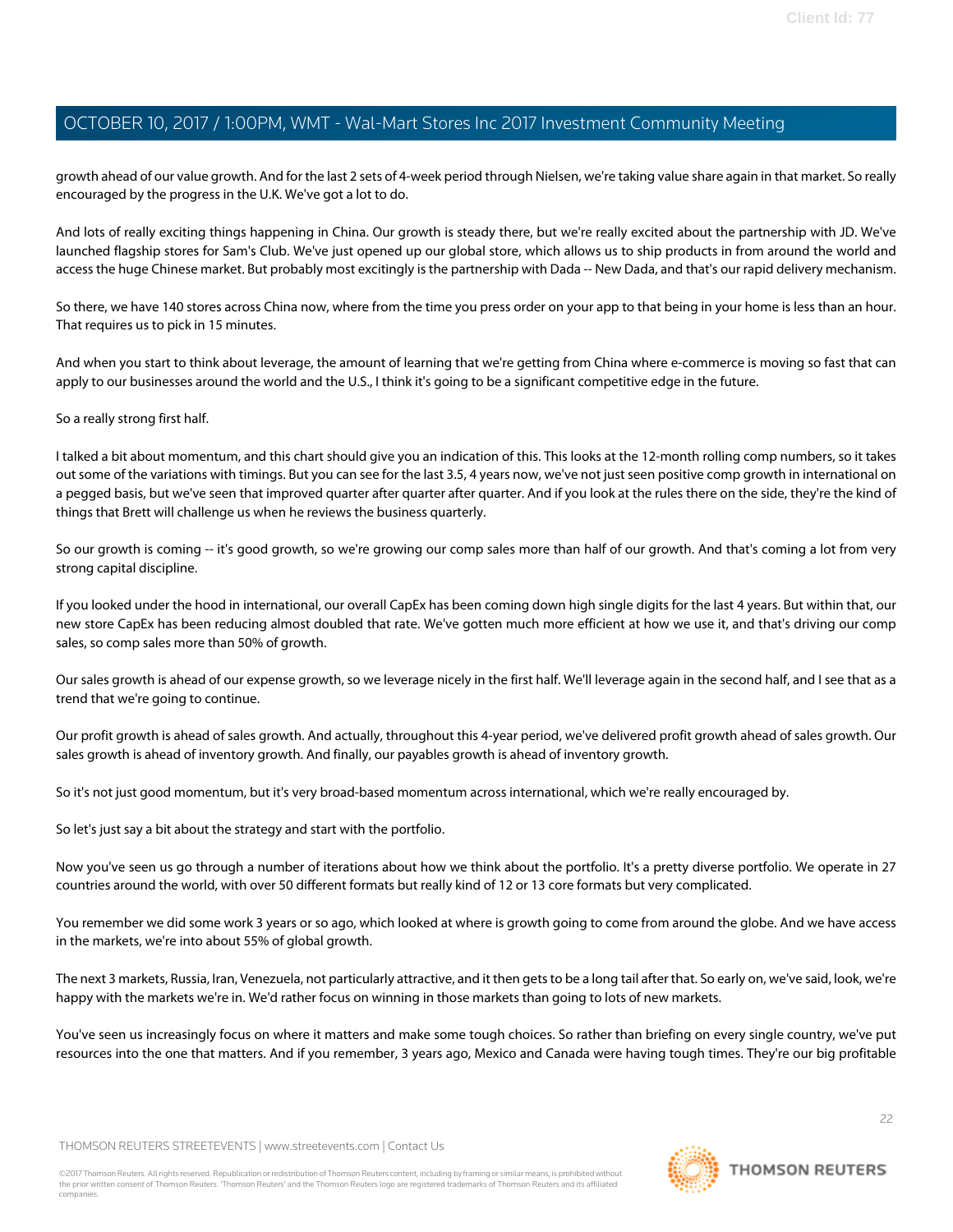businesses, are adjacent to the U.S. We lent in hard on those, made some tough choices in terms of investments in other markets and got those businesses back on track.

What we've looked at over the last year or so is another way of looking at things. And really, 2 things: what is the role that the markets play in the portfolio, their size, their strategic advantage? But also looking market by market to say what is the underlying strategic advantage for that market? So a great market might be one like Chile. We have a dominant market share. There's a big informal market, so there's this kind of engine room for growth that's going to keep going, has a really good balanced portfolio. The portfolio is very well positioned. They have a distinct cost advantage. That's a market that should be successful for a period of time, and you can do that exercise across different markets.

So we're now thinking of our markets into 4 -- 3 broad buckets, and I'll just take a bit of time to talk about those over the next few minutes.

The first is a strong North American core. And in there, we consider the markets adjacent to the U.S., so Mexico, Canada and [CAM]. Our Focus there is, number one, to strengthen our advantage. They're strong businesses, but we want to make sure they remain strong. And there's none of those markets where we can't do better. So for example, Mexico has strong market share overall. We tend to be a bit weaker in the Northeast, so what could we do to address that? Mexico has very good cost leverage. It's primarily done that by growing very fast. But some of the disciplines that we've got across our portfolio in markets where growth has been more muted like the U.K., we can help them be even better at managing the cost and reinvesting in price. So you'll see us lead into those markets to not be complacent because we're well positioned, but to get even stronger in those markets.

The second thing we'll do there is focus on leverage. And what you'll hear as we go through this and hopefully in some of the other sessions, we're building structural leverage advantages.

So whether it's on private label, the fact that John, Greg, myself, we all use the same spec-ing system now. So imagine across North America, one database of specs, how powerful that's going to be to look across the vendor base and see where there are opportunities in terms of where we source product from.

Our global sourcing operation, we work together now to look at commodity sourcing, so items that typically come from one place, olive oil, tuna, shrimp, those sort of things. So you'll see us build structural ways to leverage both into the U.S. and out of the U.S. on costs. That's the role of the strong North American core. It's a big chunk of sales. It's above-average profitability but obviously not the highest growth markets.

I'll come back to the key growth markets in a second.

The rest of the portfolio is that diversified portfolio. It's pretty important to Walmart. It's over 50% of the sales. It has access to kind of moderate global growth. It's slightly below profit.

And what we've looked at there on those markets is 2 things: What's the role of those markets? What do they play in the business? So if international is about growth, talent development and IP, what specifically are those markets doing to bring value to the company?

And so that's been very helpful in helping the markets focus. So the U.K., for example, it's not the most profitable market, but it's a big market for us. It can generate cash. So the work that the team have done there in improving our cash flow has been phenomenal. In fact, last year, it's our best market in terms of improvements in cash flow.

So first of all, be very clear with those markets about what the contribution they make to the business are and hold them accountable to that.

And then the second is to look at their underlying strategic advantage or disadvantage and solve the issues where they have them. So Chile, very strong business. You'll know -- again, some of the others, there are challenges and we'll look for ways either to strengthen or look for partnerships as we have done in China to make sure that those businesses are strong and viable for the foreseeable future.

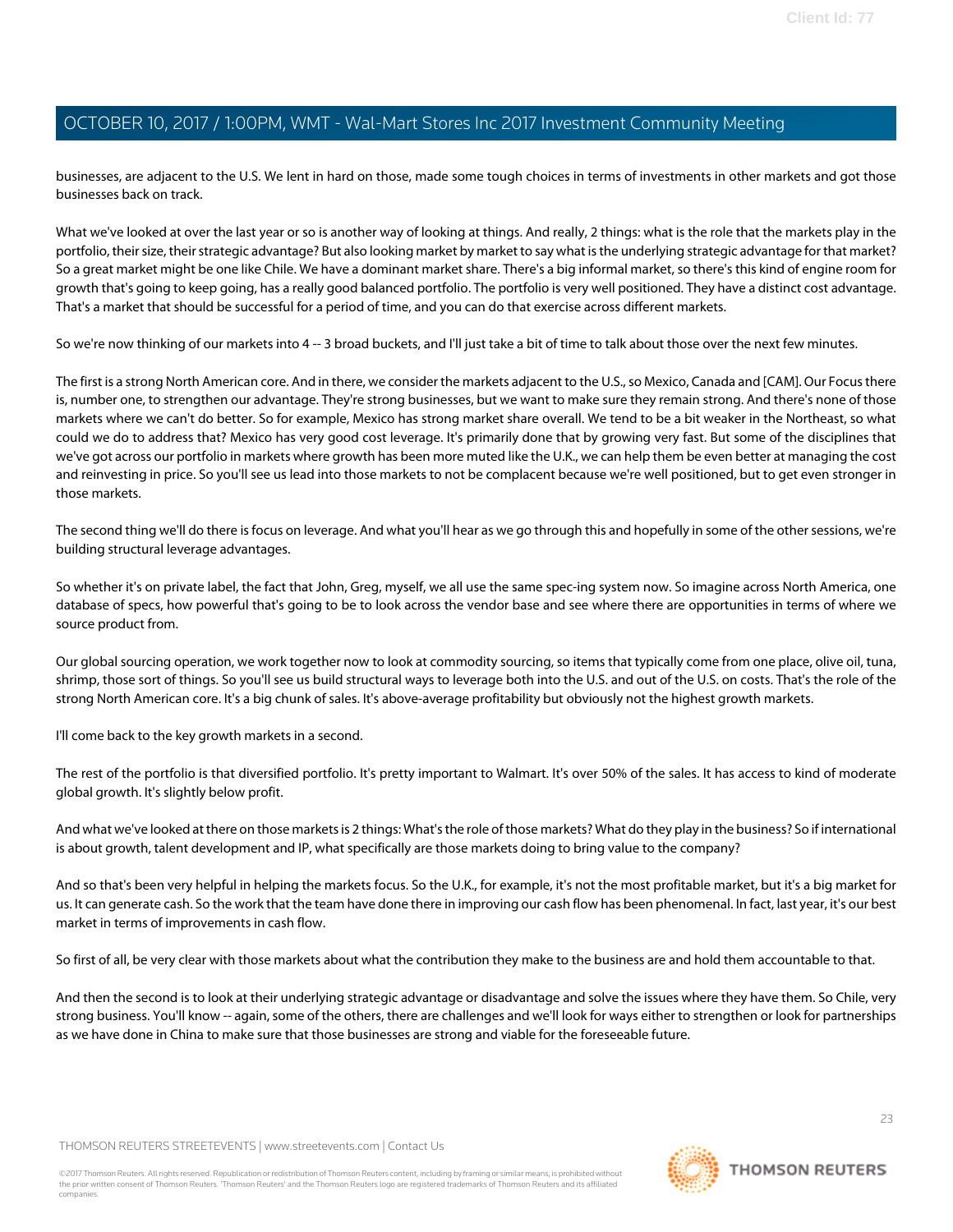In terms of the growth markets, I'm just going to focus on China. And really, what we've tried to do in China or in India, which are only 10% of our sales, but account for the vast majority of growth that's going to occur around the globe, is make sure that we, a, have a very clear strategy to win; and then, b, we put the resources behind it to make sure that we can execute that strategy.

So 3 things to pick out on China. First of all, we've rebalanced the business quite significantly over the last 3 years. We used to have a business that tried to be everywhere in China. We've got a very strong business in the Central South. We have much better market shares. And not surprisingly, we have better profitability in there.

And you've seen us over the last 2 or 3 years focus all our investment in new stores into that area. So now 99% of our new store CapEx is in that south area where we are strong, dominant market shares and profitable.

We have a regular cadence of looking at stores that are not performing. And it won't surprise you to know that the stores that we've addressed in that are primarily outside the area. So you see that business retrenching into an area where I think we have much greater chance of winning, much more profitable.

Second thing that we've looked at is our proposition within the market. And we've made a lot of changes to our portfolio. So our supercenters, we've just opened a couple of new concept stores [proto 80s]. So they're 80,000 square foot just on one floor rather than some of the multi-floor stores that we used to.

And what we're seeing in those is we're taking somewhere in the region of 40% of the space out, up to 50% of SKUs, but we're delivering not far off the sales that the old (inaudible). So they are significantly more efficient than the old boxes. And we will look at different formats.

In terms of the proposition, you'll see a relatively standard playbook. So working very hard on starting to differentiate on prices, and I'm going to talk about how that's funded in a minute across the whole international business, but in particular, focusing hard on fresh and private label.

So in fresh, we've now completed the build-out of our dedicated fresh supply chain that gives us an advantage versus pretty much anybody else in China and that we can source together rather from local suppliers.

And since that landed, our fresh sales sequentially growing, now in the high single digits. And it was -- the great thing about fresh growth is that brings traffic to your stores and, therefore, drives growth across the rest of the proposition.

Private label is very underpenetrated in China, but you see businesses doing well on private label. And there, we've lent in very hard, taken a lot of the best practice from around the globe. We use the great value brand there, and we're seeing some very strong double-digit growth on private label in China.

So we're feeling pretty good about the proposition that we're now presenting in front of the Chinese population.

And then the final one is omnichannel. And we took a decision, as you know, a bit over a year ago to sell Yihaodian, which was a pretty small floor placed and buy into JD. And that so far has been a great, great partnership. As I say, we've launched flagship stores for Sam's Club. Sam's is doing over 5% of its volume online now, and that's growing pretty dramatically. We've got a global store that allows us to connect product from around the world into the Chinese market. We have an Asda site on there. We have a Seiyu site from Japan as a high demand for things like Japanese diapers in China. So those are giving us great new sources of revenue.

And the partnership with New Dada or in the rapid delivery, which I touched on at the start, is perhaps the most exciting thing. Last month, we opened our first [dark] store, which is to take the Dada concept, take a very small unit with relatively low rents because it's off the retail track, put 1,000 SKUs in there. And again, we're up to 250 orders out of that site in about a month, delivering very high satisfaction rates and 90% of orders being delivered within an hour. So a real game changer in terms of service. So we feel good about strategy.

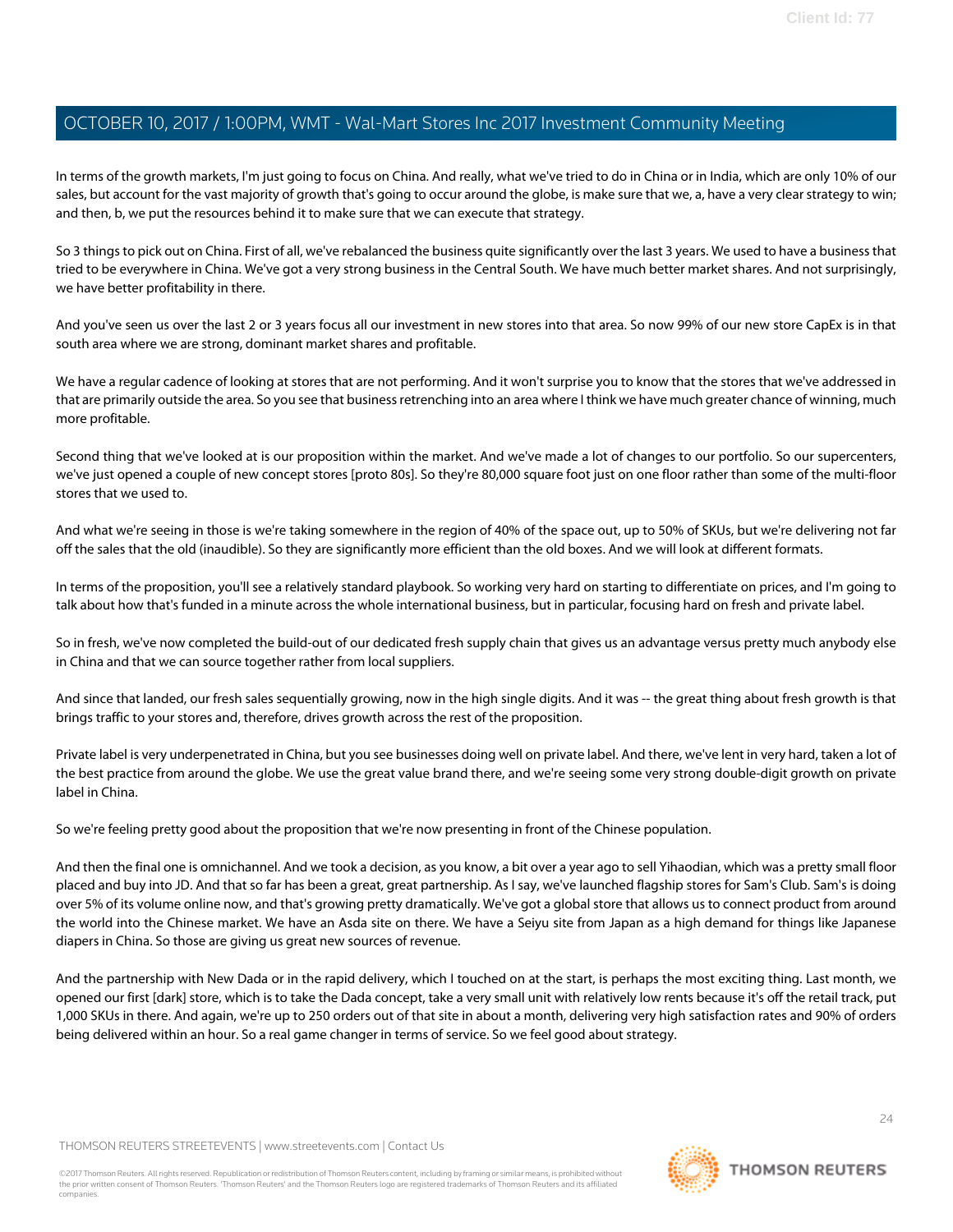The final point on China is talent. And one of our most talented leaders in international is Dirk Van den Berghe with a lot of experience. He run the Canadian market prior to this. We put Dirk in there, and we really have lent in hard to building a very, very strong team of talent in China.

Okay. So let's move on to the other pillars. So pillar #2 is about discipline growth through the value proposition. And what you'll see around the globe is we've lent in very hard to look at our formats. Now slightly different executions as you go from market to market. But generally, what you'll see is our prototypes are getting significantly smaller. We're making clear choices about where we think the customer will shop in the future. We're always building omnichannel operations and, in many cases, they are assortments that used to be in the stores that we believe we can fulfill online and, therefore, make the stores more efficient.

And typically, that would look like 80,000 square foot prototypes are now our norm rather than 120,000 or 150,000. They tend to have a much more bias towards food and consumables business than the previous ones. But general merchandise is still critically important to those businesses. So as the food drives the traffic, they'll buy general merchandise that has higher margin, and that gets the positive mix going.

So you'll see lots of innovation around the world in terms of our formats, but broadly smaller and much more food and consumables orientated, which I think gives us much more future proofing around where customers are headed.

The rest is largely the blocking and tackling in retail. We've seen really good progress in terms of price leadership. And I'm going to talk about the funding of that. But in all our markets now, we're seeing our price position improve against key competition, and that's starting to drive traffic.

Very focused on fresh. And we took a decision a couple of years ago to start moving back up the supply chain to take cost out. So across international, we have over 58 food upstreaming facilities, so those are primarily in deli, bakery, meat. And that's where we go back up the supply chain to look to take cost out. And in some cases, that's taking out middlemen. In some cases, it's an open-book relationship. In some cases, we own the facilities and we actually do the meat cutting ourselves. But it's allowing us to have a much better control on the quality. It's taking labor out of stores and it's taking out the unpredictability of multiple production facilities in an area of much more scrutiny on food safety.

And most importantly is starting to strip cost out of our fresh operation. So around 1/3 of our volume on those categories now comes through upstreamed operations; in places like the U.K., much higher. And that's something we will continue to drive.

So great progress on private brand. And again, the advantage of our portfolio, we have penetrations that range from the mid-40s in the U.K. of private label, down to low single digits in countries like China. And therefore, we're able to take the best practice of the markets that have been doing this a long time. And our private label business now is growing in the 20s. And again, really important because it's high margin, as that grows ahead of the mix, it starts to generate funds that you can reinvest in price.

And then finally, very focused on Online Grocery in all our markets around the world for all the same reasons that Marc shared with you at the start. It allows us to use our existing asset base, which is a significant edge versus most competition. And again, we're seeing very strong growth in our Online Grocery business across the various markets.

So we feel good about the value proposition in markets and feel like we're now starting to build a business that is starting to get positioned for where the consumers are moving to rather than where they've been.

In terms of lowest cost operations, a couple of things to share here.

We kicked off a couple of years ago a cost of goods reduction program called cost analytics, which was essentially a much more fact-based approach to our negotiations with both vendors, whether they're big-branded vendors or private label vendors. And we've seen really good successes in terms of improving the cost of the goods that we procure.

So that program is now rolled out to all our markets. And as I say, see really good progress in terms of how that's helping us reduce our cost of goods.

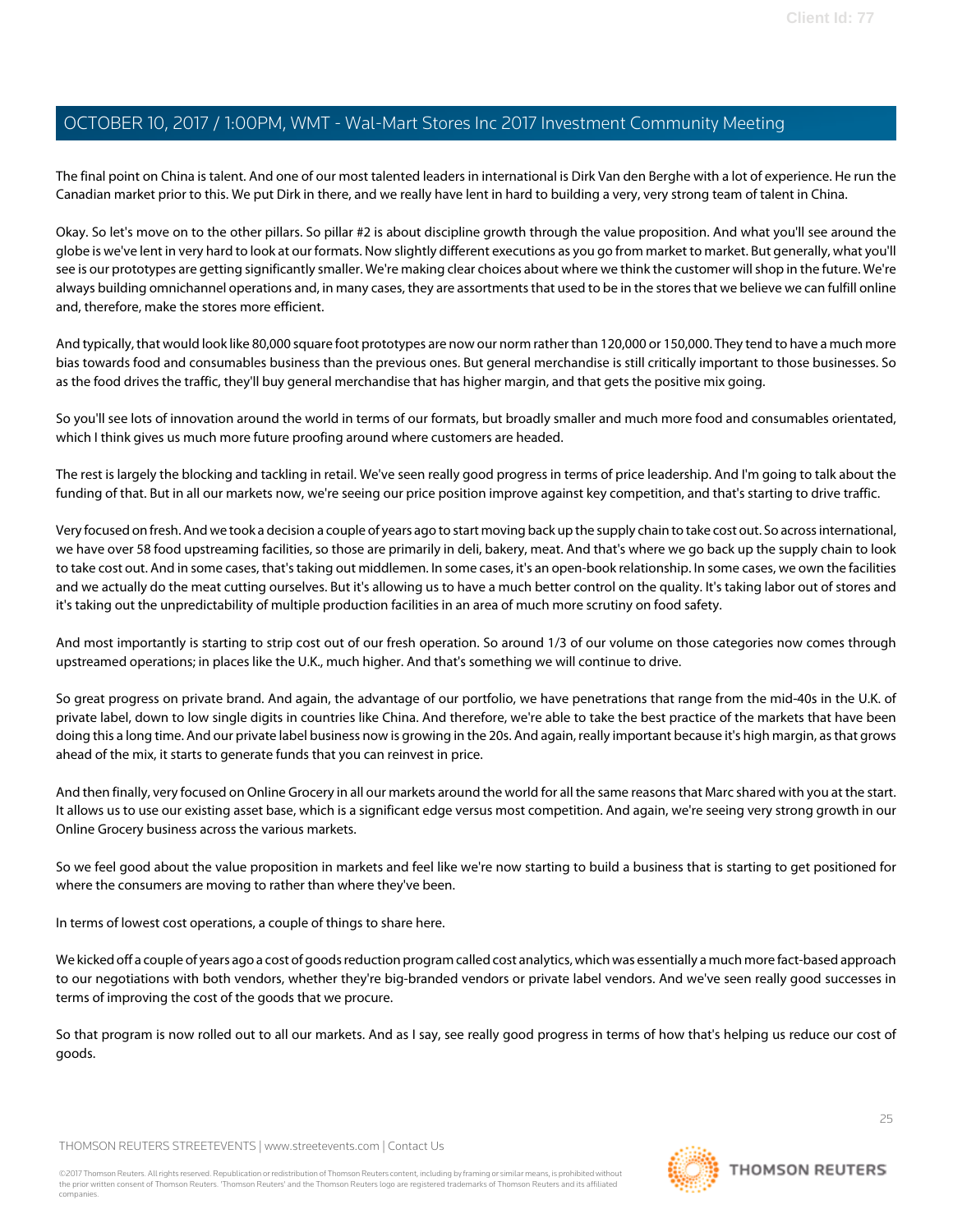Sourcing is really exciting. So international runs sourcing for the whole corporation. And we've kind of split that into a couple of buckets. So on food commodities, you're seeing a lot more collaboration between Sam's U.S., Greg's business and international to look at things like tuna, olive oil, where it's largely sourced from one part of the business and start to get us to buy together. And where we buy together, not surprisingly, we're seeing significant cost savings. And the specs are broadly the same.

The second then is around private brand, and particularly we're thinking about our North American core. One of the advantage of that from a synergy perspective is the vast majority of production is North American. And therefore, our ability to look and compare prices between Canada or, in some cases, Mexico with the U.S. in our businesses is starting to throw up lots of opportunities where we can consolidate our private brand sourcing, take cost out of our business and reinvest in price.

And then finally, on general merchandise and apparel, we have sourcing offices around the globe, and again, much more collaboration between those units about the specs and harmonizing specs.

Now talk to you about structural advantages. Two things that structurally are driving this: One is all our private brand on a system called the [hive]. So we have one view of specs. So we're able to look and see where there are minor differences, what would it take to harmonize those, what's the benefit of doing that. And the second is tool called buyer connect, which is a tech-based tool that makes it very easy for our buyers both in that core but also in other markets to see what everybody else is buying, look for discrepancies and then start to collaborate. So again, not just opportunistic, but structural advantage in our sourcing.

On our SG&A reduction. Again, we leveraged first half. We will the second half, and I anticipate that continuing. We're seeing great leverage in the stores. I think we've done a really nice job at making some of the trade-offs. And often you can squeeze cost. But if you reengineer out by looking at inventory, by looking at the assortment we carry, by making distinct choices about categories, we're able to see sustainable changes that not only give us funds to reinvest in price, but also improve the proposition for customers.

We've done a lot of work with supply chain. We have a global center of excellence now, which kind of shares best practice across the markets. And over the last 3 years, we've taken 20 basis points out of our distribution cost to sell. And that's been kind of -- from both sides of the equation, we're more productive in our distribution centers where we do a lot of benchmarking now both within international markets but also with Greg's team in the U.S., but it's also on the transportation side where we've got significantly more efficient, again, by sharing best practice.

And you're starting to see more synergy across things like goods enough for resell, again by thinking about the North American core. And I think the big advantage about this is we've talked for years, as long as I can remember in Walmart, about how we leverage. And we tended to find it's just too big a leap to go from U.S. to then incorporate 27 different countries that all have their own way of doing things and often the production facilities are different. But that North American core is the bulk of our volume. It's much easier to start getting some momentum, and it's been much easier -- and I think with the collaboration we've seen from both Greg and John, I think this is something you're going to see grow and grow and grow.

Finally, just to touch on then, building strong foundation is our fourth pillar. I'm really encouraged by the talent in international. Our CEOs speak 15 languages. 75% of all our CEOs have worked in different disciplines, different industries. 100% of them worked in different disciplines across retailing. 100% of them have worked and lived in more than one market. And that brings a breadth of experience and an open-mindedness to all of that diversity that I think is a huge competitive edge for us.

As I said at the start, we've imported or exported 25 offices back into the U.S. business, some like John Furner who go away and get some experience of living and working in a very different market like China and some like Judith McKenna who grew up international and came across to the U.S. business. But in every case, what a unique competitive edge to have access to over 1 million associates working in all corners of the world or the opportunity to get people to come and work in one of your businesses and get a different perspective on the way the world is changing.

So I feel really good about the talent we're building. I think most encouragingly, Doug, is not only we're exporting that, but that pipeline is filling. So we still see more talent to come.

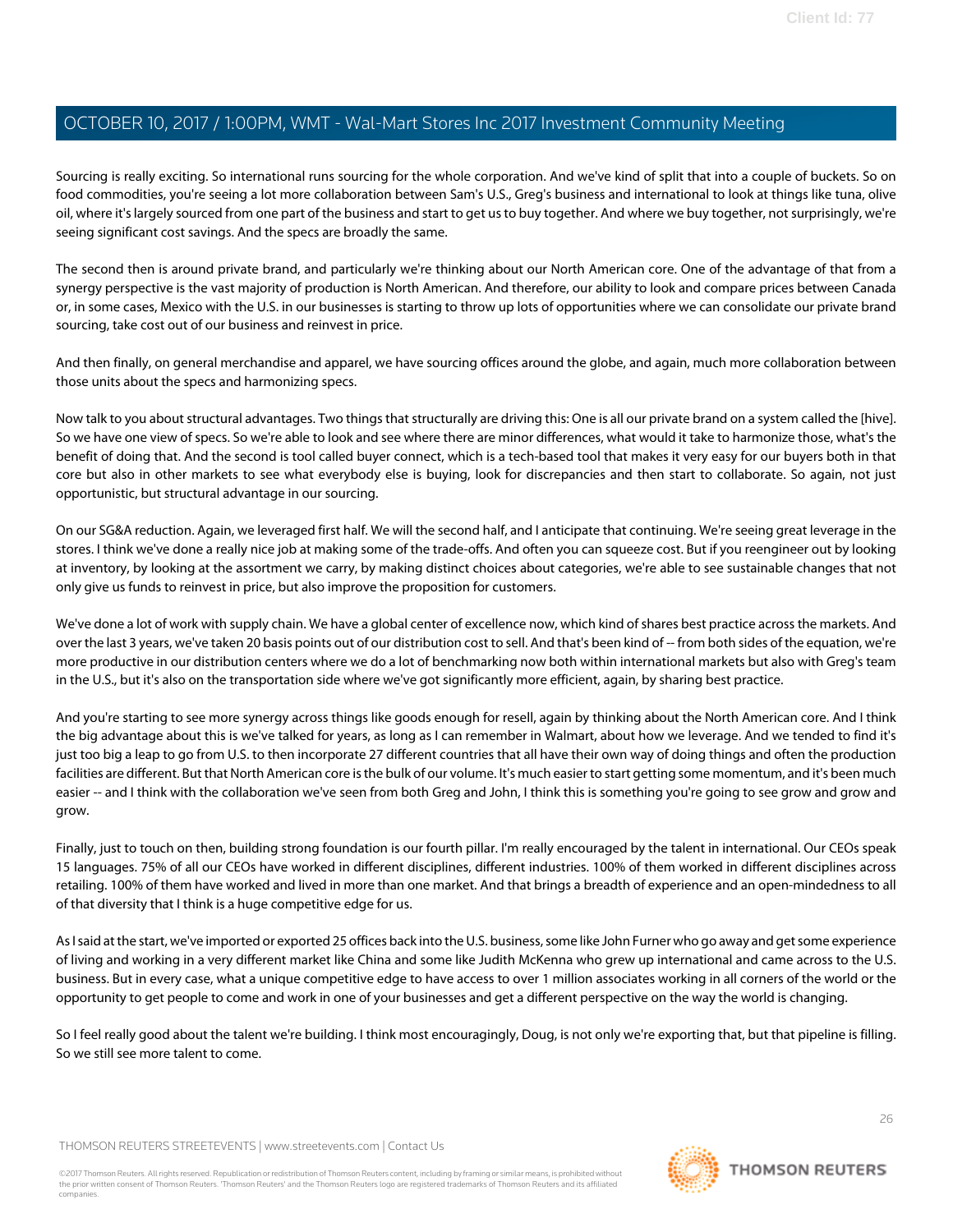In terms of building trust, I'll just spend a couple of minutes talking about compliance. And I know Jeff, sometimes people start yawning when you talk about compliance. Compliance is not just a protective initiative for us. It's an offensive initiative. And the progress that we've made in collaboration with Jeff's team to build processes and talent that make sure we get things right first time is a significant competitive edge for this business. And I'll just pick out a couple of examples.

One of our strengths is health and safety. As that's now starting to play out, Mexico, for example, is in a 30% reduction in 1 year on accidents, 30%. Now imagine what that does for morale in that business. Imagine what it does for cost. Imagine what it does for productivity. So it's delivering real benefit for the business.

Food safety is the other example, which is really important, much more high profile around the globe. On food safety, now we use the GFSI, the Global Food Safety Initiative, which is a pretty high bar in terms of efficiency. And with Jeff's teams help, we now have -- over 90% of all our private brands are GFSI certified. Over 85% of all our manufacturing facilities are GSFI certified. Those are standards that mean our customers have more surety, better quality product, more efficiently made and, as I say, is a real competitive advantage.

On sustainability, Doug touched on that at the start, but we continue to see great progress. Nearly 80% of all the waste that's generate in our stores around the globe is now recycled. And then you think of the fact that we're in a lot of emerging markets, that's a tremendous achievement. We're 20% more efficient in our stores from an energy perspective than we were 5 years ago. And like the U.S., we do a lot of good work in terms of making sure that the waste that we do generate can be recycled and go to our partnerships with some of the food recycling agencies around the world.

And then the final point on our foundations is we're doing an awful lot on automation and efficiency. And I always think there is no better business than retail to take advantage of what's happening in technology because it's an open-ended business. Most of our processes have an infinite amount of work. Forecasting has an infinite amount of work. Assortment has an infinite amount of work. I mean, you could work 24 hours, 365 days a year and never get the work done. But when you take that sweet spot of a business that has years and years of experience about how to do things and you get technologies to code that experience and deploy it both across the business to people who are less experienced and make it work for you 24 hours a day, 365 days a year, you get significant improvements.

So key takeaways for you from international. We have a very consistent strategy. I think we have our clearest view of our role within the Walmart portfolio and the role of our markets within our portfolio. We have very strong momentum in the business. It's broad based. All of our metrics are performing well. And I think, increasingly, you're going to see us as a business that is positioned to win through the talent, through the differentiated customer propositions. And I'm probably more optimistic about international at this point in time than I have been at any stage over the last 4 years.

<span id="page-26-0"></span>So thank you very much, and enjoy the rest of the day.

(presentation)

#### **Gregory S. Foran** - Wal-Mart Stores, Inc. - EVP, CEO of Walmart US and President of Walmart US

Good morning. Thank you all for being here today. There's a lot to share, so let me get right to it.

I want to begin, though, by recognizing my leadership team, and I also want to recognize all our associates because I can tell you that nothing happens without them. And the progress that you're going to hear me talk about is the result of all of their hard work.

We developed a sound strategy, which we executed extremely well. And of course, the customer is #1. Serving customers is what we do. That's why we get up every single morning.

I think if you ask anyone around here what my mantra is, I'm pretty sure they'd tell you that it's this: you get 1 point for talking, and you get 9 points for doing. And I believe that, that sums up the story of the U.S. business for the last 2.5 years. Back in 2015, we took a few minutes to tell you about

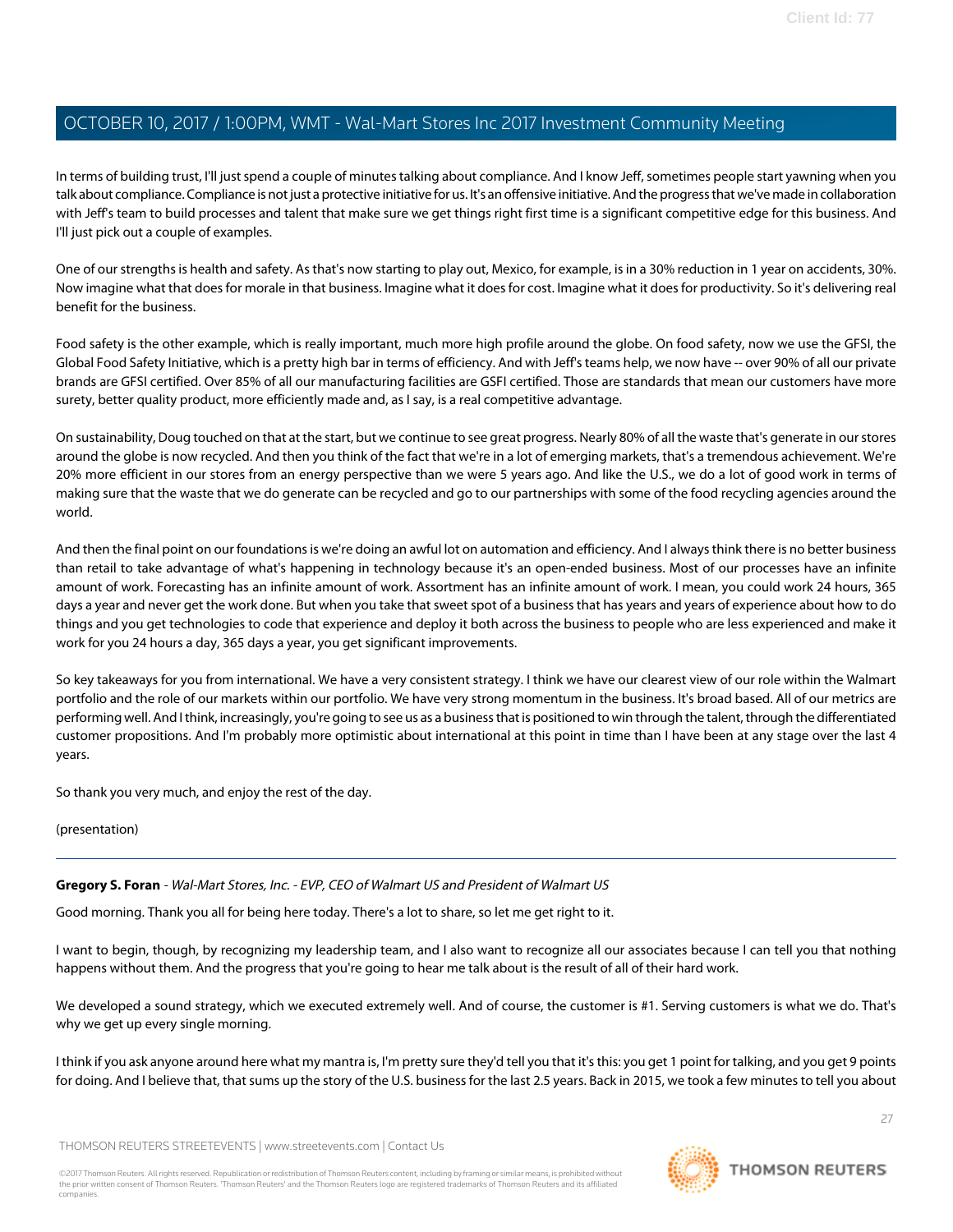what we were going to do and then we'd spent the rest of the time doing it. And that's working. Customers are responding, and we have some good momentum.

The core strategy that we outlined in 2015 will continue to guide our future work. Because our success to this point has opened up new opportunities, we'll refine our strategy accordingly to ensure that we're positioned to take full advantage of them.

Before taking you through the future plans, let me give you a quick look at our performance for the first half of this year and then how we performed over the last 2.5 years against our broader strategic goals.

In the first half, we saw positive metrics -- positive results across key metrics. We increased net sales, comp sales and comp traffic. And our stores, as you've heard, are creating expense leverage, which is allowing for strategic investments in e-commerce to continue to gain traction.

We've made significant progress on inventory, while at the same time, maintaining high in-stock levels for customers. We continue to remove friction from the customer experience by expanding pickup and delivery for Online Grocery and general merchandise. If I had to summarize these accomplishments in terms of what they mean for the customer, I'd say this: we're making every day easier for busy families.

And I'm equally happy with our report card for the past 2.5 years. We told you that we would improve customer experience. We did. Net promoter scores are up 1,100 basis points from 2015. We told you we'd reduce inventory and improve in-stock. We did. As of Q2, comp store inventory is down, approximately 10% on a stack basis from 2 years ago.

Scores for on-shelf customer availability and on time and in fill from suppliers is up. We said we'd increase the quality of the private brands. We did. We invested in talent and capabilities like the new Culinary & Innovation Center to elevate private brands. Private brand penetration is growing in both fresh and general merchandise. We said we'd drive EDLC by negotiating better merchandise costs. We did. We said we'd invest in price, we did. And we're on track for several billions of dollars of investment.

Let me be clear, though. We've made a solid start in these areas and we've given ourselves some momentum, but we're not finished. And there are a few areas where we can do better.

Expenses. We've gotten some low-hanging fruit, but there's more headroom. In comp sales, we're pleased with 12 consecutive quarters of positive comp sales. But I can tell you we're not satisfied, more needs to be done.

So again, I think the results are respectable, and it shows our core strategy is working and it's given us some momentum. And that strategy will continue to guide our future.

As I said at the top, the progress we've made to date has put us in a position to take the next step. So now we must begin moving from a mindset of fixing to a mindset of leading.

And here's what I mean. Firstly, 2 years ago, we committed to running great stores. And we'll continue to do so with a mindset of a leader that knows for us that stores are the foundation upon which will shape the future of retail.

Secondly, we'll continue to deliver value but with a mindset of a leader who understands while the definition of value might change, the underlying principle of value will not. It's the essence of who we are.

Thirdly, we'll remain true to our purpose of being great merchants. But we'll do that with the insight that as merchants, we're operating in a new model of retail, and its currency is trust.

And fourthly, we'll continue to provide convenience but with a mindset of a leader who understands that for today's customer, the experience we create has to be easy, fast, friendly and fun. Getting there will require us to remove friction from the shopping experience by blending online and in-store to create a model of converged retail.

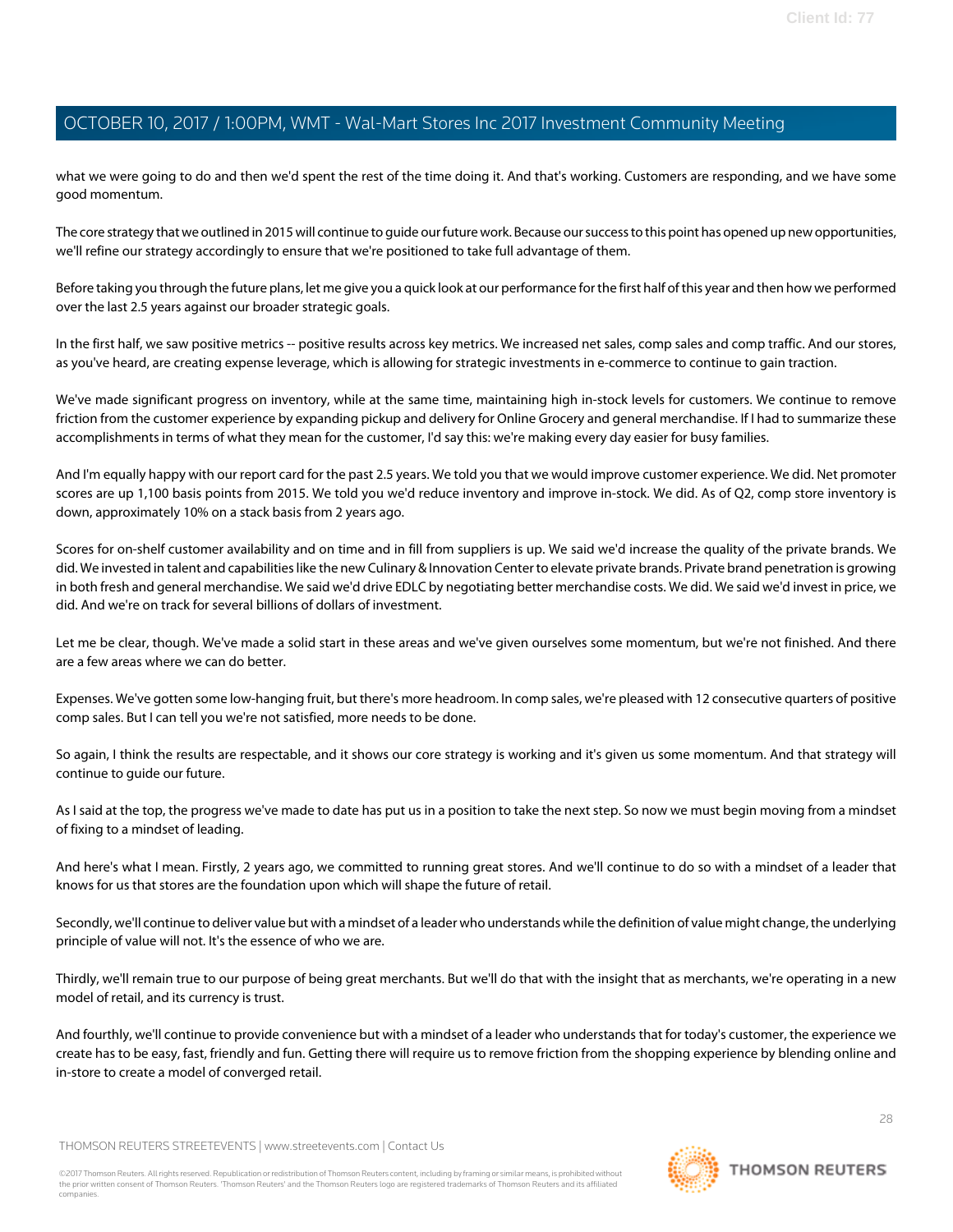Now let's take a close look at our plan to win.

Running great stores. Central to the progress we've made has been our focus on inventory. And before I get into the technical side of what we did in that regard, I want to quickly paint a picture that underscores the importance of getting inventory right. By improving inventory, we gave associates a chance to succeed. Doing section work is almost impossible if you can't walk through the backroom. You have no motivation to find an item for a customer if you think it's head and deep behind 3 or 4 pallets. Fixing inventory breeds life back into the store.

From an operational standpoint, we accomplished this by working on flow from distribution centers to the store. We've improved processes such as top stock, customer availability, fast signing. And of course, we've provided associates with new technologies. So far this year, we've released 12 new or enhanced apps. And through this combination of new processes, such as those around price changes and apps like the inventory management tool, we've improved the productivity in stores. Our volume-producing items, or VPI app, which incentivizes our associates to drive sales, has been really well received. In the 52 days since it was launched, 150,000 items have been submitted. Now that compares to a total of 146,000 submissions for all of last year. Each of these areas are important, and we'll keep after them.

But that work was done with a fix mentality. So what does reducing inventory mean when approached with a lead mindset? Well, for one thing, when you improve inventory, you change the customer experience. Fresh is perhaps an area where this makes the most visible difference to customers. Another example is the backroom. When you have empty backrooms, you've got additional space to do things like rollout Online Grocery for either pickup or delivery, and it becomes much easier to accept and handle returns. And you can also think about offering more service through the box, perhaps expanding things like mobile phone repair or building out financial service offerings.

As Doug mentioned, we're on track to build 200 academies this year. So far, we've stood up 187 of them. 125 of them were built inside the store using the space freed up from inventory reductions.

Now let me talk about delivering value. While everything else in retail is changing, one thing that will not is our commitment to delivering value to the customer.

Price investments are a key part of the plan. And as we said back in 2015, we are investing several billion dollars in price. We're pleased with how it's progressing, and we will maintain that approach.

Our ability to sell for less, of course, starts with buying for less and operating for less. In short, EDLC equals EDLP. And this equation fuels our productivity lead. Now it's the fix have gotten the Walmart wheel moving. We've accelerated our front-end transformation including more self-checkouts. And we're progressing with Scan & Go. We're increasing automation and robotics in our distribution centers to usher in the next phase of the supply chain efficiency.

And we're upscaling our talent right across the business to enable associates to spend more time serving customers in new ways and engaging them in more personal interactions.

A quick point on how we're approaching this with a leadership mindset. 50 years ago when you went shopping, it was a one-to-one relationship. The shopkeeper knew you, and you knew the shopkeeper. With the inception of the department store and the grocery store came a shift, and the relationship became 1 to many.

Digitization, however, allows these relationships to become 1 to 1 again but at scale.

So what does leading look like? Well, 2 great example. Self-checkout hosts and personal shoppers in Online Grocery. 2 years ago, we didn't have any dedicated self-checkout hosts. We now have over 17,000 of them in 4,192 stores. 2 years ago, we didn't have any personal shoppers. We now have more than 18,000. These roles foster a one-to-one relationship, and they've been made possible by efficiencies resulting from technology.

Next, being great merchants and the currency of trust. Today, through crowdsourcing, we don't give a second thought to hopping into a stranger's car, and expecting we'll end up where we want to be, Uber. We think nothing of making a reservation and sleeping in a stranger's house, Airbnb.

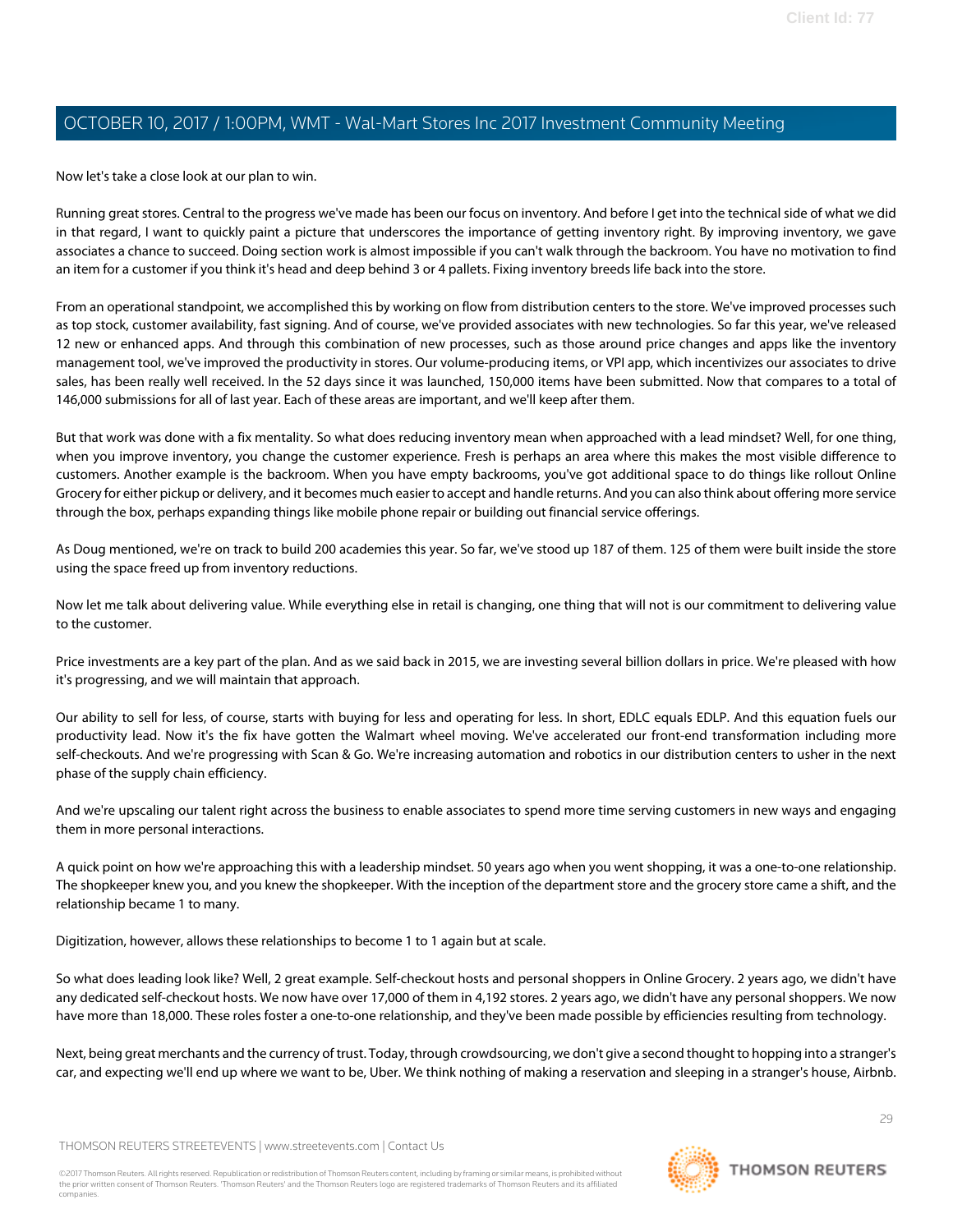Based on a digital image of a product on a website, we transfer sometimes large sums of money to an account and expect that the actual product will show up at our house, e-commerce.

And 2 weeks ago, we announced the partnership with August Home to test a service in which a customer allows a delivery person to enter their homes when they're not there in order to stock their pantries and refrigerators. That's trust. As merchants today, we're operating in a marketplace where trust is a currency nearly as valuable as money.

Now over the years, we win the trust of customers by consistently delivering a great assortment of quality merchandise at a great price. As leaders, however, we need to push ourselves further on quality.

This is especially so in fresh, and we have a robust program of work in the pipeline. Through our fresh network speed pilot, we're deepening our relationship, our partnership with suppliers to move the product through the supply chain faster. The result of this pilot is an average of 2 to 3 additional days of freshness to the customer, with up to 4 days of additional freshness in strawberries.

There's also private brand quality improvement. Through the Culinary & Innovation Center, we're rigorously testing each of our private brands against all our competitors and continually bringing innovation to our offerings. In apparel, we're going to have some new news in the coming months about new brands: simpler assortments, new layout and signing elements.

And the other big piece of the equation is convenience. As time increasingly becomes as valuable as money, we have to build trust with customers by letting them know we're focused on saving them both. We have to let them know we're making every day easier for busy families. That means providing convenience, and I'll talk more about that in a moment.

Building trust with associates. The trust associates have in us sets the tone for the relationships they establish with our customers. We've reinforced this by taking a number of actions which we believe help empower them. We started with wage investments. We implemented structural changes like bringing back department manager roles. Academies are almost fully implemented. We're driving on time and in full to support our Customer Availability Program. We're improving the distribution of merchandise to ensure better store response times.

And finally, as a leader, we're building trust in the communities in which we live and where we operate.

So we've made it a priority to be there in times of crisis, when they need us and where they need us anywhere around the globe.

Finally, providing convenience, easy, fast, friendly and fun. The 3 areas that I've spoken about to this point, stores, value and merchants, they combine to form a new kind of customer experience. But in order to assert our position as leaders, we need to build a model of converged retail in which the online and the in-store experience form a frictionless interaction with our customers. The goal is to provide customers with a retail experience that is easy, fast, friendly and fun, but we need to do this at scale. We have already begun. Over the course of the past year, we have launched a number of e-commerce initiatives, such as the ones that Marc spoke about previously, and they're designed to deliver convenience, Free 2-Day Shipping, Pickup Discount, delivery with Uber. But we're also going to leverage our stores more to expand our omnichannel offering. Online Grocery will be in 1,100 stores by year's end, and we'll add another 1,000 locations next year. We're also testing other ways for customers to use our pickup offering, including towers and lockers. We've nearly got 50 towers up and running now, and we're on track to have 100 installed by the holiday.

Let me take just a moment to drill down on Online Grocery. It's taking hold. Customers that use it have a bigger basket size versus customers who only shop in the store. At the same time, it has a halo effect on the stores. Stores with online grocery have a higher product availability and sales than stores without it. And it's also attracting new customers to Walmart, which gives us an opportunity to earn greater share of wallet.

We're also beginning to have some success making the in-store experience easier and faster by providing more services through the app. Walmart Pay is now the second-largest payment service by usage. And we'll continue to focus on it as a way of helping us drive our digital relationships with customers.

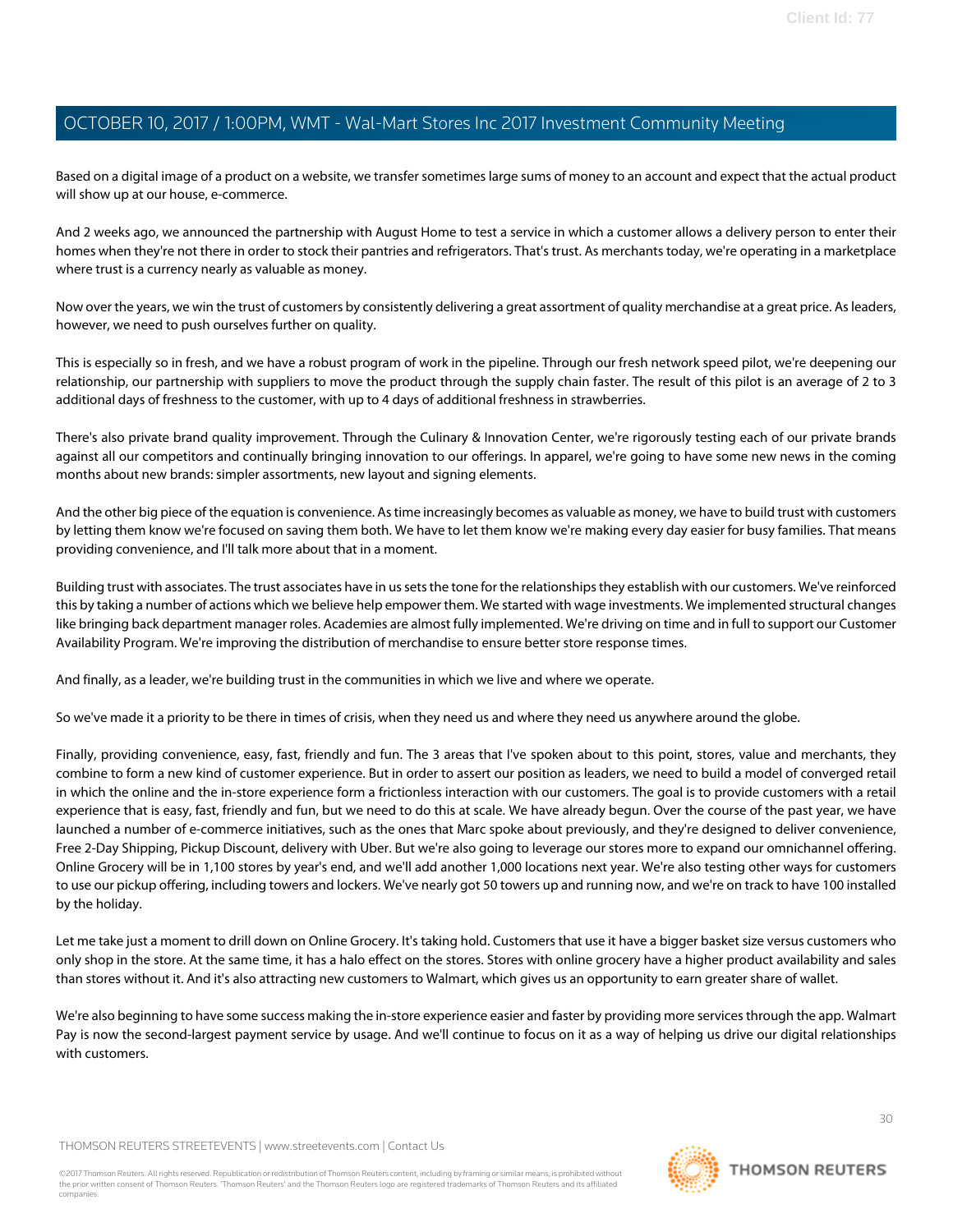Finally, our Mobile Express Money Services are in all stores and Mobile Express Pharmacy will be chain-wide by the year-end. Mobile Express Scan & Go is in 25 stores. And as you know, Mobile Express Returns were launched yesterday. We'll continue to provide convenience by building a model of converged retail through innovation. Through our 4,741 stores and growing set of online assets, we are in a unique position to do this at scale. The data point that Doug referenced bears repeating, customers who shop with us, both online and in-store, spend around twice as much as a customer who only shops with us in the store. As we find other ways to extend converged retail solutions for our customers, we're going to accelerate our efforts.

That brings me to our financials and our expectations for FY '19, driving growth efficiently. We want to serve customers how, when and where they want to. We believe that with our current fleet of supercenters and neighborhood markets, combined with the expanding set of online assets, we're in a strong position to do just that. Last year, we said we would open fewer new stores in the U.S. As we continue to examine the landscape and our overall strong position, we now anticipate opening fewer than 15 supercenters and fewer than 10 neighborhood markets in fiscal 2019. This is consistent with strong efficient growth and it allows us to allocate capital more to remodels, supply chain and technology.

In terms of remodels, we'll continue our focus there by investing in 500 of these projects next year. They enable us to leverage our store assets more effectively to meet customers' needs. And finally, as we've mentioned, we'll accelerate the expansion of Online Grocery to 1,000 additional locations.

So here's what we're going to do this coming year. We are going to continue our journey from fix to lead by building on the successes of the past 3 years, running the play, investing in growth and leaning into innovation. Doing these things will enable us to deliver the 4 elements of our plan to win: running great stores, being great merchants, delivering value, providing convenience. It's really an exciting time in retail. And what I feel from the home office to the store floors right across the country is an eagerness to harness that excitement and play to win.

Thank you again for being here. And I really appreciate the chance to talk to you about our U.S. business. And I look forward to taking your questions during the Q&A. Thank you.

#### **Steve Schmitt** - Wal-Mart Stores, Inc. - VP of IR

Well done. Thanks. All right. So why don't we take a little more than 15 minutes, get back around 10:50 and then we'll open it up for Q&A with Doug and his team. Okay. Thanks.

(Break)

#### **QUESTIONS AND ANSWERS**

**Steve Schmitt** - Wal-Mart Stores, Inc. - VP of IR

Okay. We're going to get ready to start our Q&A session in a minute. If people could find their seats, please. Dave and John, you guys ready?

**John Furner** - Wal-Mart Stores, Inc. - EVP, CEO of Sam's Club and President of Sam's Club

You wanted us, huh?

#### **Steve Schmitt** - Wal-Mart Stores, Inc. - VP of IR

I did. All right. So we'll have about 45 minutes or so of Q&A. So when you have a question, just let one of these guys know in the audience. And let's go over here, Pete Benedict.

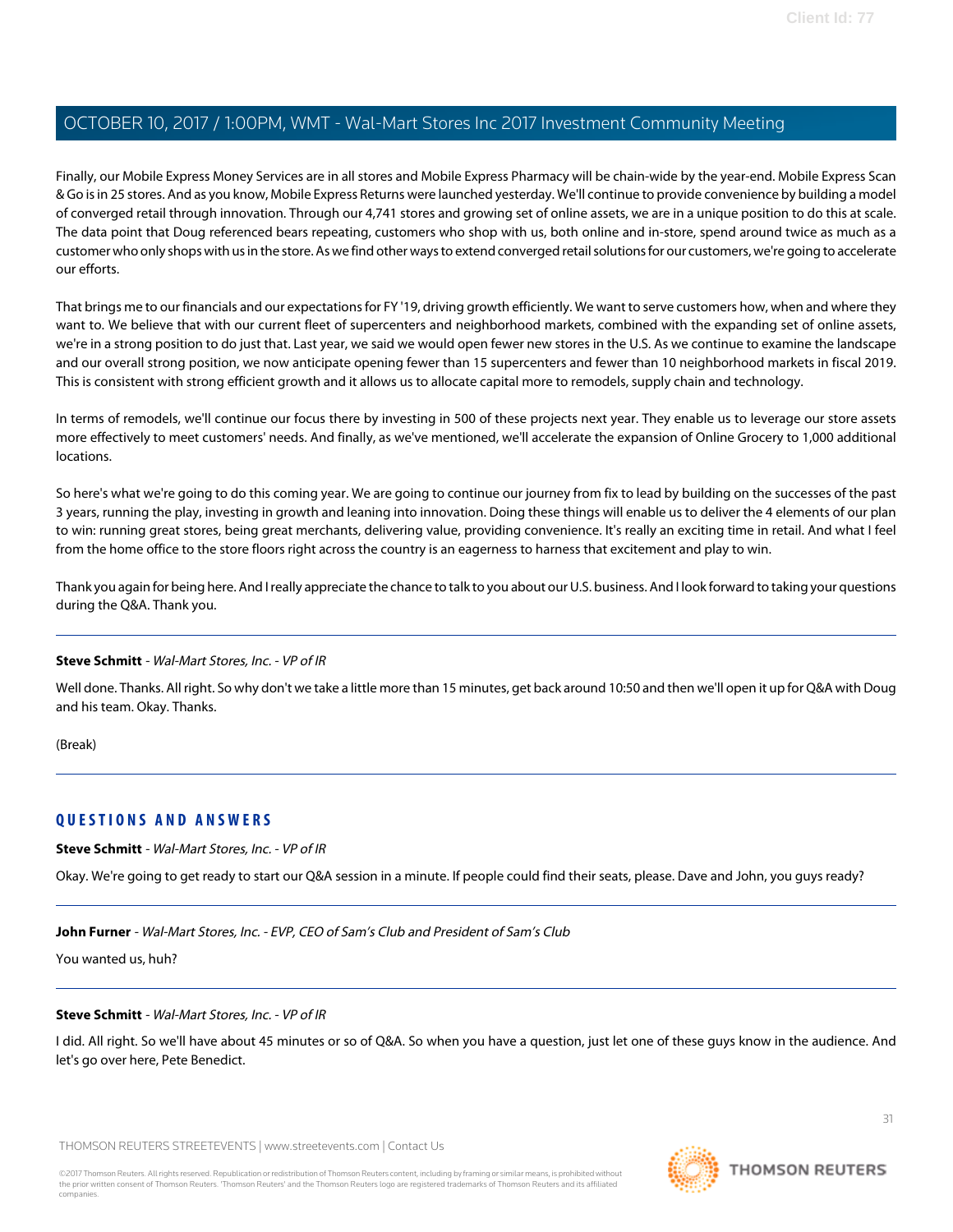#### <span id="page-31-1"></span>**Peter Sloan Benedict** - Robert W. Baird & Co. Incorporated, Research Division - Senior Research Analyst

Peter Benedict, Robert Baird. Doug, want to get your view on the U.S. wage environment. You guys moved a few years ago, kind of get in front of things. There's been some movement by others here in the last several months. So just how do you view the trajectory of U.S. wages and how that fits kind of into the financial algorithm you guys have?

#### **C. Douglas McMillon** - Wal-Mart Stores, Inc. - CEO, President & Director

Sure. I'm sure Greg and maybe Judith would want to complement whatever it is I have to say. But I feel great about the fact that we moved when we did and the boldness with which we took that action. And I think the way that associates feel about our level of support for them is different than it was before that action. And as we've moved on to training and create better tools and things like that, the ground was prepared for that kind of activity. As we look forward, I think wages are going to continue to move, and I see that as a good thing. And I think some of the work that we have underway as it relates to productivity positions us well to be able to thrive in that kind of environment. I think a lot of information has been shared today about some ideas that we have on how technology and training can play a role going forward. Greg, anything you want to add to that?

#### **Gregory S. Foran** - Wal-Mart Stores, Inc. - EVP, CEO of Walmart US and President of Walmart US

<span id="page-31-0"></span>It's a competitive market out there. And at any given point in time, we're adjusting wage rates in order to attract the right talent. And we know that getting the right talent in our stores is critical to allowing us to win. And Judith, you want to make a few comments?

#### **Judith McKenna** - Wal-Mart Stores, Inc. - COO of Walmart US and EVP of Walmart US

Yes, can do. That is exactly right. There's not a lot to add from a wage environment perspective. The other thing that we're working hard to do though, as you've seen through the academies, is the training part for our associates, which is a differentiator for us. But also the fact that we can give opportunity to people to promote and promote through, and that's another way that we can help people earn more by working for us as well.

#### **C. Douglas McMillon** - Wal-Mart Stores, Inc. - CEO, President & Director

In case you don't know, Judith is our Chief Operating Officer for the U.S. business.

#### **David Cheesewright** - Wal-Mart Stores, Inc. - Executive VP, CEO of International Division and President of International Division

I was just going to add. As well as the wages, we see the trend around the globe. As you see growth rates muted, mobility tends to go -- social mobility tends to go down. So wages are really important. But I think as well, the opportunity that we give people from whatever background they come to, to progress their lives and their careers is a huge motivator at the moment.

#### **C. Douglas McMillon** - Wal-Mart Stores, Inc. - CEO, President & Director

So I think, Peter, in summary, wages, after we made the change, kept moving in a more incremental fashion, and we've been adjusting to that market by market and we'll continue to do that.

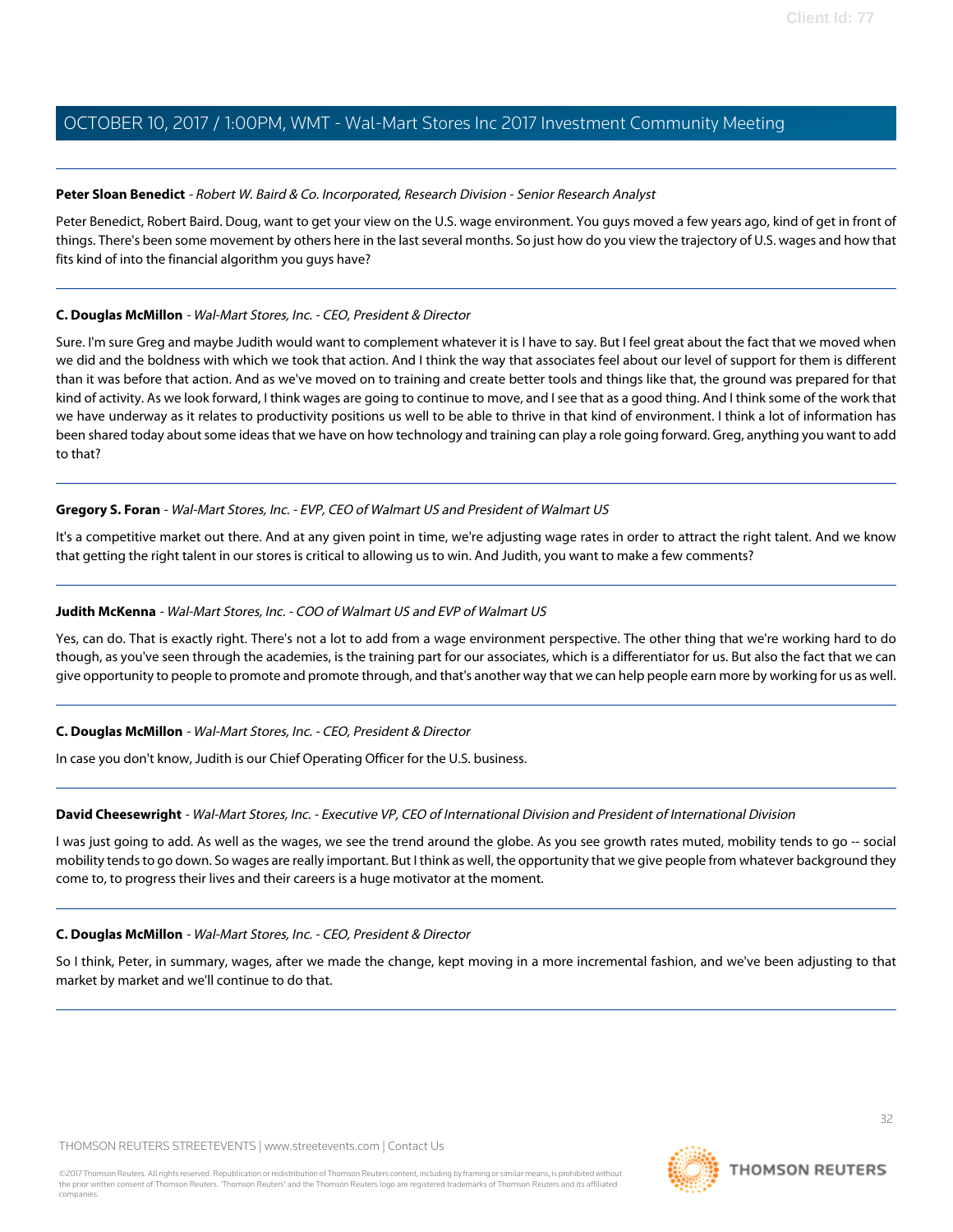#### <span id="page-32-1"></span>**Simeon Ari Gutman** - Morgan Stanley, Research Division - Executive Director

Simeon Gutman, Morgan Stanley. Doug, thinking 3 to 5 years, wanted to ask, what does success look like for Walmart? Is the financial picture that you're projecting for 2019 about right, thinking through margins and sales? And would you be satisfied with growing share over time but holding margins flat?

#### **C. Douglas McMillon** - Wal-Mart Stores, Inc. - CEO, President & Director

Brett, you can chime in, too, if you want to. I think the first thing I would say is that, this is a really fluid environment, and we don't want to paint ourselves into a corner as it relates to flexibility. And I think we've shared with you how we feel about next year. As we look beyond that, I think the way that we think about it is, we must make sure that we're doing what's necessary to earn customers business. Growth in comp stores and through e-commerce is a real priority for this company if and as we do that, we can learn how to manage expenses and we can deliver profitability at an appropriate rate. So we'll stay fluid. We'll stay open. We'll communicate with you as best we can, and we're confident as it relates to next year's plan.

#### **Brett M. Biggs** - Wal-Mart Stores, Inc. - CFO and EVP

I mean, as an executive committee team, we spend a lot of time talking about how do we balance out what we're trying to do long term, which is make this business incredibly successful well past our careers, but then how we can grow the value of the company, which I talked about this morning over that same period of time. The good thing for us is, we have a lot of different levers that we can use to get to that answer. So when we -- this morning, when I was trying to give you some framework around operating income margin to give you something to kind of -- to put a framework around it, there's just a lot of pieces within that. And I think as Doug said, well, we just need that flexibility, want that flexibility. It could be different margins. It could be different SG&A. There's a lot of difference ways to get to the same place, but we like the direction we're heading.

#### <span id="page-32-0"></span>**Steve Schmitt** - Wal-Mart Stores, Inc. - VP of IR

Okay. Let's go here. We're going to stay on this side of the room and then we'll work our way over.

#### **Christopher Michael Horvers** - JP Morgan Chase & Co, Research Division - Senior Analyst

Chris Horvers, JPMorgan. So following up on the margin question. You're implying gross margin down next year a little bit, a little bit of SG&A leverage. It sounds like it doesn't necessarily have to be that way, you're going to manage the EBIT line. But can you talk specifically about the puts and takes in gross margin? Is mix negative? Is price investment negative? Is supply chain positive? Like how are you thinking about the different variables within it?

#### **Brett M. Biggs** - Wal-Mart Stores, Inc. - CFO and EVP

Maybe you want me -- you want to start? Let me kick or...

#### **C. Douglas McMillon** - Wal-Mart Stores, Inc. - CEO, President & Director

No, I'll go last.

#### **Brett M. Biggs** - Wal-Mart Stores, Inc. - CFO and EVP

Okay. You'll go last. I'll start, maybe Greg, you might want to talk a little bit about it. So when we gave you kind of a range of how we think about operating income margin. As we talk about, there's -- the answer I just gave, there's a lot of variables that go into how we get there. In almost any

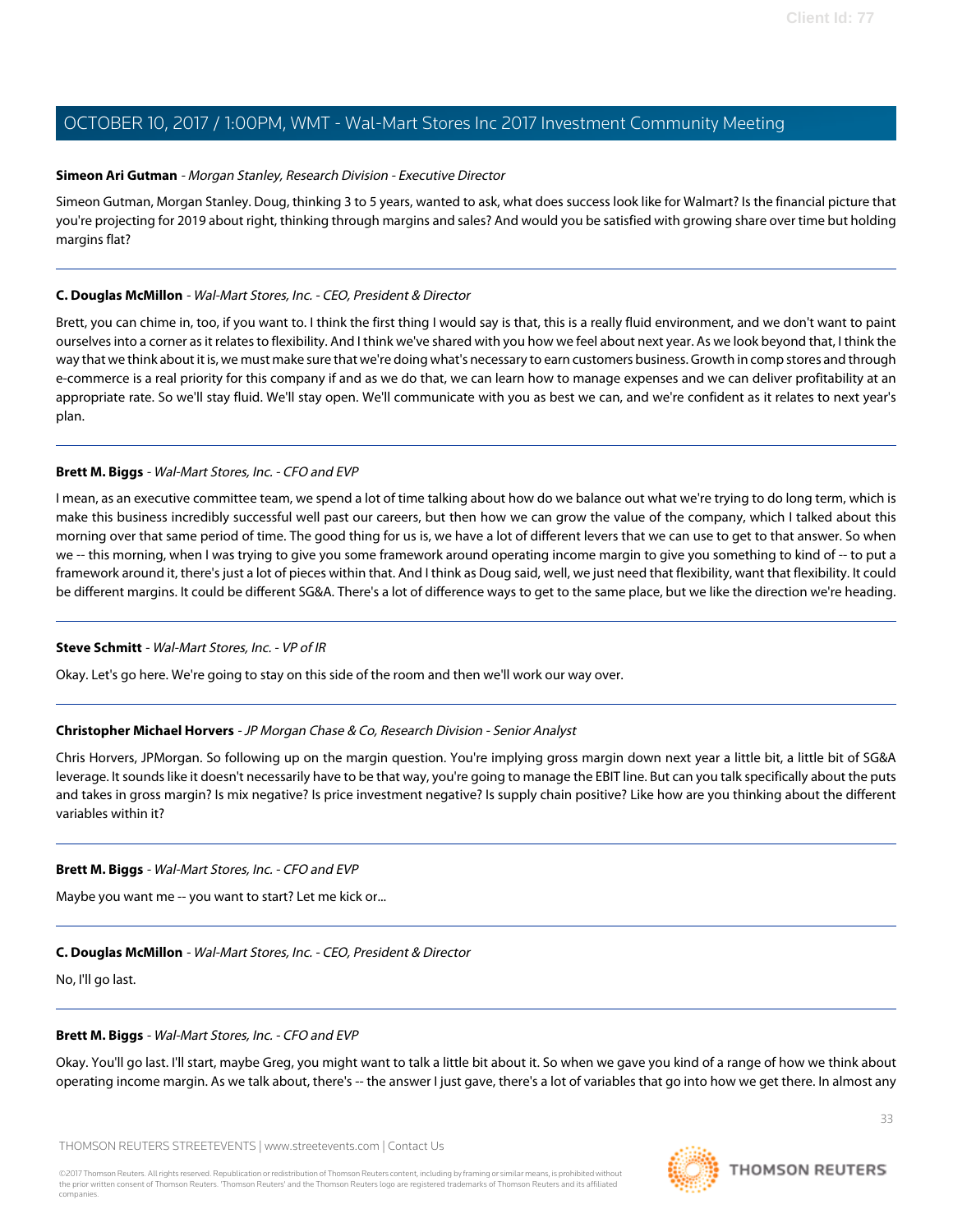circumstance in which we would discuss, having expenses be in a better place can provide fuel. It just gives us options to do different things within the P&L. So do I think gross margins have to go down next year? No, and I don't think we imply that. Could they go down? Yes, and we want that flexibility to be able to do that. Over time, the customer and the competitors are going to determine where gross margins, to some degree, need to be for the company. And we need to be ready for what that needs to be, what we want it to be and expenses play a big part in that. So we're trying to give you enough framework, but as Doug said, just not get ourselves tied into how we get there as much. And Greg can talk -- there's a lot of things that go into gross margin, and Greg can talk a little bit about that.

#### **Gregory S. Foran** - Wal-Mart Stores, Inc. - EVP, CEO of Walmart US and President of Walmart US

Brett, it was interesting, Michael and I were going through because we got a budget meeting tomorrow. And we were having a look at the plan that we put forward, Michael, 3 years ago. And the interesting thing is that the bottom line is almost exactly where we said we were going to be. But the shape of it, Michael, is a little bit different. So we thought we'd do a little bit better with comp sales, and we didn't. We're able to do a little bit better with some expenses than what we thought we could do. And the margin was a little bit different. So the point is, we build the plan and we'd say, this is what we're going to do with fresh throws. And this is what we're going to achieve in terms of leverage with suppliers. And this is what we think, Judith, we're going to achieve in terms of unknown shrinkage when we take our stock. And Steve, this is how much we've got to invest in price and then we work out how we're going to do that. So we're pretty diligent about how we pull all that together. And then, of course, you have to deal with the dynamics of the market. And as you say, there are always puts and takes. Those are the component pieces. And there's many others, by the way, that go into it. But we would sit down as a leadership group, we do it every Monday, actually, every Monday afternoon. And we'll look at the business and Michael and his team help pull the numbers together with Steve and Judith and Julie and Greg. And we'll make decisions, not on the fly, really thoughtful, sensible decisions that take into account longer-term requirements and shorter-term needs. And that's how we do it.

#### **C. Douglas McMillon** - Wal-Mart Stores, Inc. - CEO, President & Director

It's not a perfect analogy, but Brett and I were talking a little bit ago about what it's like to fly an airplane. And we're going to land over there and that's about 5% EPS growth. How we get from there, we know. The winds may change a little bit on us, and we got this dashboard with all these variables on it. And I was just thinking about that actually, there's a big plane, that's the total company, but everybody else is flying planes in formation and we're all like, hey, how you're doing on fuel over there? And we're adjusting basically monthly as we think about margins and price investments and things like that. And as we've said many times now, we just want enough flexibility in this environment that's changing so much to be able to get there in a high-quality way.

#### <span id="page-33-0"></span>**Steve Schmitt** - Wal-Mart Stores, Inc. - VP of IR

Let's go here. Let's go. Let's stay in this section and then we'll move around. I think it's easier. Robbie?

#### **Robert Frederick Ohmes** - BofA Merrill Lynch, Research Division - MD

Robbie Ohmes, Bank of America Merrill Lynch, question for Marc and Greg. You guys are sitting at opposite sides here. But as I listen to all the presentations, the key seems to me when you give us that 2x for the person that's omnichannel, the key seems to be how quickly you can convert store customers to store plus online customers. So my questions would be, number one, any metrics on that? How quickly are you getting store-only shoppers to become store and online? Number two, are there some initiatives that you both are independently and also together working on to accelerate getting those store shoppers to convert online? And is there any reason that you've maybe been holding off? Are you waiting to get infrastructure to a certain place before you really make a bigger push to do that? Just any more color you can give us would be terrific.

#### **Gregory S. Foran** - Wal-Mart Stores, Inc. - EVP, CEO of Walmart US and President of Walmart US

Going to start that?

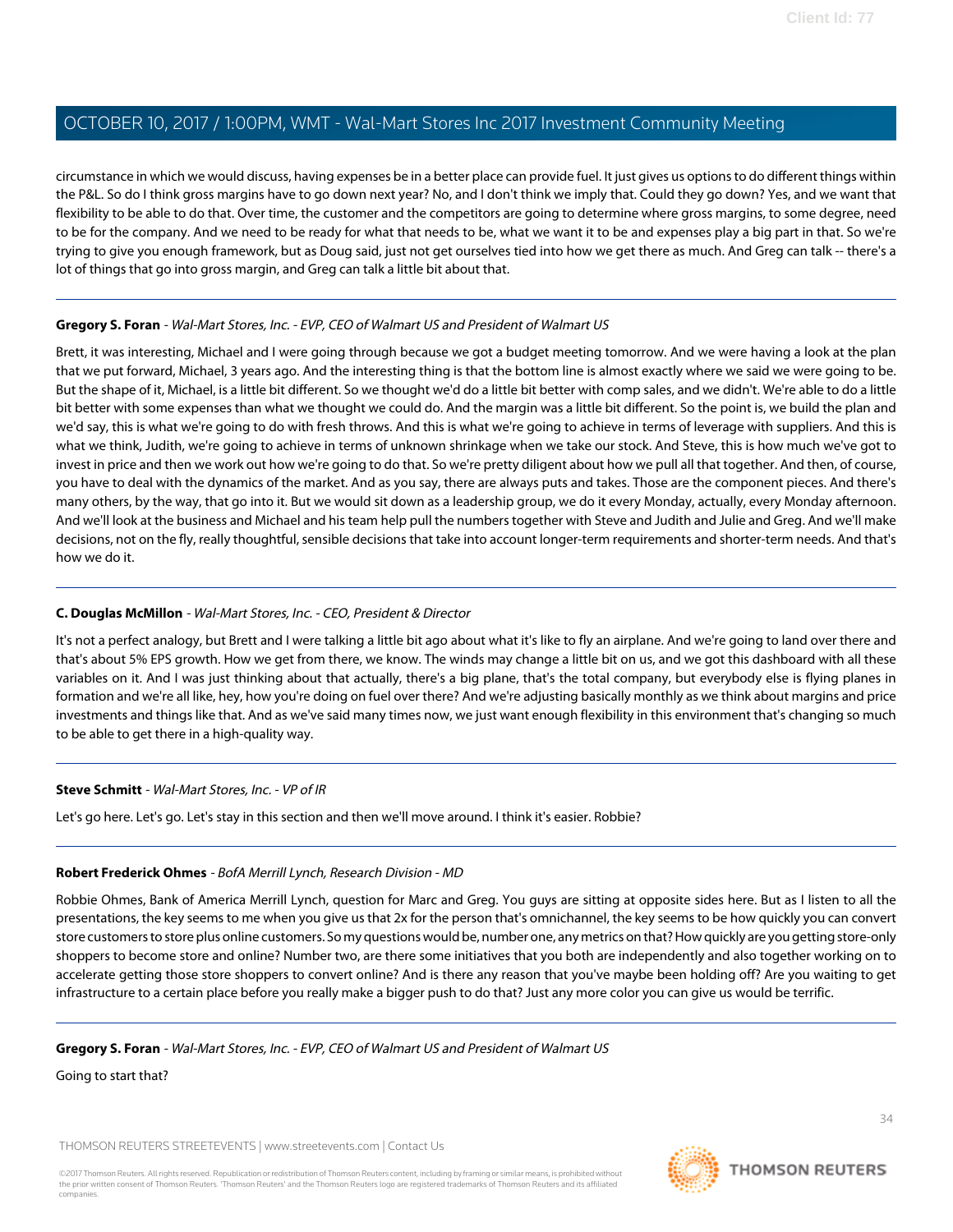#### **Marc E. Lore** - Wal-Mart Stores, Inc. - Executive VP, CEO of eCommerce US and President of Walmart eCommerce US

Yes. I think if you look at the top line growth that we've seen in the first half and what we're projecting next year, that's really just a function of 2 things, it's getting more people to shop for the first time on the website and then improving cohort behavior. And we're seeing, on both, positive results. So I think the strategy that we've set out is working. Yes, there's more we can be doing to market specifically to the store shopper, but I feel good about our approach right now.

#### **Gregory S. Foran** - Wal-Mart Stores, Inc. - EVP, CEO of Walmart US and President of Walmart US

We've got a core customer in our business, and I'm talking just stores here. And a lot of that is location-driven. You know that we're strong rurally in terms of our stores. And a lot of our focus, Judith and Steve and their teams have been working on it. Let's make sure we do a good job of serving them. We also know that there's an opportunity to attract some new customers into our business. And we quite often see these people shopping with us when there's events, like Halloween or Christmas. Or they may come in and buy grocery because they know the price is really good, but they don't trust us on fresh foods. Or they may come in and buy gardening, but they don't buy our apparel because they don't like the taste or the style that we've got. So as we look at that customer base, we're saying to ourselves, we can do a much better job attracting those in. And one of the things that we think is also pretty powerful with that group is generally they've got a little bit more money and they are quite strong omni shoppers, they shop in-store and they shop online. And in some cases, they're shopping online with Walmart. In other cases, they're shopping with our competitors. We need to get them to become advocates for our business, and we think that is a powerful idea. So we're working really closely together. And Doug's involved with us and so are many of Doug's team. So Ashley down the back there is helping us pull something together. Sloan, who's part of Marc's team. And we're meeting regularly on this. Now we'll get 1 point for talking about it, 9 points for doing it. Is it a big idea? Yes. We now have to break that down into pieces that are digestible and manageable. And it doesn't mean that we haven't been doing that, but we're now going to sharpen our focus on this and go after it. And I think it could be quite powerful if we can pull it off. It will be a number of things. But within the bigger idea, there will be something that we call micro-battles that we will attack with vigor.

#### **C. Douglas McMillon** - Wal-Mart Stores, Inc. - CEO, President & Director

So imagine that Venn diagram that overlaps between stores and e-commerce and the initiatives that you're seeing so far that fall into the overlap, Online Grocery, use the app, use the site, pick it up in the store, Walmart Pay, the digitization of the pharmacy relationship, which causes you to download the app. You can do a lot now with your prescriptions. The tire, lube express area being more automated. Someday you'll be able to digitize the experience at the bakery as you're doing a cake. There's just going to be this focus. And so as you hear announcements about initiatives, you can just imagine that Venn diagram and look at where they are. And increasingly, they'll be in the middle of that spot.

#### <span id="page-34-0"></span>**Steve Schmitt** - Wal-Mart Stores, Inc. - VP of IR

Go.

#### **Robert Scott Drbul** - Guggenheim Securities, LLC, Research Division - Senior MD

It's Bob Drbul from Guggenheim Securities. I was wondering if you guys could talk about fulfillment costs generally, the expectation on the SG&A line and where the opportunities exist as you think about the last mile with the Parcel acquisition and associate delivery, the efficiencies that you see, but more of the longer-term expense pressure that comes along with the last mile.

#### **C. Douglas McMillon** - Wal-Mart Stores, Inc. - CEO, President & Director

Marc, do you want to go first?

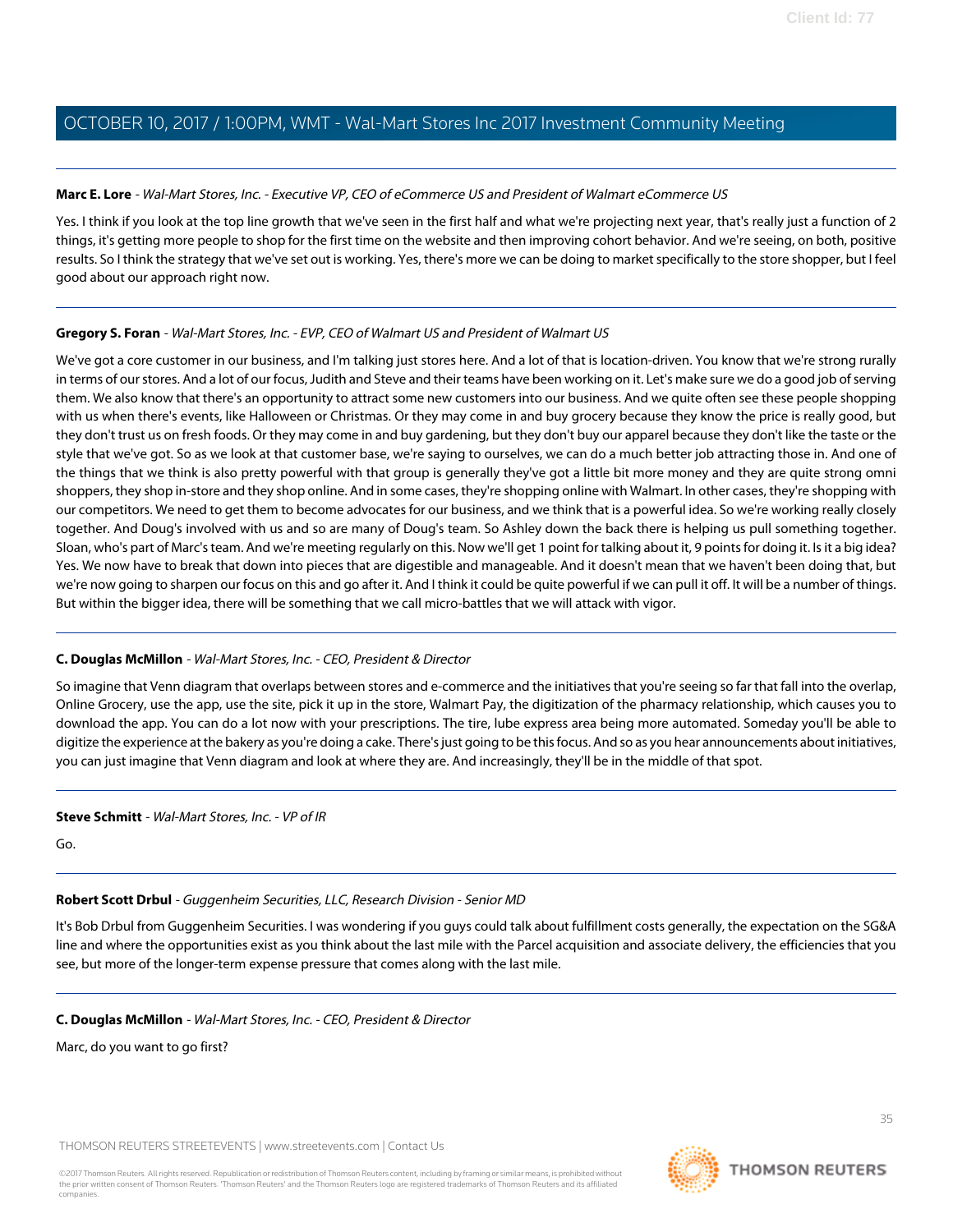#### **Marc E. Lore** - Wal-Mart Stores, Inc. - Executive VP, CEO of eCommerce US and President of Walmart eCommerce US

Sure, yes. I mean, the vast majority of the fulfillment expenses right now would be in -- coming out of the warehouses. And there's a lot we can do there to improve the processes and invest in additional automation, and we have plans to do that. So I suspect it will only get better over time. With respect to the last mile and leveraging Uber and Deliv and even our own associates, currently, with the Online Grocery app, we're passing those costs on in the form of a fee to deliver. So we don't necessarily see that being a big increase in costs going forward.

#### **Steve Schmitt** - Wal-Mart Stores, Inc. - VP of IR

<span id="page-35-0"></span>Yes?

#### **Karen Fiona Short** - Barclays PLC, Research Division - Research Analyst

Karen Short, Barclays. Just curious, last year, ROIC was mentioned in the slides and it was mentioned that you obviously have a goal of trying to improve ROIC and it was mentioned holistically not necessarily excluding e-commerce. So I'm just wondering if you could give a little update on thoughts on ROIC, both, I mean, holistically, ideally?

#### **Brett M. Biggs** - Wal-Mart Stores, Inc. - CFO and EVP

Yes. So it's a big -- as I talked about the discussions we have as a leadership team, it's a big part of what we discuss and understand certainly from an investor's standpoint that you want to see our returns grow over time. And it's why -- it's really the genesis of what we talk about with the financial framework and it starts with how we grow, how we grow makes a difference. 3% sales growth, when we can get that through e-commerce or through comps, is different than getting it all through new stores. It's a big difference from a return standpoint. We're going to continue -- and you saw this in the slides, Karen, we're going to continue to invest where it makes sense. We're going to lean in into places like technology. We're going to lean in to supply chain. We're going to continue to lean in e-commerce. We're going to invest money in international stores. But as we make -- as we have those discussions and we debate that amongst the team, return on capital is a big part of those discussions. We do feel like the direction we're taking gets us to where we want to be and where you would like us to be in kind of the mid to long term. We're not going to sit here and say what ROI is going to be next year, but we feel like we're going in the right direction with that. And hopefully, you're starting to get a sense of what you've seen, even in the last couple of years, that we're starting to head toward that path.

#### <span id="page-35-1"></span>**Steve Schmitt** - Wal-Mart Stores, Inc. - VP of IR

Go Matt and then we'll go over here.

#### **Matthew Jeremy Fassler** - Goldman Sachs Group Inc., Research Division - MD

It's Matt Fassler from Goldman Sachs. You've had a terrific working capital story over the past couple of years. Given that inventory tracked flat year-on-year in the second quarter after a sequence of declines, where are you now on that inventory journey? And then also as you think about the financial plan that you presented, what's your expectation for the working capital contribution to free cash flow?

#### **C. Douglas McMillon** - Wal-Mart Stores, Inc. - CEO, President & Director

Sure. You want to talk about inventory first and maybe you can talk about that John.

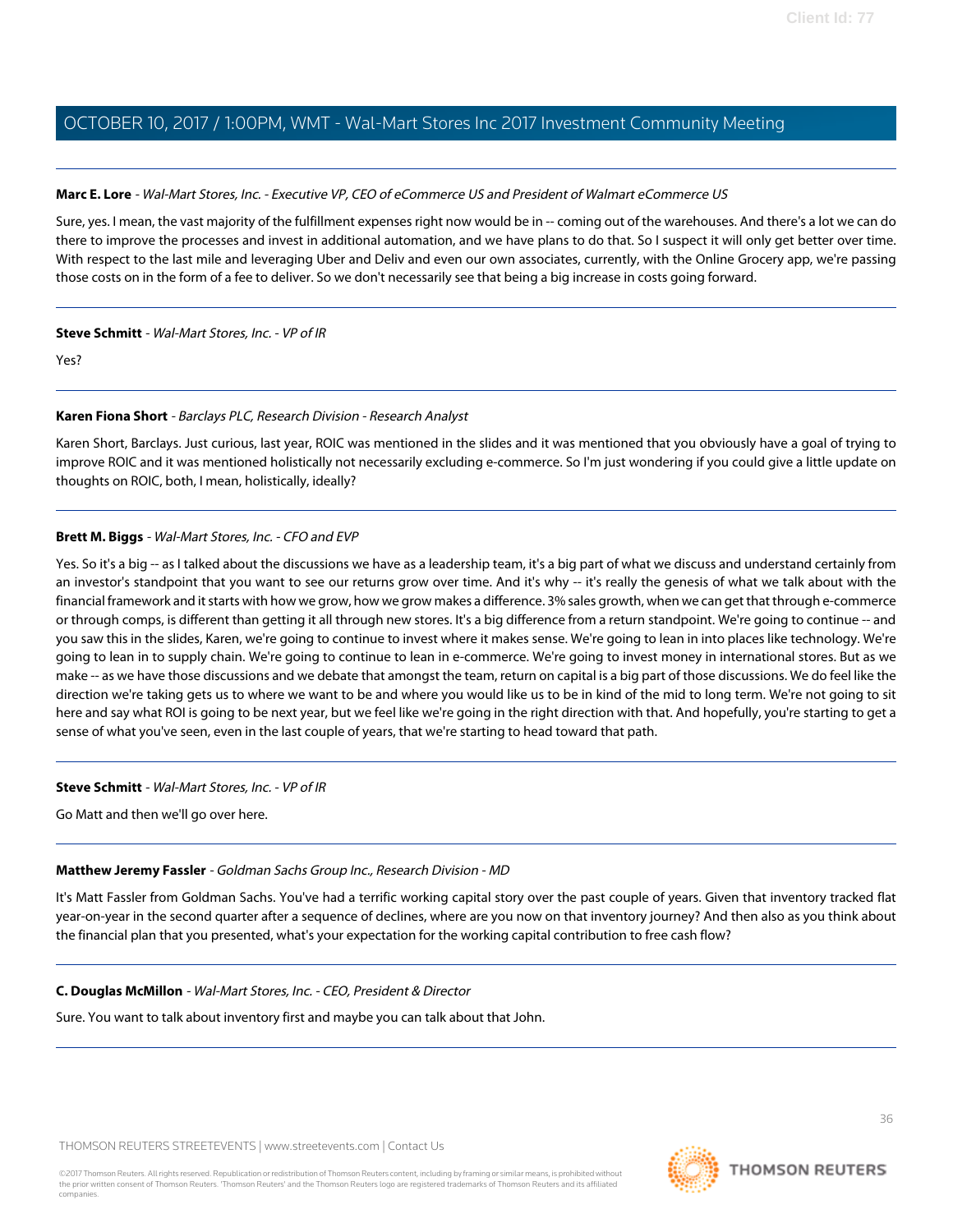#### **Gregory S. Foran** - Wal-Mart Stores, Inc. - EVP, CEO of Walmart US and President of Walmart US

I wouldn't mind getting Steve to maybe just comment because he's pretty close to what we're doing there.

#### **C. Douglas McMillon** - Wal-Mart Stores, Inc. - CEO, President & Director

<span id="page-36-1"></span>Steve's our Chief Merchant and the team has done Greg an outstanding job on managing both inventory and payables, a lot of progress.

#### **Steve Bratspies** - Wal-Mart Stores, Inc. - Chief Merchandising Officer of Walmart US

Thanks, Doug. Yes, inventory, I'd say it's a journey. I wouldn't look at, hey, one quarter it's flat to think that we stopped. I promise you for the gentleman that I work for, Mr. Foran, he presses on inventory all the time. It's a big enabler for our business, and I think he painted the picture pretty well earlier on the leverage that we create and the enablement in the store. So Judith's team can operate better when we do. So it's a big focus for us and we're going to continue to push. And we think we have more opportunity to continue to reduce inventory throughout the supply chain, what we buy in our DCs, all the way through to the stores, to make it easier for our associates. So that's going to continue to be a big focus for us. In terms of working capital, in general, we continue to work on it. We had a big push on terms, allowances with our suppliers, which made a difference, quite frankly, in working capital. And there's more to do there. We're continuing to push on that and continuing to work on that, but we think we can continue to focus on and drive improvement. But inventory remains as big a focus today and tomorrow as it was in the past.

#### **David Cheesewright** - Wal-Mart Stores, Inc. - Executive VP, CEO of International Division and President of International Division

From an international perspective, we're seeing really good progress this year. So our inventory in the first half was growing less than half the rate of sales. We're also seeing good working capital management. And Rich, don't know whether you want to add a few words because you've been leading a lot of good work on cash management.

#### <span id="page-36-0"></span>**Brett M. Biggs** - Wal-Mart Stores, Inc. - CFO and EVP

Richard's our international CFO.

#### **Richard Mayfield** - Wal-Mart Stores, Inc. - EVP and CFO of Walmart International

Thanks, Steve. Thanks, Dave. Yes, we put a big focus on to working capital really starting in about the middle of last year. We set a pretty tough target this year and almost exceeded it by the midyear. Probably 2/3 of that improvement is in payables rather than inventory. But you see, we've been improving on both. Dave talked about the Q2 results, so we saw inventory actually well below half the sales growth rate and payables growing significantly faster than sales. And while we focus on payables, I think it's worth saying, we've got some markets doing a great job on inventories. So Canada would be one example, where with growth in that market, we've seen dollar inventory down year-on-year. All I would add is that, we would see a significant amount of opportunity in the year ahead. So I think you'll see the focus shift more from payables to inventory across the markets, but I think we still got plenty of runway to go.

#### **David Cheesewright** - Wal-Mart Stores, Inc. - Executive VP, CEO of International Division and President of International Division

And I think the big thing you've learned, Rich, is the importance of making clear choices rather just squeezing. So some of the work we've done on assortment choices, being really, really focused using technology to get much clearer about what the customer really wants and where they would actually substitute or allowing us to make good, sensible changes without just simply squeezing this. They're genuine cost savings that are sustainable.

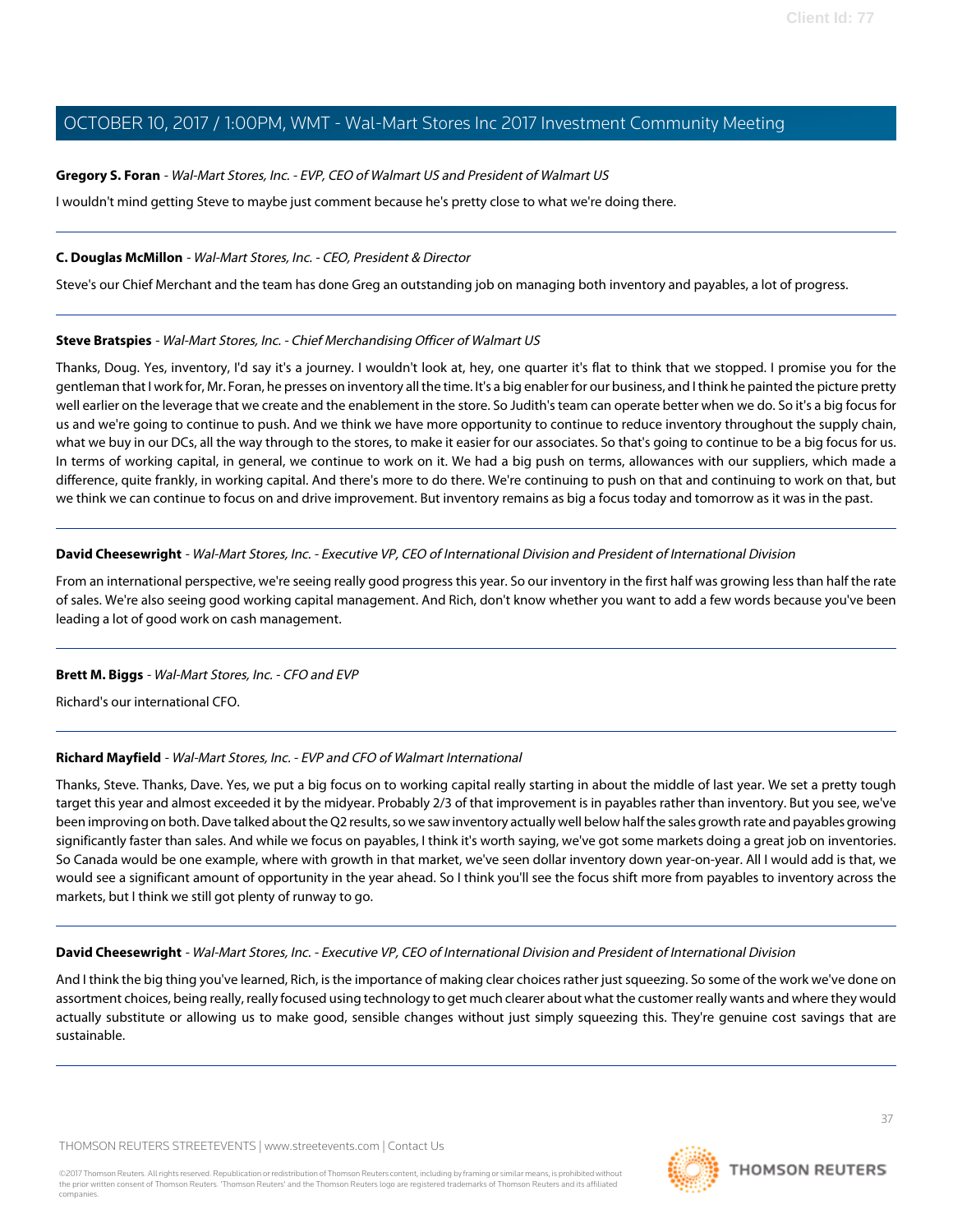#### **Brett M. Biggs** - Wal-Mart Stores, Inc. - CFO and EVP

And Matt, just on your overall question. So go back last year, we had operating cash flow of \$31.5 billion. There was significant improvement in working capital last year. You're seeing cash flow be this year a little bit lower than that, and that's primarily the difference. We had an incredible performance last year, still good performance this year. And there is still some assumed improvement going forward, not the levels we saw last year, but we're going to keep a good focus on that.

#### <span id="page-37-1"></span>**Michael Lasser** - UBS Investment Bank, Research Division - MD and Equity Research Analyst of Consumer Hardlines

Michael Lasser from UBS. Two questions, first for Marc. Over the last few quarters, do you think more of your e-commerce growth has come from customers who would have otherwise shopped in a Walmart store or who would have otherwise shopped on Amazon? And how do see that mix playing out over the next few? My second question is for Doug, if you had to rate the organization on how well it's leveraging the power of its data, how would you view that?

#### **Marc E. Lore** - Wal-Mart Stores, Inc. - Executive VP, CEO of eCommerce US and President of Walmart eCommerce US

Sure. I mean, most of our marketing has been done online in digital places, especially with Google. So I suspect, although we don't know for sure, that a majority of the volume is coming from people who already shopped on the Internet who are now changing and moving to shop on Walmart.com. I'm sure as well that goes for store shoppers, but most of our marketing is geared to existing e-com shoppers.

#### **C. Douglas McMillon** - Wal-Mart Stores, Inc. - CEO, President & Director

From 1 to 10 in our use of data, I would say we're probably about a 2. We use data to improve in-stock and replenishment. We don't use data to personalize. And with our EDLP roots, we made a conscious decision not to do a lot of couponing, either in the physical world or digitally. I don't personally believe that, that builds loyalty and we want to build trust, and we want to build loyalty. Having said that, I think in this world, we need to kind of push refresh on our minds as it relates to that, not that we should do couponing, but we should be very open to personalization. Greg, I thought, did a nice job describing one-to-many and one-to-one at scale. And so we've got a lot of work to do. And it's going to be a multiyear journey to get our data into shape, organized, collected, cleaned so that we can actually use it. And there's been more discussion as of late about our data strategy. And the way it feels to me is that we've been taking care of some basics to get the business moving in a different way, and now we're starting to have more advanced conversations about the omni opportunity and the use of data and eventually, personalization. So you can imagine use cases that will save customers time and have them actually understand that we do understand them to an extent, all those things done in a way that builds trust with them, which is our ultimate asset, but start to unlock data in the company in future years. It's not something that I want us to run out and do something in 90 days to show that we did it. It's not that easy. I think this is going to be more of a slow burn or so.

#### <span id="page-37-0"></span>**Brian William Nagel** - Oppenheimer & Co. Inc., Research Division - MD & Senior Analyst

Brian Nagel from Oppenheimer. So a couple of questions. First, online and maybe a bit of a follow-up to Michael's question. But as you've -- clearly, understand the environment, it's very fluid out there. You're pushing this omnichannel model aggressively. But as you look at your customers, either through surveying or maybe intuition, the customer that chooses -- your customer, who would normally be your customer, chooses to shop at a competitor that's online only. Why is that? Is there some aspect of that model versus the Walmart omnichannel model that it's going to take that customer away? And then could you tackle that over time? Then the second question I have, I guess related to online as well, but as you're thinking about the supercenters and some of the new functionality stores as it relates to online, how does that labor model switch over time?

#### **C. Douglas McMillon** - Wal-Mart Stores, Inc. - CEO, President & Director

You're going to take the first one?

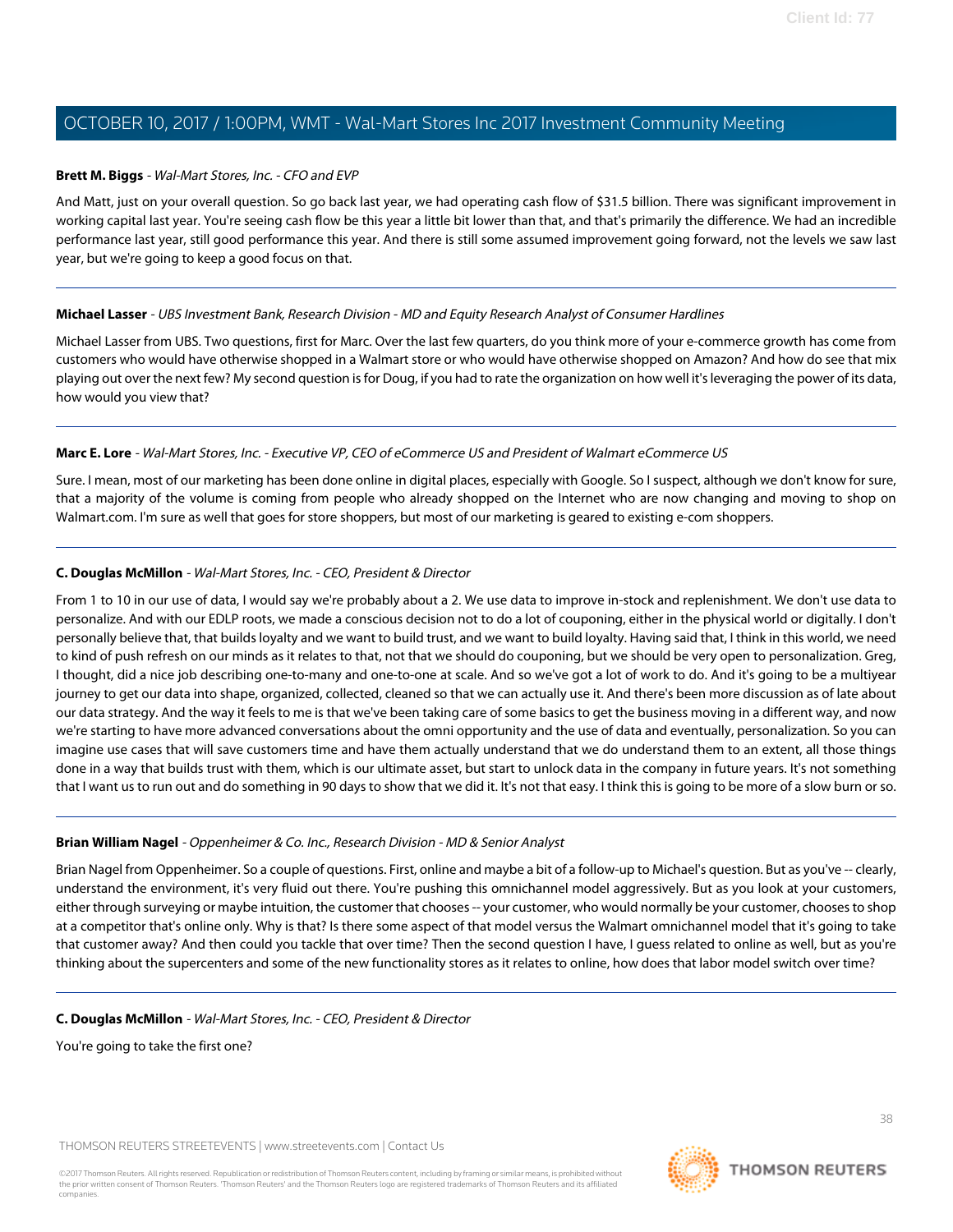#### **Marc E. Lore** - Wal-Mart Stores, Inc. - Executive VP, CEO of eCommerce US and President of Walmart eCommerce US

Yes, I'll take the first one. So I mean, I think how we win is with the head of the assortment. As I was saying before, it starts with fresh, it starts with consumables, just building that foundation of relationship with the customer. If you can offer fresh produce, consumables at the very best prices with a really good experience, whether it be pickup or delivery, then you have a good chance to build a long-standing relationship that you could then leverage to sell the rest of general merchandise. And I think we have an advantage. We've got assets to leverage in that area. And so we're going to lean in pretty hard, which I think we're doing with Online Grocery pickup and all the delivery tests that we're doing.

#### **C. Douglas McMillon** - Wal-Mart Stores, Inc. - CEO, President & Director

And on the labor question, could you elaborate a little bit more, switch from what to what?

#### **Brian William Nagel** - Oppenheimer & Co. Inc., Research Division - MD & Senior Analyst

So clearly, with now with what's going on in your stores and more focused on online sales within the stores, there must be functionality switch with the people working there. How does that continue to evolve over time? Is there more labor that's put in the store? Does it take some labor out?

#### **Gregory S. Foran** - Wal-Mart Stores, Inc. - EVP, CEO of Walmart US and President of Walmart US

Yes. Look, it's changing rapidly and there wouldn't be a week that goes by that Judith and I aren't sitting down, along with many of the other team, having that discussion. If I think back on the things I used to do when I started in a store 40 years ago working in the haberdashery department.

#### **C. Douglas McMillon** - Wal-Mart Stores, Inc. - CEO, President & Director

The what?

#### **Gregory S. Foran** - Wal-Mart Stores, Inc. - EVP, CEO of Walmart US and President of Walmart US

Haberdashery.

#### **C. Douglas McMillon** - Wal-Mart Stores, Inc. - CEO, President & Director

Dave, do you know what that is?

**David Cheesewright** - Wal-Mart Stores, Inc. - Executive VP, CEO of International Division and President of International Division

I know what that is.

#### **Gregory S. Foran** - Wal-Mart Stores, Inc. - EVP, CEO of Walmart US and President of Walmart US

He knows what it is.

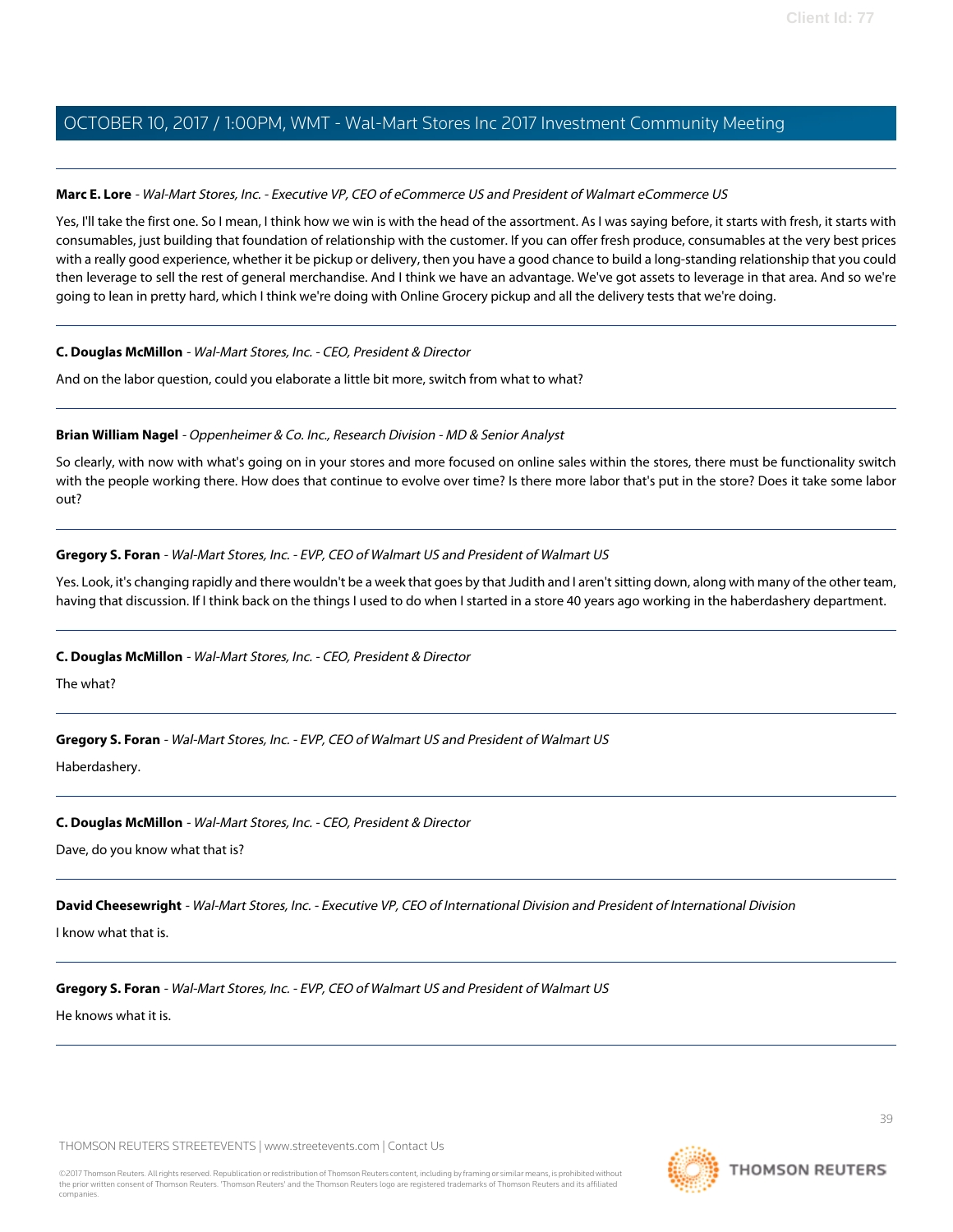**David Cheesewright** - Wal-Mart Stores, Inc. - Executive VP, CEO of International Division and President of International Division It's the same accent.

**Gregory S. Foran** - Wal-Mart Stores, Inc. - EVP, CEO of Walmart US and President of Walmart US

It's next to Manchester.

**David Cheesewright** - Wal-Mart Stores, Inc. - Executive VP, CEO of International Division and President of International Division

Yes, above their heads.

**C. Douglas McMillon** - Wal-Mart Stores, Inc. - CEO, President & Director

I'll Google that.

**Gregory S. Foran** - Wal-Mart Stores, Inc. - EVP, CEO of Walmart US and President of Walmart US

Anyway...

#### **Brett M. Biggs** - Wal-Mart Stores, Inc. - CFO and EVP

Got nothing.

**David Cheesewright** - Wal-Mart Stores, Inc. - Executive VP, CEO of International Division and President of International Division

What's the language called again?

#### **Gregory S. Foran** - Wal-Mart Stores, Inc. - EVP, CEO of Walmart US and President of Walmart US

English. Anyway, things are going to change a lot. And I mentioned it during my presentation, this concept of someone personally going around the store and picking your order. We have to pay for that. And fundamentally, if I get to the heart of it, what has to happen is that we need to get to a situation where you only touch the product once in a store. So if you think about that as a principle, that's everything that we're working towards. So Greg Smith, who runs our logistics and is sitting a couple behind you, he's got to make sure he delivers products in such a flow, in such a manner that when they come in that back door, we can basically pick it up and we can put it on the shelf. That means Steve has got to build a mod, a planogram, which allows effectively 2 order multiples, 2 cartons to be able to fit on the shelf. And if it's apparel, then to whatever that particular order multiple is. Judith has got to make sure that she times her labor to be in the store when the truck arrives. So it's there. It's touched once. It doesn't get in the way of the customer. We continue to look at Scan & Go. We continue to look at fresh areas in terms of how much labor is invested in there, loose versus prepack. All of those things are going to go into equation that have got to make us more efficient. And at the end of the day, we're going to share some of that with the customer through reduced prices, and we'll share some of that with our shareholders with, hopefully, better returns. And there's no doubt that I think what you're going to see over the next decade or 2 is you're going to see more and more people doing both. They're going to stand in the store and they're going to order online or they're going to sit at home and they're going to order and it's going to get delivered to home. And we have to deal with that. So the word flexibility comes to mind. But the principle of touching a product only once, I think, is a really important principle for us in our entire supply chain to grasp and to deliver.

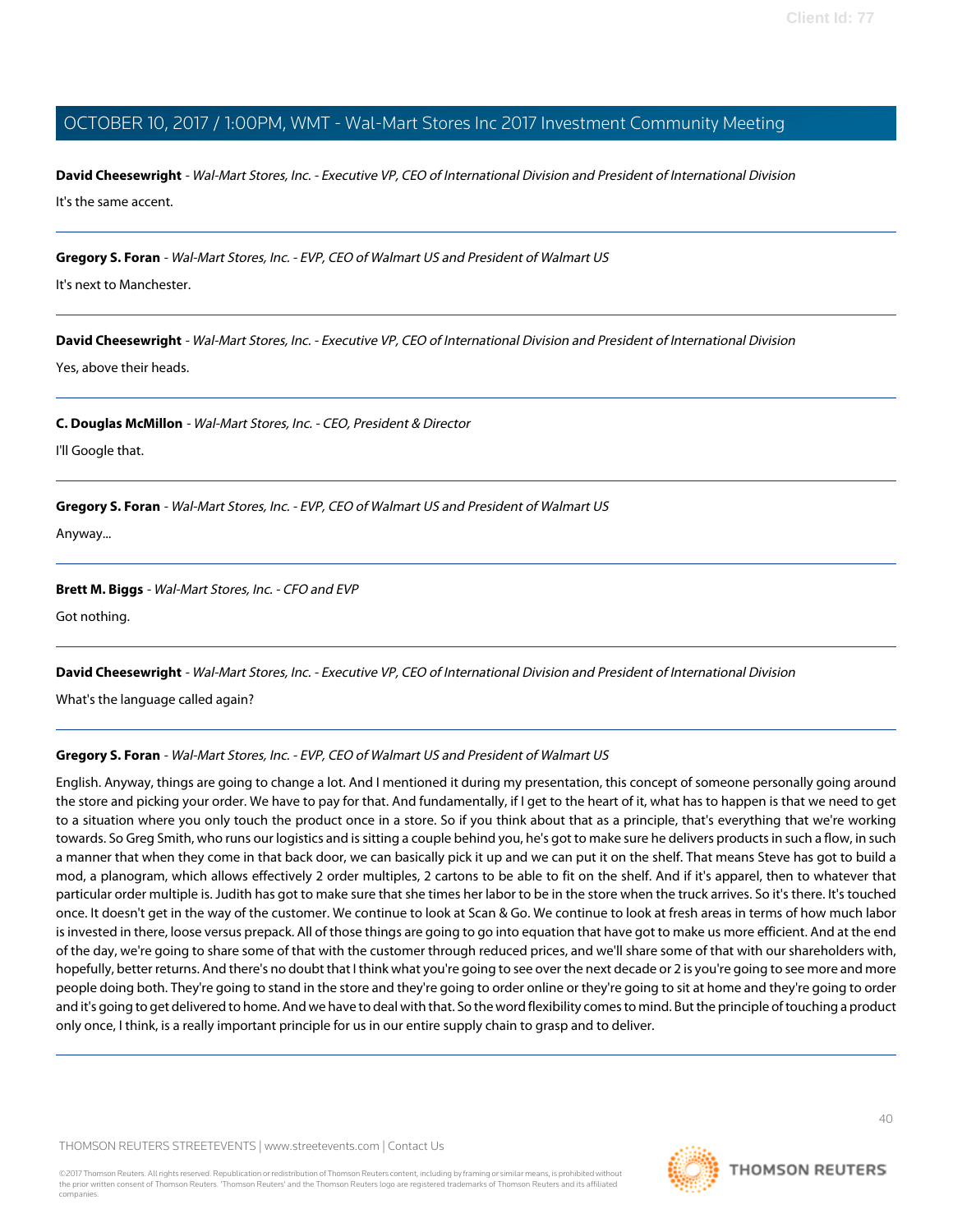#### **C. Douglas McMillon** - Wal-Mart Stores, Inc. - CEO, President & Director

I love the Sam's Club example that John shared about the membership does, too. Just think about how many people does it take to do the old process versus the new process and imagine that replicated across our stores and clubs. There's a lot of opportunity to have the experience for everybody, the associates that are working there as well as the customers be better and take costs out because the work just goes away.

#### **Steve Schmitt** - Wal-Mart Stores, Inc. - VP of IR

<span id="page-40-0"></span>Let's go here and then all the way over to this side.

#### **Maria Lernerman** - Harding Loevner LP - Analyst

Following up on personalization, and actually taking just a step back, I mean, personalization is nice. But ease of search, how relevant my search results are, just moving around the app, that's very important, that's part of the secret sauce of why some companies do well and others don't. How happy are you with the experience that you're customers are getting now shopping either online or within the app? And what's the risk that if that is still not as good as you want it to be that I try it, I go, oh, I don't like it. It's too difficult and I never come back. So -- and by the way, Maria from Harding Loevner.

#### **Marc E. Lore** - Wal-Mart Stores, Inc. - Executive VP, CEO of eCommerce US and President of Walmart eCommerce US

Yes. I mean, that's something that -- that's what I said in my presentation is the #1 focus right now is to get the fundamentals right. We know the fundamentals aren't where they need to be. And to date, largely been trying to be solved with technology and technology alone. And that's why we're moving to be more human-powered and combining both humans and technology to perfect the experience. I think we can. I think we will. It's going to take a little bit of time. But the top 100,000 search terms represent 2/3 of all searches online roughly. The top 1 million represent more than 80%. So actually, with humans and if you had 2,000 category specialists, you can actually do quite a bit of damage in perfecting the search results very precisely for every keyword search term that people care about and leave the long tail, all the searches beyond the 1 million to technology and machine learning. And it's bringing those 2 together is what we're in the process of doing right now.

#### <span id="page-40-1"></span>**Steve Schmitt** - Wal-Mart Stores, Inc. - VP of IR

Why don't we go over here. We're doing it in sections, guys. It's just easier for the cameras to follow. So we'll get to everybody.

#### **Scott Andrew Mushkin** - Wolfe Research, LLC - MD and Senior Retail & Staples Analyst

Scott Mushkin from Wolfe Research. Actually had one clarification on the guidance, then a question. So on the guidance, it seems like you guys have referenced M&A as part of the plan. It seems like M&A is not part of that guidance. And so I was just willing -- wanting to know, most of the acquisitions have been e-commerce lately, which are slightly dilutive. And is that -- should be that -- be our expectations going forward? And then my question really goes to the pricing environment in the U.S., both for Sam's and for Walmart U.S.A. It seems like Costco on their call earlier this week, I think it was or last week, said that they were going to be investing in price and I think they have a price gap to Sam's. We've also seen Kroger cutting their pricing, getting really aggressive, Lidl and ALDI going down even further. So as the U.S. looks at its business -- and Greg, you kind of said 2 years ago that you were going to really drive your price into the market, how should we be think about that on Walmart?

#### **Brett M. Biggs** - Wal-Mart Stores, Inc. - CFO and EVP

Why don't I take the first question first. So as you look at the guidance this year, so earnings per share as well as sales growth, that includes things we've already done obviously. Everything that's on the wall over here that's included, and that's included in next year. Any further acquisitions we would make would not have been in that guidance.

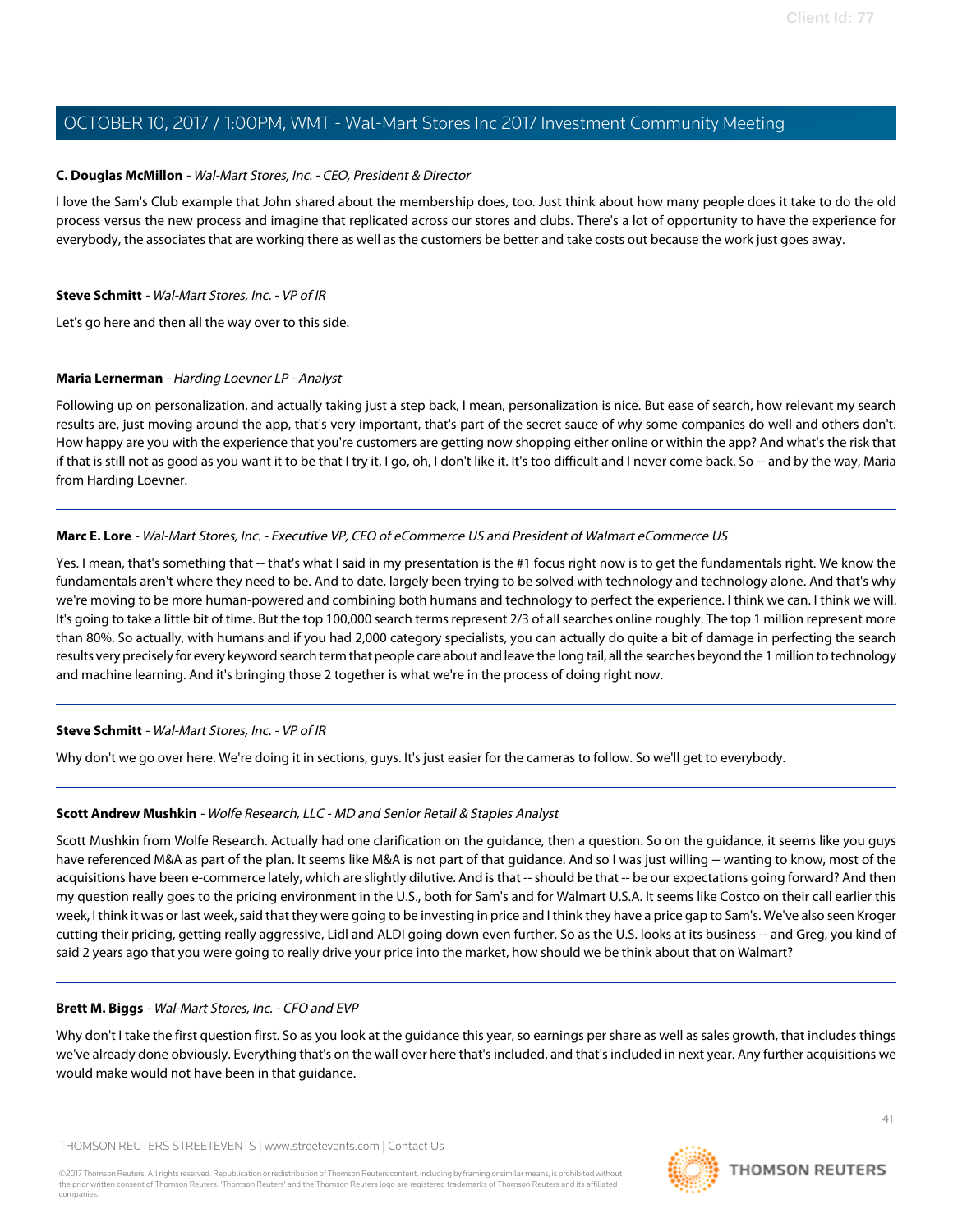#### **John Furner** - Wal-Mart Stores, Inc. - EVP, CEO of Sam's Club and President of Sam's Club

I'll take -- yes, let me take the first question on price. The way we look at this is, we talk about price every week. And we're looking at price in the core of the assortment. We're also looking at price across the entire box. And what I said earlier is really important that we reenergize our business in fresh food. Fresh food helps with a lot of things, like fund pricing in other areas, the improvement in Member's Mark. The 17% we talked about 2 years ago, that was 17%, that was all of our private brands. So it wasn't just a shift to the one brand, but we had increased the business from 17% to 23%. And that business is -- it's great for members. It's great for us. It's helping our payables. It helps inventory. And all that put together, we see a really good path being able to be extremely competitive with a competitor you named or you mentioned or anyone else in the market.

#### **Gregory S. Foran** - Wal-Mart Stores, Inc. - EVP, CEO of Walmart US and President of Walmart US

One of our principles is delivering value. That's pretty core to the discussions that we have every single week in the Walmart U.S. stores business. And Marc and I spend a lot of time talking about price as well. So we're going to maintain a position that is true to that particular principle. And what it means is that you then have to work hard in other parts of your business to work out how to deal with that. It's not just one side of the equation. You've got to look at the other side of the equation. And that's why work that you do around what are your fresh throws, what's your unknown shrinkage, how much are you spending on returns. What's -- anything that goes into that equation that we can help offset it. But the market will be the market and always hard to predict exactly what's going to happen, but we will remain true to our value.

#### **Steve Schmitt** - Wal-Mart Stores, Inc. - VP of IR

<span id="page-41-0"></span>Other questions over here, Chuck and then Paul.

#### **Charles P. Grom** - Gordon Haskett Research Advisors - Senior Analyst of Retail & MD

Chuck Grom from Gordon Haskett. First one is for Marc. You talked about improved profitability on the digital business. Can you speak to the drivers of that? And can you foresee a scenario where eventually the digital business becomes breakeven? And then my second question for the rest of the team is brand perception. You touched on it briefly throughout the presentation, but it's really hard for a retailer to change its image from the consumer and can look back to, say, JCPenney a few years ago, for example. But you guys are clearly doing that. So I'm curious what you're doing to capitalize on that momentum, particularly with the millennial customer?

#### **C. Douglas McMillon** - Wal-Mart Stores, Inc. - CEO, President & Director

As it relates to brand and the second question, Tony Rogers, why don't you and Dan Bartlett both speak to that? Marc, you want to go first?

#### **Marc E. Lore** - Wal-Mart Stores, Inc. - Executive VP, CEO of eCommerce US and President of Walmart eCommerce US

Sure. I mean, what was the first question?

#### **Brett M. Biggs** - Wal-Mart Stores, Inc. - CFO and EVP

E-commerce profitability.

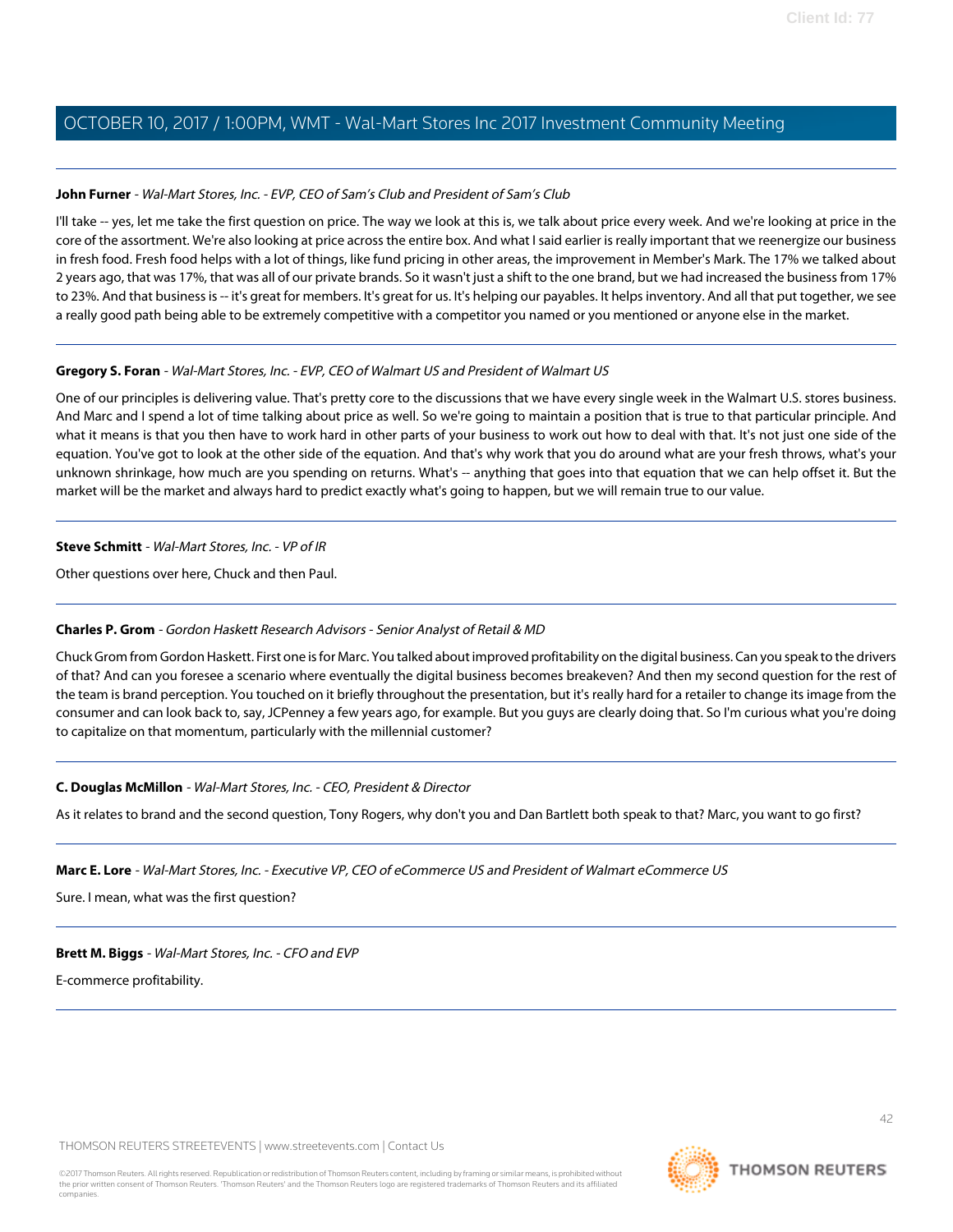#### **Marc E. Lore** - Wal-Mart Stores, Inc. - Executive VP, CEO of eCommerce US and President of Walmart eCommerce US

Oh, e-commerce profitability. Yes, I mean, e-commerce is a scale game. So as we continue to get scale, the profitability should improve. Next year will prove it a little bit. Obviously, long term, we do expect at some point to make money, but right now we're in a heavy investment phase.

#### **C. Douglas McMillon** - Wal-Mart Stores, Inc. - CEO, President & Director

If you break it down a little bit more, you've got the fulfillment cost part of the equation, and we have room to improve to bring that number down, just improvement through process, et cetera. We've got a margin number that we can improve through mix. So adding to the assortment, first party and then the third party take rate helps with margin, which is what's driving some of the acquisitions. So if you do have enough scale, you got your margin starting to improve, fulfillment center -- fulfillment cost coming down, you can then make a deliberate choice about how much you want to do in terms of marketing to drive the top line. So that's kind of the way we think about the equation, and we've got opportunities all over the place.

#### <span id="page-42-1"></span>**Tony Rogers** - Wal-Mart Stores, Inc. - Senior VP & CMO of U.S

Yes. Thanks, Doug. And I'm Tony from marketing. I think the question on brand perception is a really good one. And I think what we see is enormous opportunity as we shift brick-and-mortar only shoppers to become omnichannel shoppers with us, and there was a question on that a little earlier as well. The opportunity really lies in 2 camps. One is getting folks that are just kind of coming online that shop our stores, but are just kind of getting into the e-commerce realm and turning though -- and capturing their omnichannel volume and keeping it within the brand, I think, is the first group. Then the second group is people that are shopping with us pretty loyally brick-and-mortar, but they are shopping other websites and they've developed habits shopping other websites for their e-commerce behavior. And we're seeing that, that's equally fertile ground for us as we go and convert those folks and bring them back in. We track our shoppers. We break them into 3 different groups, folks that only shop us in the store, only shop us online and then shop omnichannel. And that percentage of our shoppers that are omnichannel Walmart shoppers grows every year, and we're sourcing them from both of those buckets. So a big opportunity for the brand. And I think you see through Online Grocery, Free 2-Day Shipping and a lot of the other initiatives that we have, customers ready to shop us in that way. And it's just -- it's really been about us showing up with the offering for them to take part in.

#### **C. Douglas McMillon** - Wal-Mart Stores, Inc. - CEO, President & Director

<span id="page-42-0"></span>I've got 3 direct reports that are not up here. Jeff Gearhart, if you would stand. Jeff leads global governance, which includes compliance, ethics, legal. Jacqui Canney, would you please stand up? Jacqui leads the people area and yesterday was her birthday. So we've all been giving her a hard time about that. And Dan Bartlett, Dan leads communications, corporate affairs, sustainability, those areas. And Dan, you've been doing a lot of work on reputation and this overlap between brand and reputation, anything you would add to what Tony said?

#### **Daniel J. Bartlett** - Wal-Mart Stores, Inc. - EVP of Corporate Affairs

The only thing I would add is that a lot of companies have more of a arm's-length relationship with the public. But Walmart, with 145 million transactions a week, more than 60% of the public going through our stores in any given month, we have a very intimate relationship with the public as we talk a lot about a daily referendum on our reputation. And so the things we're doing to attract new customers through brand propositions, whether it be online, are critically important. But I think it also reinforces the fundamental work we're doing in our stores because those are where most of the interactions are taking place with the public. We have a real opportunity not in just solving the day in, day out basic issues that customers expect of you, but also gives an opportunity to tell a little bit more about the company, what we're doing beyond just the 4 walls -- inside the 4 walls of a store. And so when Doug talked about earlier that we have an opportunity to tell our story in a different way, that's something that we're going to be leaning into because we have this great relationship and this access to so much of the public that other stores don't -- and companies don't enjoy, that we can take a real advantage of it.

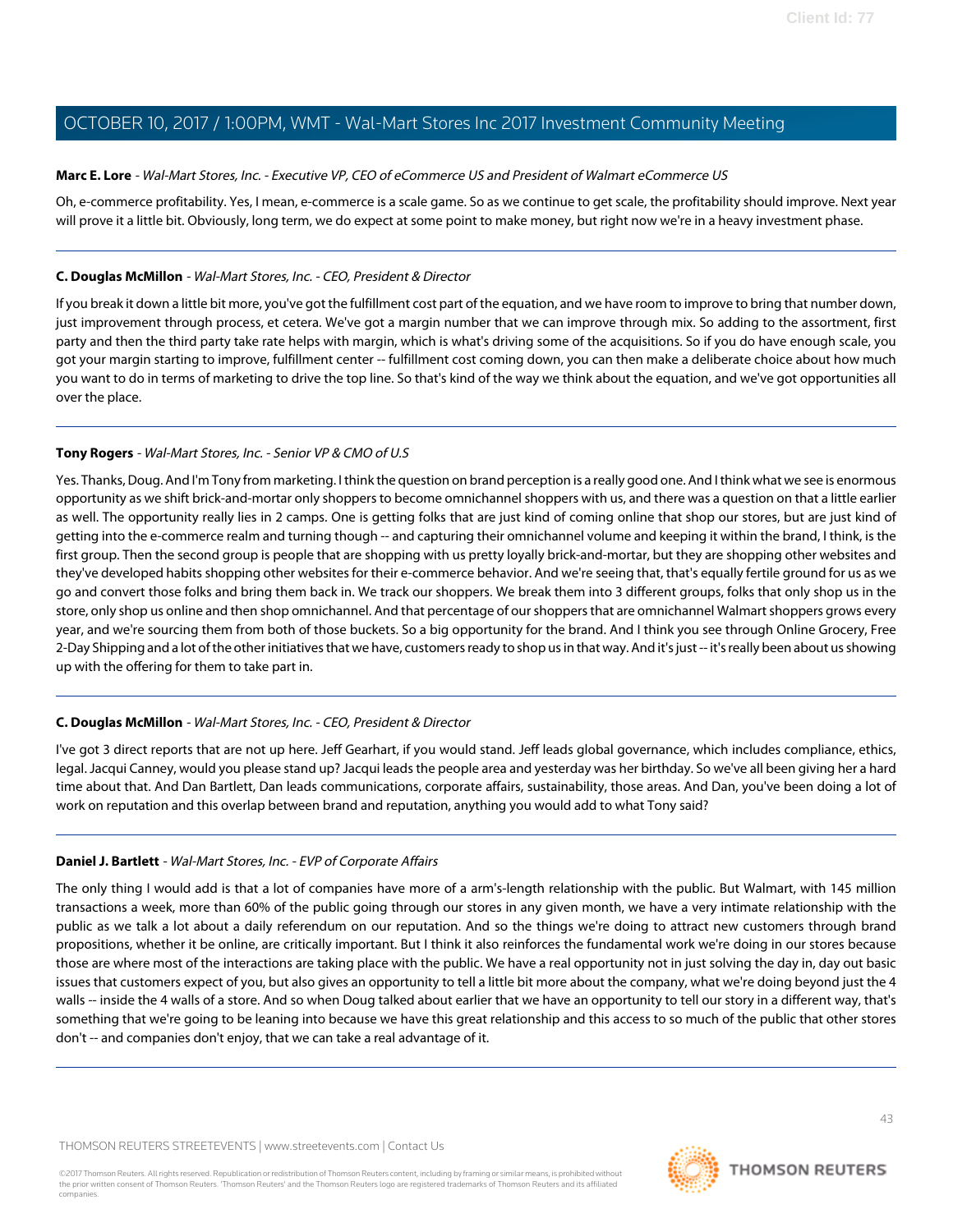#### **Steve Schmitt** - Wal-Mart Stores, Inc. - VP of IR

Okay. Paul?

#### <span id="page-43-0"></span>**Paul Trussell** - Deutsche Bank AG, Research Division - Research Analyst

Paul Trussell, Deutsche Bank. 2 questions, first on real estate. We all probably agree and understand the shift in capital towards technology and e-commerce. But I just want to make sure I understand the rationalization around the meaningful slowdown in real estate growth that we've seen over the past few years, particularly in the U.S. Is it no longer providing the returns? Have we reached the point of saturation? Perhaps you can just give us a little bit more color on how to think about where you are right now from a U.S. stores standpoint. And then second, on the e-commerce front, you outlined the 40% growth in the U.S. If at all, can you give some details on just how you're seeing those growth rates across the Walmart.com banner versus Jet versus some of the acquisitions you've made? And then how should we think about the growth rate for the global e-commerce, the 17.5 billion? Are there any targets on that front? And if there's any kind of quick comments you can give on the latest with JD.com partnership.

#### **C. Douglas McMillon** - Wal-Mart Stores, Inc. - CEO, President & Director

Let's start with the e-commerce question, the second one first. Marc, you go first, then Dave, if you would chime in, and then Brett and I will take the other one.

#### **Marc E. Lore** - Wal-Mart Stores, Inc. - Executive VP, CEO of eCommerce US and President of Walmart eCommerce US

Yes. So I mean, we're not giving any guidance on the global number in terms of sales growth. We're just really talking about the U.S. We also haven't talked about whether it was coming more from the acquisitions or Walmart.com or grocery. I think it's fair to say that it's a nice blend between the 3 channels, and yes...

#### **David Cheesewright** - Wal-Mart Stores, Inc. - Executive VP, CEO of International Division and President of International Division

Yes. From an international perspective, think of it in 3 broad groups. So the grocery and shopping business, which leverages these existing assets. We pretty much grow everywhere. It's very dominated by the U.K., which has had the business there for a while. So that's a huge chunk of our business, relatively mature and kind of high single-digits growth, whereas we'd be significant double-digit growth in the other markets. The second then is the 2 markets adjacent to the U.S., so Mexico and Canada, where without distracting from what Marc's doing in the U.S., we have ongoing sessions to work out how and when we can leverage those. Both those markets have their own marketplace set up already, but there's obviously a lot of synergies that when the time's right, we'll be able to build into those 2 markets. And then for the rest of the globe, the extended tail, think of it as partnerships like the one we have with JD in China, where we'll more likely work with a partner who can help us build the capability in that market and then ultimately open up some channels to start distributing, what, some unique assets around the globe. So the assortments that Greg builds are actually a lot of them pretty relevant, a lot of countries around the globe. So the global store that we've just opened with JD allows a portal that simply moves products that customers want into other markets. And you'll find some weirder things. One of the best-selling items on JD is a long-life UHT milk from the U.K. because milk has a real issue with food safety and people believe it's great. So connecting up countries, I think, is going to be a big revenue source for us in the future.

#### **C. Douglas McMillon** - Wal-Mart Stores, Inc. - CEO, President & Director

David mentioned grocery and shopping. That's the same thing as Online Grocery, just another form of English description there. Property, real estate, I think it varies by country, but U.S., about the U.S., I think specifically, Paul, if you think about the supercenters, they are largely built out. They will still be some opportunities to do, a few here and there, but that's largely the case within 90% of the population. We have an opportunity with A-bred markets, and Greg, you can chime in if you want to, but the choice we're making right now is to put the assets, the investment towards e-commerce rather than that opportunity. We may beat back around to it later, but we're making a deliberate choice that we're going to go win

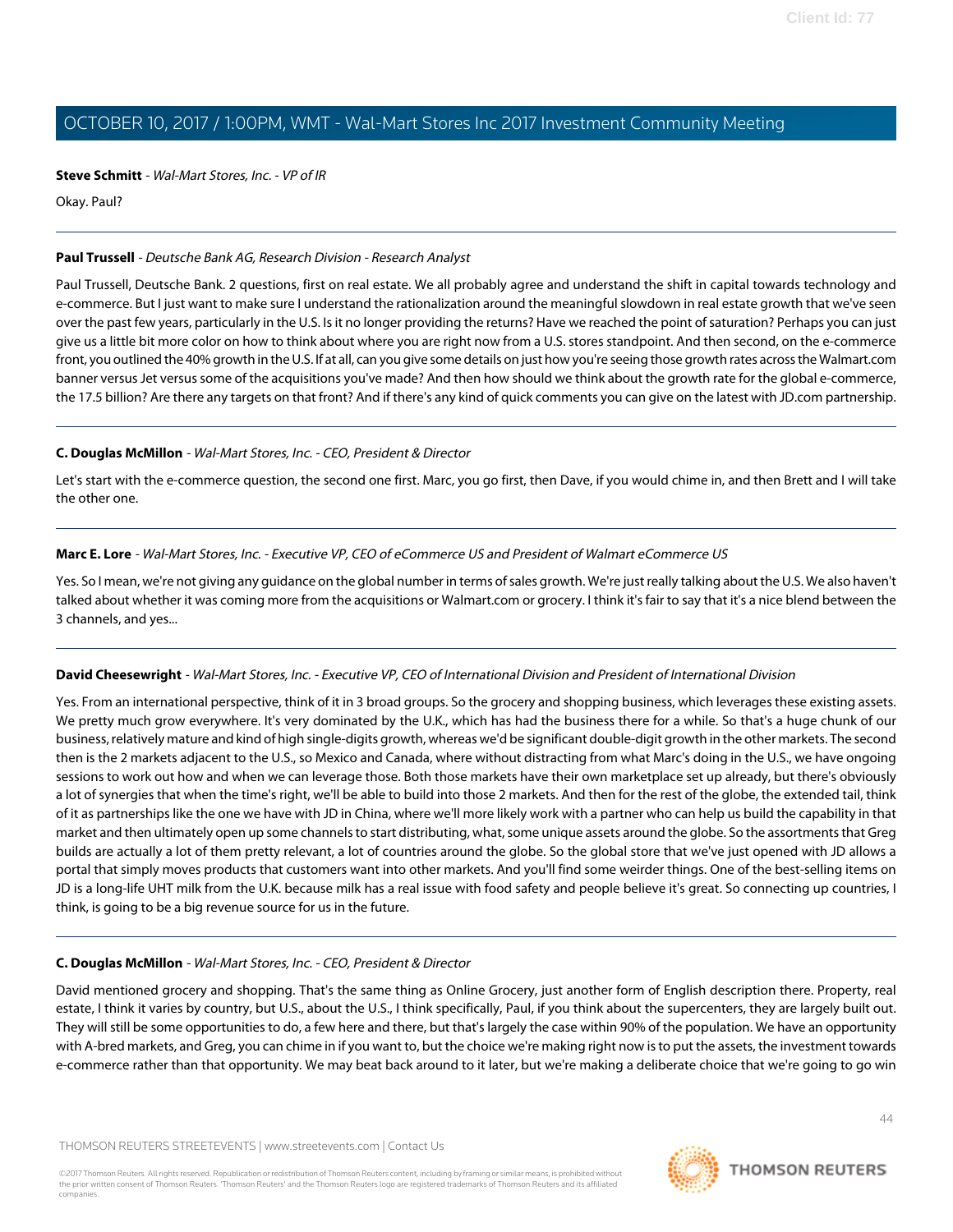in e-commerce in this market and bring on and meet together in that way. If you expand beyond it, and that applies to kind of the Sam's Club question too, it's the same situation, I think, as the supercenters mostly, if you look more broadly than the U.S., I think the supercenter buildout in Canada looks more like what the United States looks like. But we have tremendous opportunities for new stores in the other international markets that are not as developed. So Dave, you might put U.K. -- the U.K., Japan kind of closer to the Canadian bucket, but we've got a lot of great store opportunities throughout Latin America and Central America.

#### **David Cheesewright** - Wal-Mart Stores, Inc. - Executive VP, CEO of International Division and President of International Division

Yes.

#### **C. Douglas McMillon** - Wal-Mart Stores, Inc. - CEO, President & Director

And I was traveling a few weeks ago in South America, and this discount-compact type that we've got that operates under the Bodega name in more than one country is a fantastic store format, a financially terrific investment. We'll continue to have new store programs that relate to opportunities like that.

#### **David Cheesewright** - Wal-Mart Stores, Inc. - Executive VP, CEO of International Division and President of International Division

Yes, and I think a big improvement, Doug, is we're so much more focused around where we get good returns. So for example, the Sam's business in China, I mean, that's a great business. We had 12 Clubs in the first 20 years. We've leant in very hard to the pipeline because we know that when you have a physical club and you put an online business next to it, which we now have with the partnership with JD, it works much better than if you have either in isolation. And so you can see us quite dramatically improving the number of physical clubs over the next few years, but well thought through. And then the work that we've been done with Brett's team on the way we look at our forecasting, our control of capital has made us much better, everything from what the format is, to what golden principles apply to make sure we're more confident in the returns we get, so I think much, much more disciplined.

#### **Gregory S. Foran** - Wal-Mart Stores, Inc. - EVP, CEO of Walmart US and President of Walmart US

The other bit is we've got a lot of stores that we opened 2003, 2004, 2005, '06. We were doing circa 300 on supercenters a year during that period. So a lot of those need a good remodel. And as we get around the country, you often go into a town or a city, and usually, the Walmart that's on the corner of Main and Central is usually a fantastic piece of real estate, 25 acres, and we want to make sure that we keep that facility up and running and in best possible condition. And wherever we can, we're doing things like making sure we get the Online Grocery offer in there, pickup gets moved to the front, the store gets a really nice remodel, and we like that approach of keeping our asset really current and up to date. And 500 is an enormous undertaking in a business like ours. So I don't know how many thousands we have working on remodels, but it's a lot through just when you put everyone out there in the field doing it. So...

#### **Brett M. Biggs** - Wal-Mart Stores, Inc. - CFO and EVP

But one thing I'll add in, because I've gotten similar questions even last night and today, what we're trying to do is communicate in a way that makes sense with where the business is going. If you were to look to our presentations 3 or 4 years ago, it was, here's Walmart U.S., here's Sam's Club, here's International, here's square footage growth, here's number of stores, and it's just not how the world's working anymore as to how we're operating anymore. As we look at an opportunity in the U.S., we may say that's better served with a store, we may say it's better served with e-commerce. Same thing in countries, there could be delivery in China versus putting out a new store or partnership with JD. So there's all these things that are making it a little more challenging to how we frame the business for you that you can compare a bit to how you would have thought about the company 3 or 4 years ago.

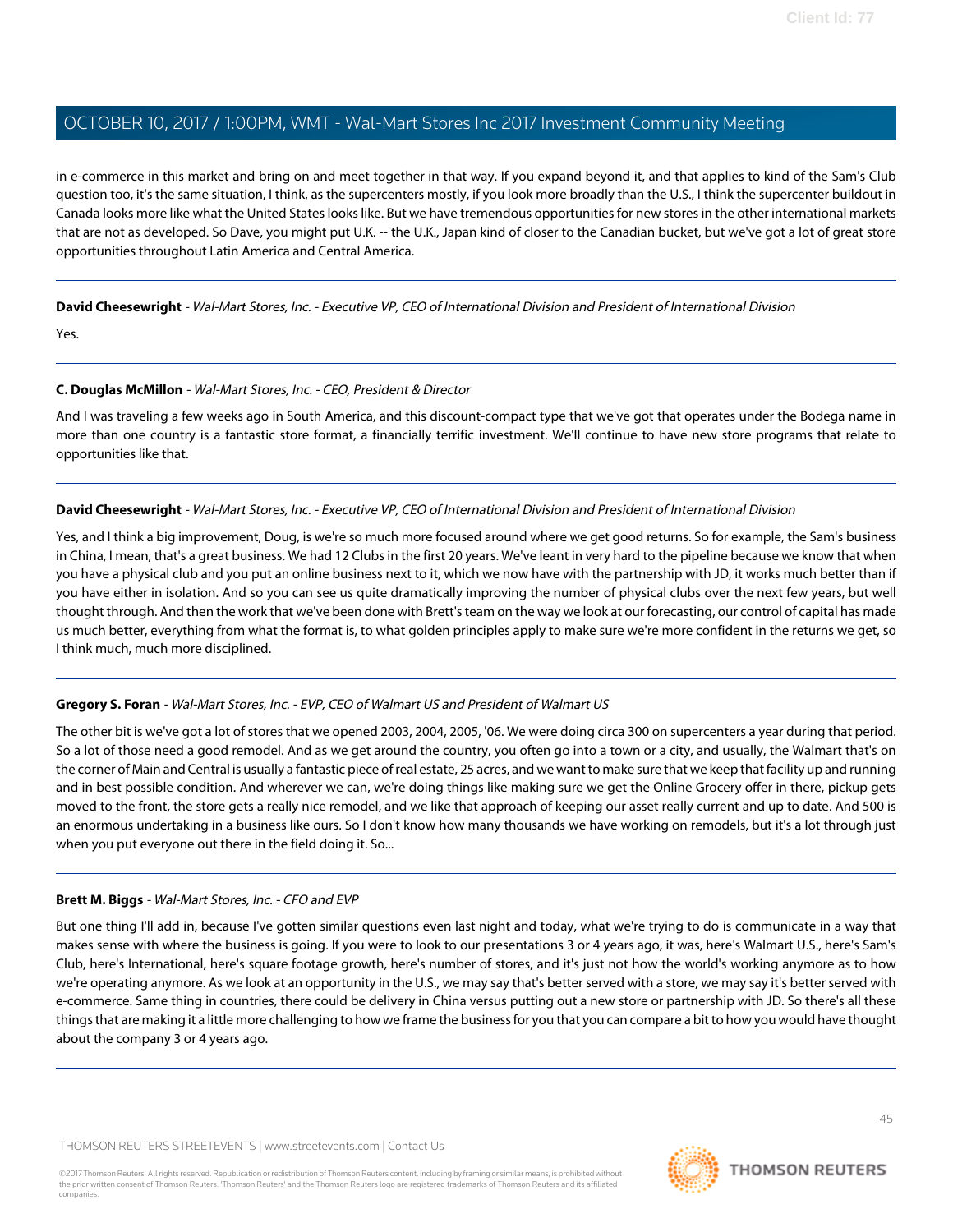#### **Steve Schmitt** - Wal-Mart Stores, Inc. - VP of IR

There's do one over here and then just get to a few people over here. I know we're going to add time. Go ahead.

#### <span id="page-45-0"></span>**Benjamin Shelton Bienvenu** - Stephens Inc., Research Division - Research Analyst

Ben Bienvenu with Stephens. In the store tours yesterday and then the presentation today, we saw and heard a lot of examples of tests around initiatives in stores. I'm curious, can you help us think about the criteria that you consider in determining whether a test needs to be abandoned or expanded to a broader set of stores?

#### **Steve Schmitt** - Wal-Mart Stores, Inc. - VP of IR

Yes, Greg, you want to talk about that?

#### **Gregory S. Foran** - Wal-Mart Stores, Inc. - EVP, CEO of Walmart US and President of Walmart US

Yes. We certainly do, and isn't that a great thing. And often, with many of the things we do, we actually aren't quite sure how big they're going to be or how successful they're going to be until you start getting them out there. Sometimes, we'll begin with one store and we'll work hard at that and we see the results, and then we'll say, in this particular case, let's take that to 5 stores. Sometimes, we don't feel that the next group should be 5 stores. We think it should be 30 stores. We always will get to a point, and we have things like pret-a-review meetings and we have a capital meeting every month, where we will sit down and we'll start asking the questions. So is this achieving business case? Isn't it? What have we learned? Do we have to change it? I like the fact that we've got many things happening. There's always a balance of cost that you can talk about it and you don't execute it, so make sure that before you abandon it, you gave a really good shot at executing it. But there is a stringent process. We're not just throwing things at a wall, we think about the team intimately involved in it, and that's how we make the decisions. But...

#### **Benjamin Shelton Bienvenu** - Stephens Inc., Research Division - Research Analyst

Yes. David mentioned that the supply chain was, I think, 20 basis points of improvement in International, and it seems to me that as the world changes and we go down the next 10 to 15 years, transportation is going to change markedly, are going to be significant opportunities. Where are you in what you have done for the rest of the company and supply chain? What do you think it will be? And then does that lead down to a thought process or maybe somewhere down the line, as you get fulfillment costs down and other things down to a permanent price reduction and maybe the shipping threshold, as that happens? And then I've also got a question about merchandising structures, maybe after you talk about that...

#### **Steve Schmitt** - Wal-Mart Stores, Inc. - VP of IR

You want to do this, Greg?

#### **Gregory S. Foran** - Wal-Mart Stores, Inc. - EVP, CEO of Walmart US and President of Walmart US

Yes, sure. So Greg Smith, Greg joined us back in January. He joined us from Goodyear, and proud of that, ConAgra, and he runs the supply chain for the U.S. stores piece. And I'll hand to him in just a minute. But I-- is supply chain going to be an enormous competitive advantage? It has to be, doesn't it? When you've got a business that's doing, in the U.S., \$300 billion, you're doing another \$140 billion outside of the U.S., most of that is focused on circa 300,000 SKUs. Your ability to move that product more effectively than anyone else in the world has got to be an enormous competitive advantage. And we're focused on that. There's a lot of work that Greg and the team are doing, and Greg, over to you.

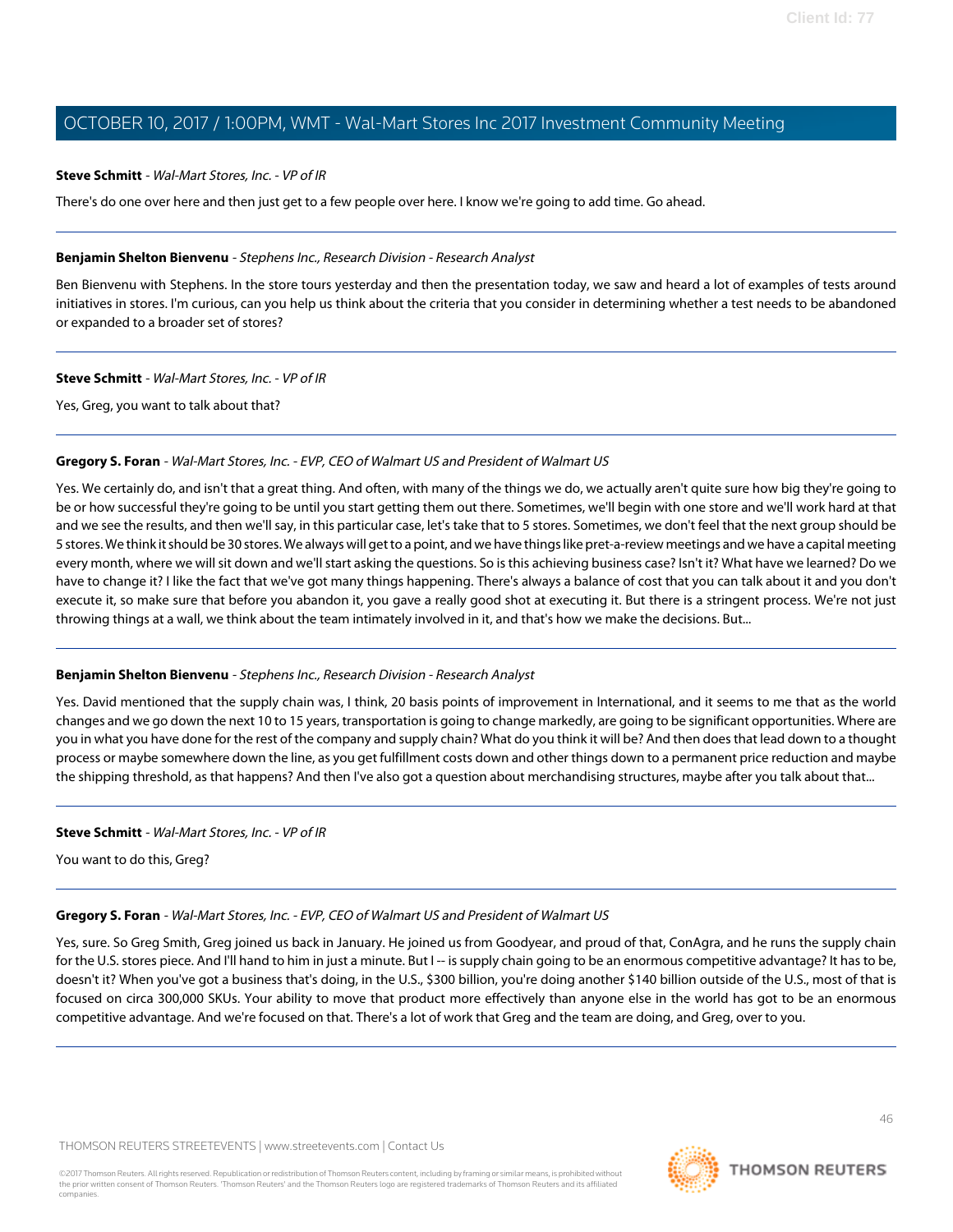#### <span id="page-46-0"></span>**Greg Smith**

Yes, thank you, Greg. A lot of work, and we're really excited about this plateau in opportunities. First of all, it's really the flow of the products and really being at speed and precise. A lot of focus with our vendor partners and all the way through our network to get our products moving through quickly and very efficiently. Greg indicated the benefits we have on our product with produce, so it's a key focus there, also in the way that we leverage transportation and look at our whole network. We've got a tremendous density in this network. So we're really excited about how we leverage our private fleet, how we leverage the third-party resource that we have in transportation and really get to the most efficient model that we can there while leveraging our overall asset base as well. We're also learning in new technology. So you'll start to see us just like the stores are testing. We're doing a lot of testing around robotics and automation, and we're starting to bring a lot of those into our workplace to be able to help us significantly improve our effectiveness and the cost of overall supply chain. So very excited about the next few years has to bring and what we have ahead of us in supply chain.

#### **Benjamin Shelton Bienvenu** - Stephens Inc., Research Division - Research Analyst

Any quantification?

#### **David Cheesewright** - Wal-Mart Stores, Inc. - Executive VP, CEO of International Division and President of International Division

I was just going to say it's another area where I think having a global business is a real asset because if you look around the globe, with our relationship with New Dada in China, we have a pure-play crowd-sourced solution. So we're getting a really good understanding about how that works and how it doesn't. In the U.K., we have our own fleet that does last-mile delivery. We understand how that works, and our ability to work with Greg's team and plug them into the center of excellence and look at different markets, in some cases, it's unique to the market and it's not going to apply anywhere else. But we've often got insights that a business just stood on its own just simply wouldn't have, and we can learn very, very quickly.

#### **Brett M. Biggs** - Wal-Mart Stores, Inc. - CFO and EVP

You had a follow-up with it?

#### **Benjamin Shelton Bienvenu** - Stephens Inc., Research Division - Research Analyst

Well, I was just going to ask, any quantification on what you've already gotten out of supply chain from maybe other parts of the company and other parts of the world? And then the idea of a permanent price reduction somewhere down the road in the shipping threshold for e-commerce, does that lead to that -- moving that? Because you have made a big case about this versus membership plan?

#### **C. Douglas McMillon** - Wal-Mart Stores, Inc. - CEO, President & Director

Yes, I think it could. There's basically this big optimization that we think is going to happen. But as you think about connecting people with product, the more nodes you have dispersed close to them, the more opportunity you have to kind of run this big regression across the top and figure out how to meet demand. And the more they tell us ahead of time, either with their voice or on an app that they want something, that more often an opportunity we have to stage that and provide that to them in a way that's lower cost. So I think we have a lot of the components, but I don't think there's going to be this moment in next year's plan where there's a substantial price reduction because we had some breakthrough in fulfillment. I think it would be more gradual than that.

#### **Steve Schmitt** - Wal-Mart Stores, Inc. - VP of IR

Dan, why don't you bring us on? We've -- for those of you we can't get -- we haven't gotten to the questions, these guys will be around for a while during lunch so you have a chance to ask your question too.

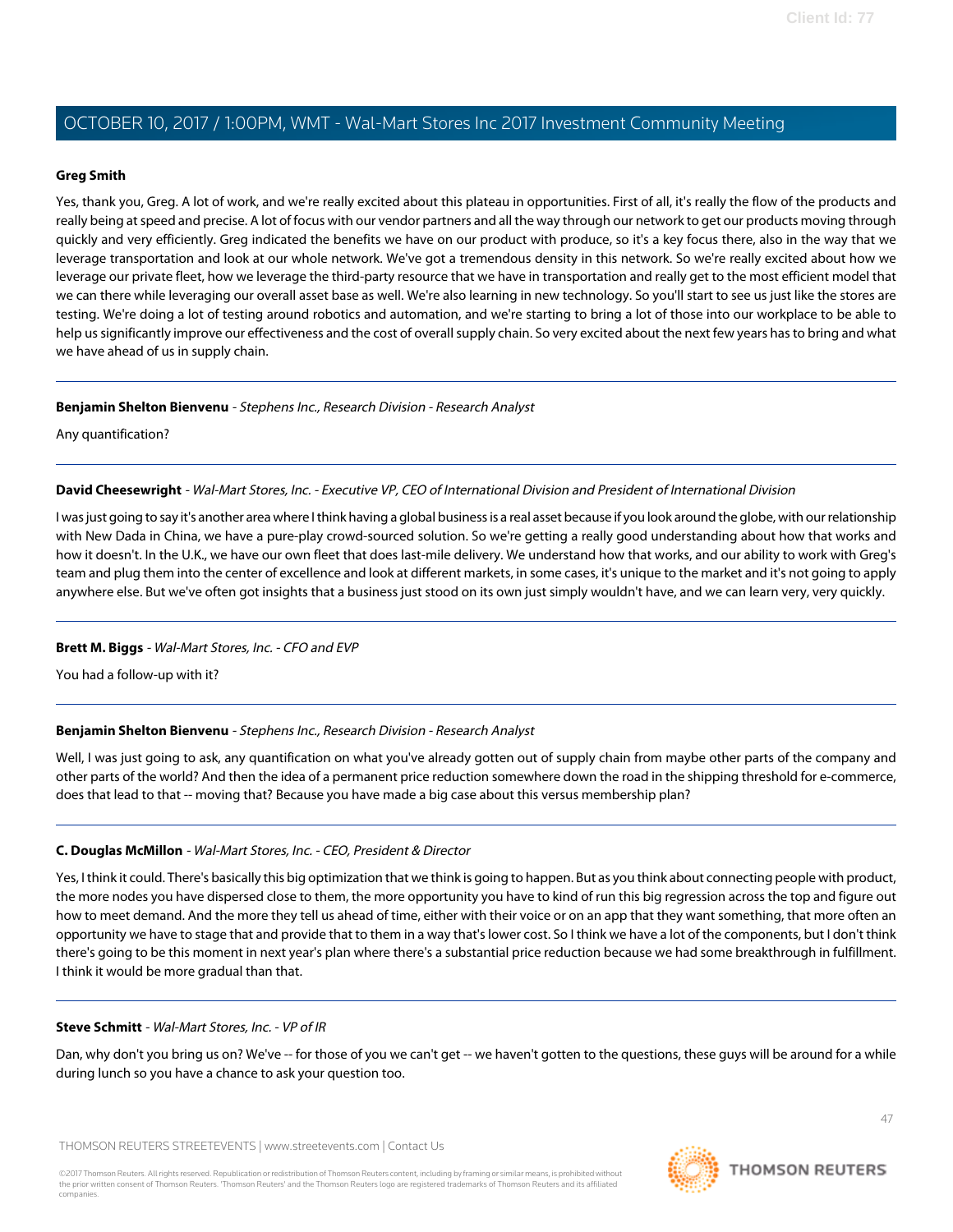#### <span id="page-47-0"></span>**Daniel Thomas Binder** - Jefferies LLC, Research Division - MD and Senior Equity Research Analyst

Dan Binder with Jefferies. Since I'm last, I'll ask 2 questions. One was around friction online. You've talked a lot about reducing friction. 2 areas I'd like you to address, if you could, is fulfillment by Walmart, it doesn't exist today. Does it need to longer-term to compete with the marketplace, especially on 2-day delivery, obviously, because we can get that, I think, on like 2 million items with Walmart but probably a lot more with one of your big competitors. Also one click, if you could address that. I think when I go through Walmart checkout, it's probably 5 or 6 clicks right now. It's better than it used to be, but probably room for improvement. And then the second question was really around the portfolio of assets. Early in the presentation, you've talked about divesting noncore. We have several examples of that already. Just curious your thoughts going forward. Is there -- is that largely done? Or is there more to do? Any color you can provide.

#### **C. Douglas McMillon** - Wal-Mart Stores, Inc. - CEO, President & Director

Marc, you want to go first?

#### **Marc E. Lore** - Wal-Mart Stores, Inc. - Executive VP, CEO of eCommerce US and President of Walmart eCommerce US

Yes. You're talking about how many clicks it takes to go navigate the website?

#### **Daniel Thomas Binder** - Jefferies LLC, Research Division - MD and Senior Equity Research Analyst

Yes. And I think kind of the pattern...

#### **Brett M. Biggs** - Wal-Mart Stores, Inc. - CFO and EVP

Those are simmering questions.

#### **Daniel Thomas Binder** - Jefferies LLC, Research Division - MD and Senior Equity Research Analyst

That was to cheat it through...

#### **Steve Schmitt** - Wal-Mart Stores, Inc. - VP of IR

And get your money's worth.

#### **Marc E. Lore** - Wal-Mart Stores, Inc. - Executive VP, CEO of eCommerce US and President of Walmart eCommerce US

So regarding checkout, I mean, that's one of the things that we're doing. We hired a new head of customer experience that started about a year ago, right when I was starting, and he's been really building out the entire customer experience team. And we've got a really good team, and you're going to start to see a lot of improvements in the actual on-site shopping experience, which will include the whole checkout flow. That's an area that we know that we can streamline. So we'll be focused. That's sort of part of the focus on fixing the fundamentals. So that was the one click question, and the other one?

#### **Daniel Thomas Binder** - Jefferies LLC, Research Division - MD and Senior Equity Research Analyst

Fulfillment by Walmart?